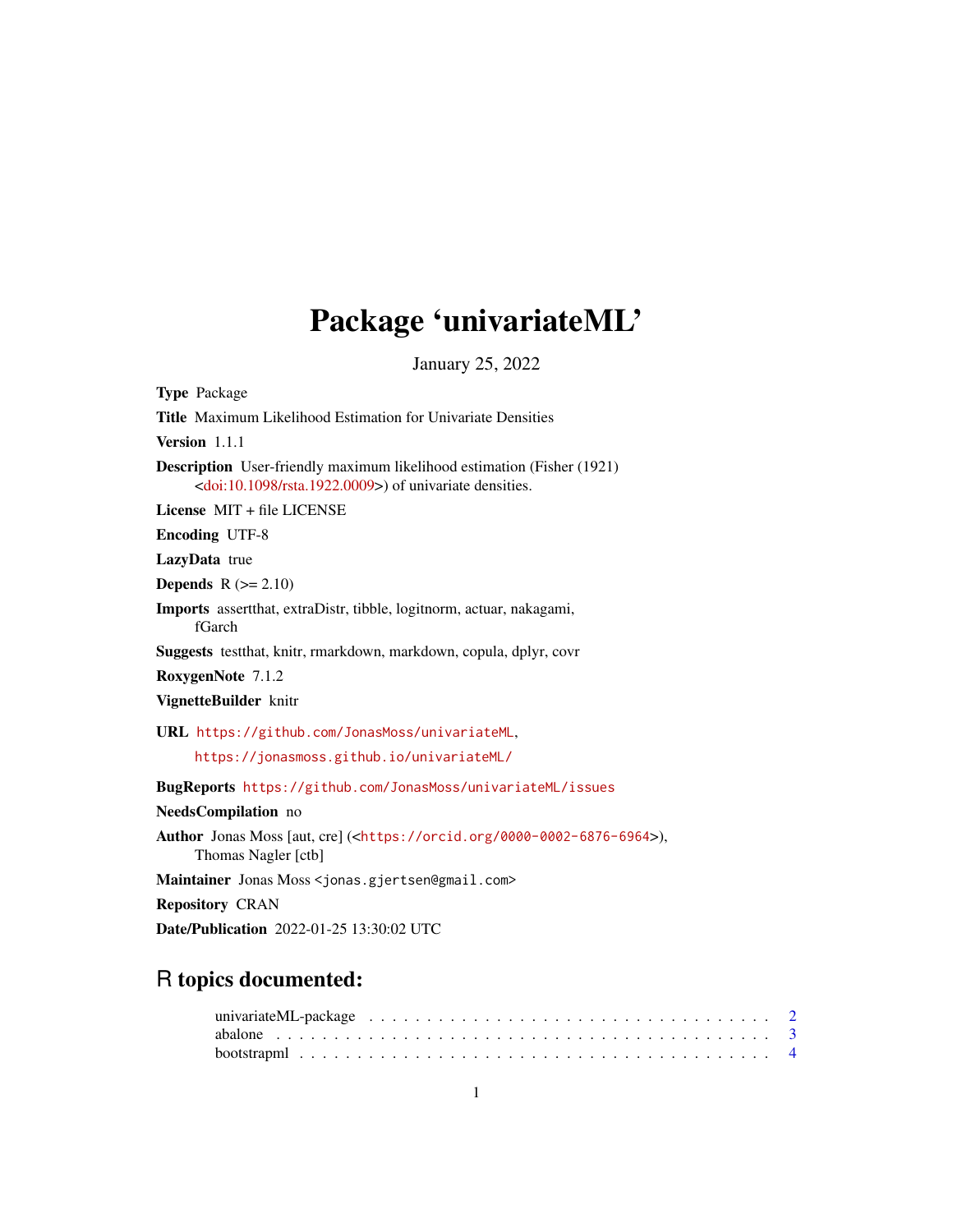<span id="page-1-0"></span>

| 6                                                                                                     |
|-------------------------------------------------------------------------------------------------------|
| $\overline{7}$<br>egypt<br>$\ddot{\phantom{0}}$<br>$\ddot{\phantom{1}}$                               |
| 8<br>$\sim$ $\sim$                                                                                    |
| 9                                                                                                     |
| 10<br>mlbetapr. $\ldots$ . $\ldots$ .                                                                 |
| 11<br>mlcauchy<br>$\ddot{\phantom{1}}$<br>$\sim$ $\sim$ $\sim$ $\sim$                                 |
| 12<br>mlexp                                                                                           |
| 13                                                                                                    |
| 14<br>$mlged \dots \dots$<br>$\ddots$<br>$\ddot{\phantom{0}}$                                         |
| 15<br>$\ddot{\phantom{0}}$                                                                            |
| 16<br>mlinygamma<br>$\mathbf{r}$<br>$\mathbf{r}$                                                      |
| 17<br>mlinvgauss                                                                                      |
| 18                                                                                                    |
| 19<br>mlkumar $\ldots$ $\ldots$<br>$\ddot{\phantom{0}}$                                               |
| 20                                                                                                    |
| 21<br>$\ddotsc$                                                                                       |
| 22<br>mll $logis$<br>$\ddots$<br>$\ddot{\phantom{a}}$<br>$\ddot{\phantom{a}}$                         |
| 23<br>mllnorm $\ldots$ .<br>$\cdots$                                                                  |
| 24<br>mllogis<br>$\mathbf{r}$<br>$\ddots$                                                             |
| 25                                                                                                    |
| 26                                                                                                    |
| 28                                                                                                    |
| 29                                                                                                    |
| 30                                                                                                    |
| 31                                                                                                    |
| 32                                                                                                    |
| 33                                                                                                    |
| 34                                                                                                    |
| 35                                                                                                    |
| 36<br>mlstd<br>$\cdots$                                                                               |
| mlunif $\ldots$<br>37<br>$\ddotsc$<br>$\sim$ $\sim$                                                   |
| 38<br>mlweibull<br>$\mathbf{r}$<br>$\ddot{\phantom{a}}$<br>$\ddot{\phantom{a}}$<br>.                  |
| 39                                                                                                    |
| 39<br>model select<br>$\sim$ 100 km s $^{-1}$ .<br>.                                                  |
| 40<br>plot.univariateML                                                                               |
| 41                                                                                                    |
| 42<br>univariateML_models<br>$\overline{\phantom{a}}$<br>$\ddot{\phantom{a}}$<br>$\ddot{\phantom{a}}$ |
|                                                                                                       |
| 44                                                                                                    |

### **Index**

univariateML-package univariateML

## Description

An R-package for fast, easy, and reliable maximum likelihood estimation for a selection of parametric univariate densities.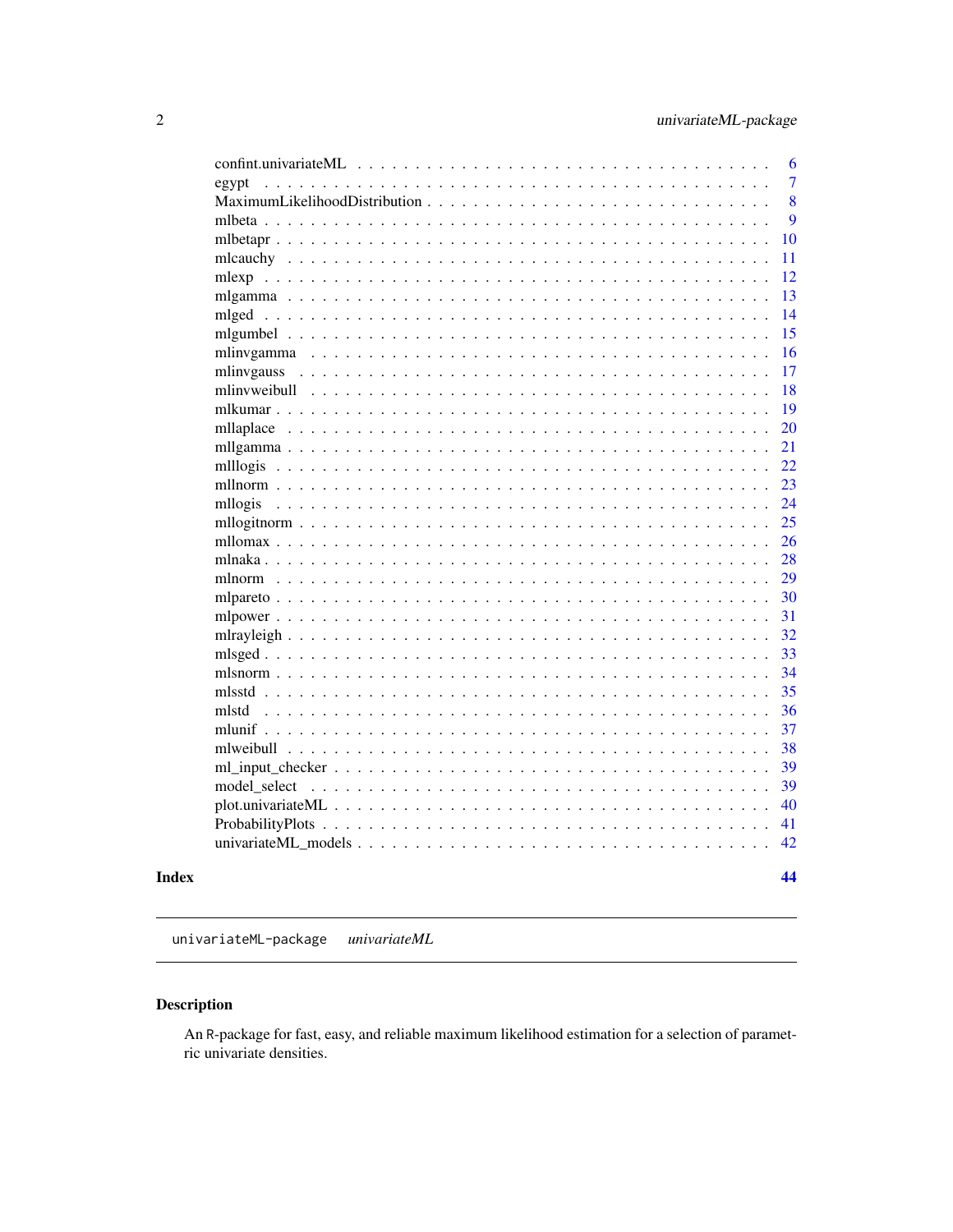#### <span id="page-2-0"></span>abalone 3

### Details

Data analysis often requires the estimation of univariate densities. Maximum likelihood estimation is sensible for almost every univariate density used in practice. Moreover, the maximum likelihood estimator is typically consistent and efficient.

The purpose of this package is to

- Support maximum likelihood estimation of a large selection of densities.
- Supports plenty of generics such as plot and AIC to aid your data analysis.

Read the vignettes to learn more about univariateML: browseVignettes(package = "univariateML")

#### Author(s)

Maintainer: Jonas Moss <jonas.gjertsen@gmail.com> [\(ORCID\)](https://orcid.org/0000-0002-6876-6964) Other contributors:

• Thomas Nagler <mail@tnagler.com> [contributor]

### See Also

Useful links:

- <https://github.com/JonasMoss/univariateML>
- <https://jonasmoss.github.io/univariateML/>
- Report bugs at <https://github.com/JonasMoss/univariateML/issues>
- 

abalone *Abalone data*

#### **Description**

Physical measurements of 4177 abalones, a species of sea snail.

#### Usage

abalone

#### Format

A [tibble](#page-0-0) with 4,177 observations and 9 variables:

sex Sex of the abalone, F is female, M male, and I infant.

length Longest shell measurement.

diameter Diameter perpendicular to length.

height Height with with meat in shell.

whole\_weight Grams whole abalone.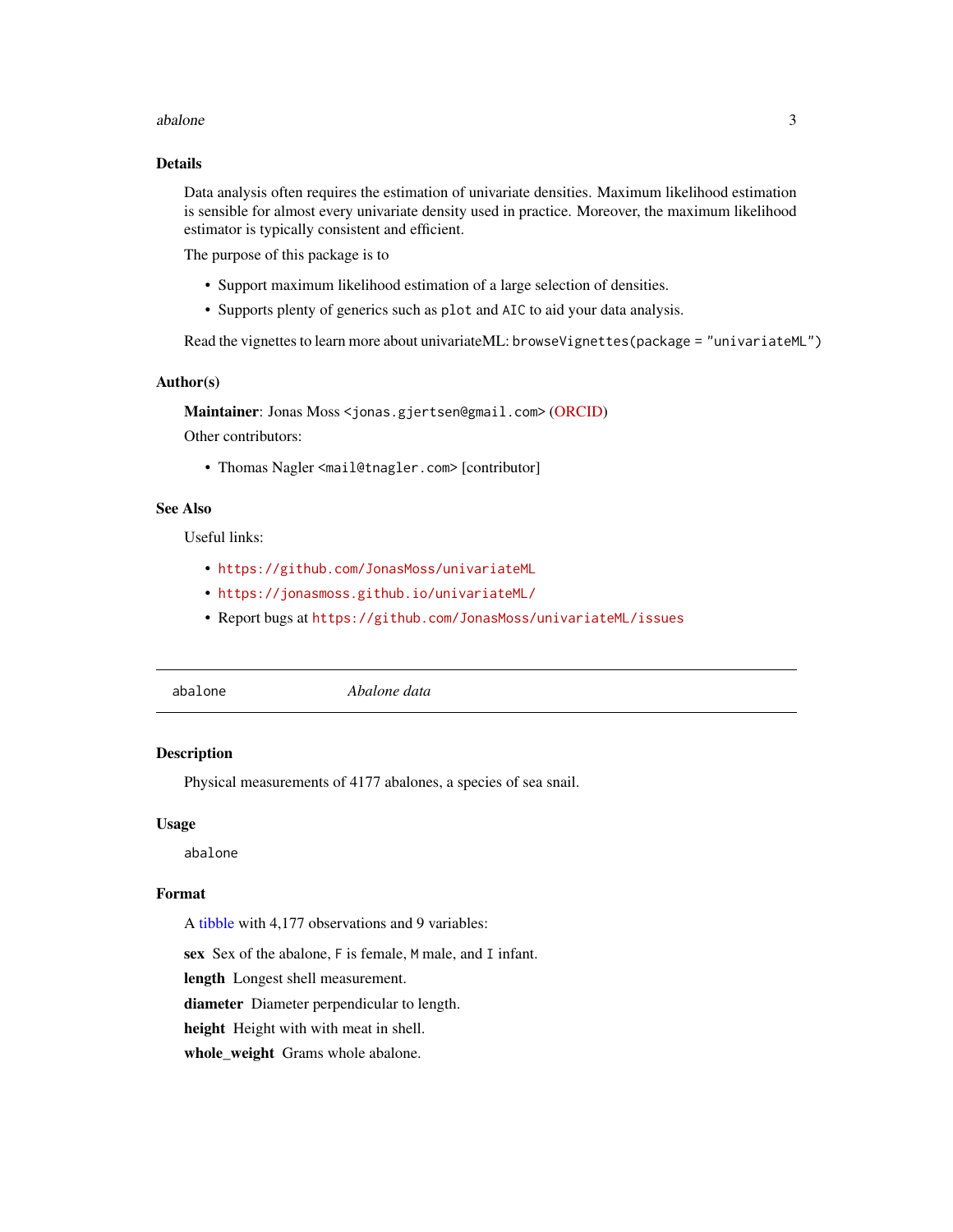### <span id="page-3-0"></span>4 bootstrapml

shucked\_weight Grams weight of meat.

viscera\_weight Grams gut weight (after bleeding).

shell\_weight Grams after being dried.

rings +1.5 gives the age in years.

### Details

See the web page <https://archive.ics.uci.edu/ml/datasets/Abalone> for more information about the data set.

#### Source

Dua, D. and Graff, C. (2019). UCI Machine Learning Repository [https://archive.ics.uci.](https://archive.ics.uci.edu/ml/) [edu/ml/](https://archive.ics.uci.edu/ml/). Irvine, CA: University of California, School of Information and Computer Science.

### References

Ko, V., Hjort, N. L., & Hobaek Haff, I. (2019). Focused information criteria for copulas. Scandinavian Journal of Statistics.

#### Examples

abalone

<span id="page-3-1"></span>bootstrapml *Parametric Bootstrap on Distributions Fitted with Maximum Likelihood*

### Description

The parametric bootstrap is a resampling technique using random variates from a known parametric distribution. In this function the distribution of the random variates is completely determined by the unvariateML object object.

#### Usage

```
bootstrapml(
  object,
  reps = 1000,map = identity,
 reducer = stats::quantile,
  ...
)
```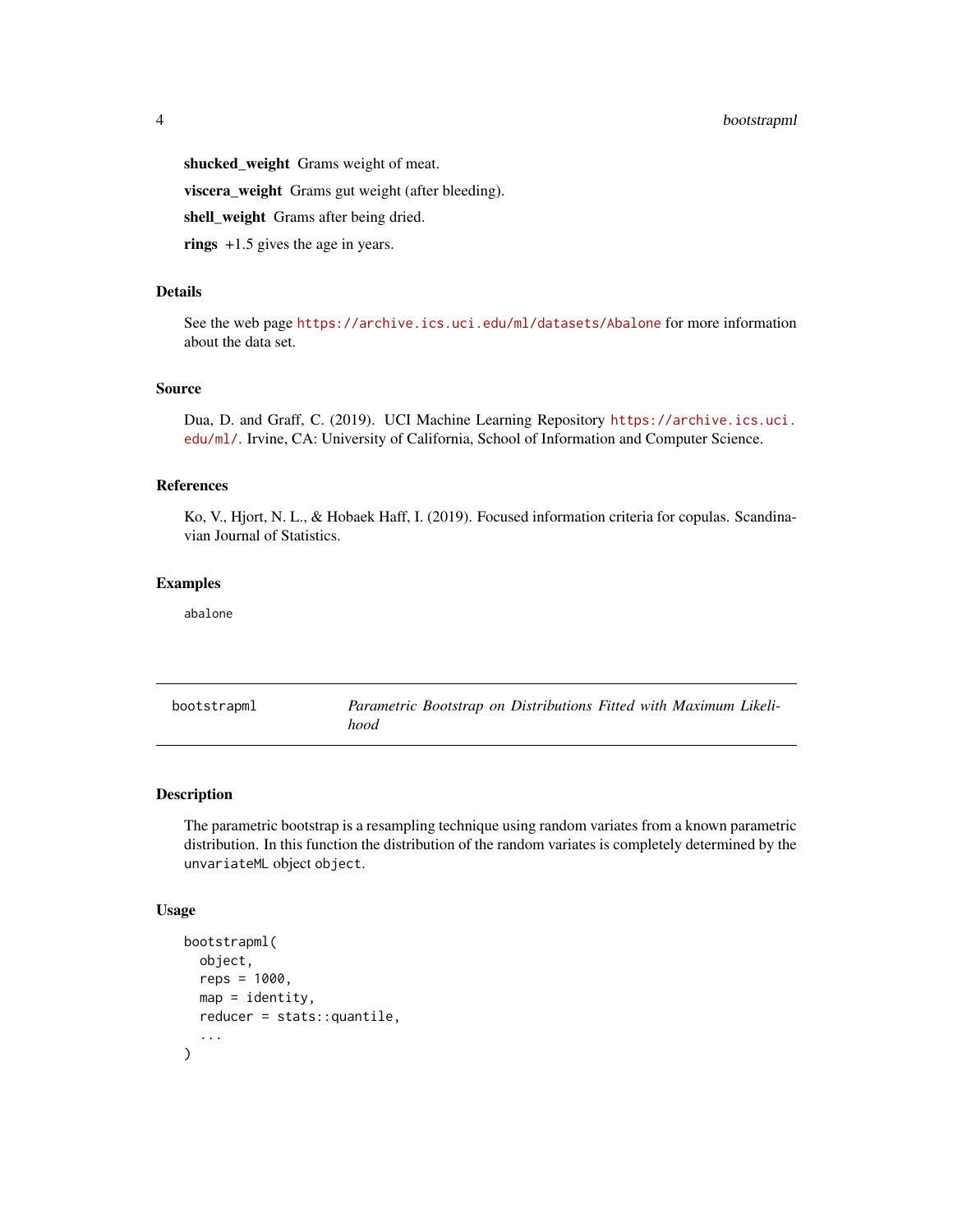### <span id="page-4-0"></span>bootstrapml 5

#### Arguments

| object  | A univariateML object.                                                                               |
|---------|------------------------------------------------------------------------------------------------------|
| reps    | Positive integer. The number of bootstrap samples.                                                   |
| map     | A function of the parameters of the univariate ML object. Defaults to the iden-<br>tity.             |
| reducer | A reducer function. Defaults to stats:: quantile with default argument probs<br>$= c(0.025, 0.975).$ |
| .       | Passed to reducer.                                                                                   |

#### Details

For each bootstrap iteration a maximum likelihood estimate is calculated using the ml\*\*\* function specified by object. The resulting numeric vector is then passed to map. The values returned by map is collected in an array and the reducer is called on each row of the array.

By default the map function is the identity and the default reducer is the quantile function taking the argument probs, which defaults to  $c(0.025, 0.975)$ . This corresponds to a 95\ basic percentile confidence interval and is also reported by [confint\(\)](#page-0-0)

*Note:* The default confidence intervals are percentile intervals, not empirical intervals. These confidence intervals will in some cases have poor coverage as they are not studentized, see e.g. Carpenter, J., & Bithell, J. (2000).

### Value

The transposed map-reduced bootstrap samples.

#### References

Efron, B., & Tibshirani, R. J. (1994). An introduction to the bootstrap. CRC press.

Carpenter, J., & Bithell, J. (2000). Bootstrap confidence intervals: when, which, what? A practical guide for medical statisticians. Statistics in medicine, 19(9), 1141-1164.

#### See Also

[confint\(\)](#page-0-0) for an application of bootstrapml.

### Examples

```
set.seed(1)
object <- mlgamma(mtcars$qsec)
## Calculate c(0.025, 0.975) confidence interval for the gamma parameters.
bootstrapml(object)
# 2.5% 97.5%
# shape 68.624945 160.841557
# rate 3.896915 9.089194
```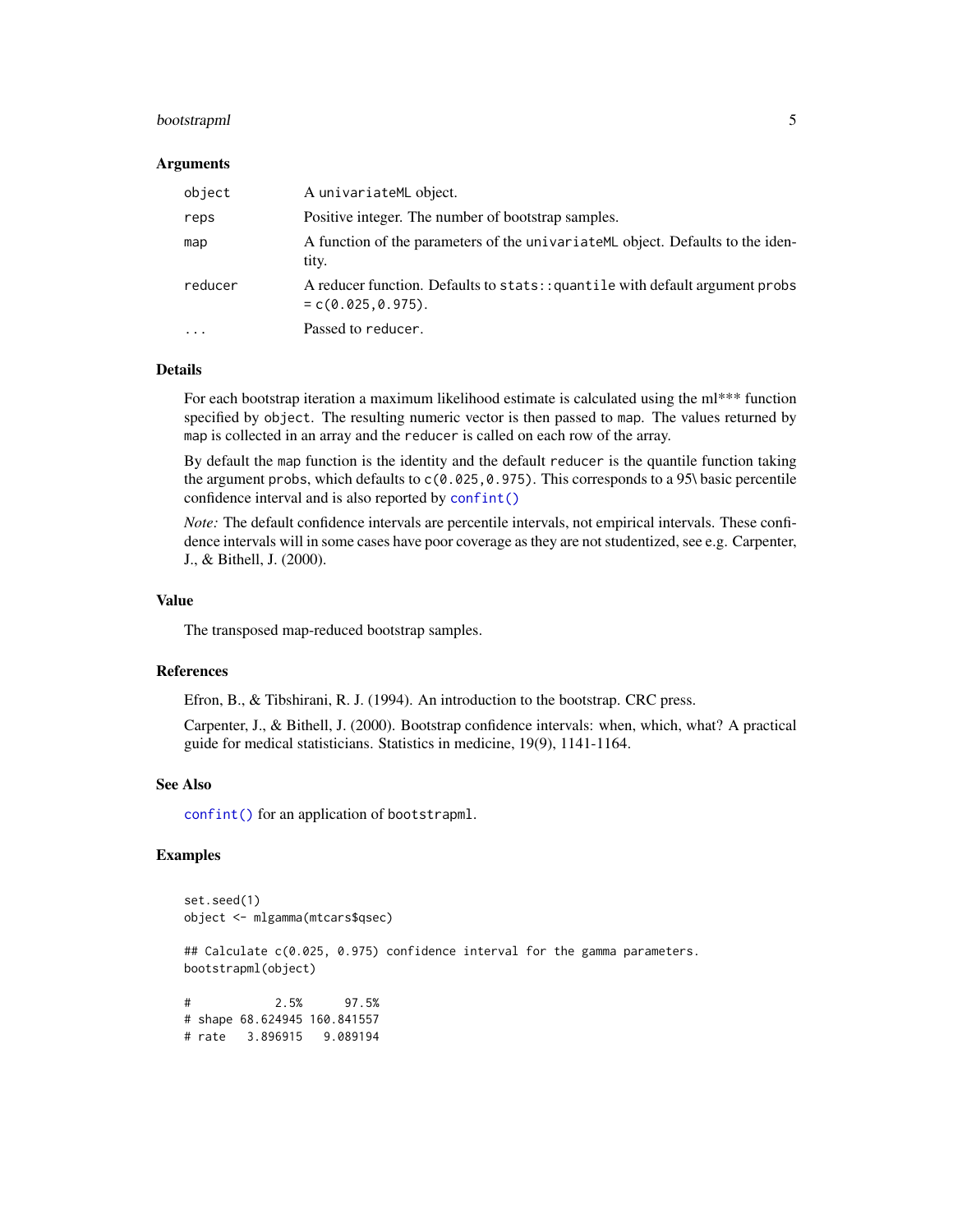```
## The mean of a gamma distribution is shape/rate. Now we calculate a
## parametric bootstrap confidence interval for the mean with confidence
## limits c(0.05, 0.95)
bootstrapml(object, map = function(x) x[1] / x[2], probs = c(0.05, 0.95))
# 5% 95%
# 17.33962 18.31253
## Print a histogram of the bootstrapped estimates from an exponential.
object <- mlexp(mtcars$qsec)
hist(bootstrapml(object, reducer = identity))
```
confint.univariateML *Confidence Intervals for Maximum Likelihood Estimates*

#### Description

Computes a confidence interval for one or more parameters in a unvariateML object.

### Usage

```
## S3 method for class 'univariateML'
confint(object, parm = NULL, level = 0.95, Nreps = 1000, ...)
```
#### Arguments

| object | An object of class univariateML.                                                                                                |
|--------|---------------------------------------------------------------------------------------------------------------------------------|
| parm   | Vector of strings; the parameters to calculate a confidence interval for. Each<br>parameter must be a member of names (object). |
| level  | The confidence level.                                                                                                           |
| Nreps  | Number of bootstrap iterations. Passed to bootstrapml().                                                                        |
| .      | Additional arguments passed to bootstrapml().                                                                                   |

### Details

confint.univariateML is a wrapper for [bootstrapml\(\)](#page-3-1) that computes confidence intervals for the main parameters of object. The main parameters of object are the members of names(object). For instance, the main parameters of an object obtained from mlnorm are mean and sd. The confidence intervals are parametric bootstrap percentile intervals with limits (1-level)/2 and 1  $-(1$ -level).

#### Value

A matrix or vector with columns giving lower and upper confidence limits for each parameter in parm.

<span id="page-5-0"></span>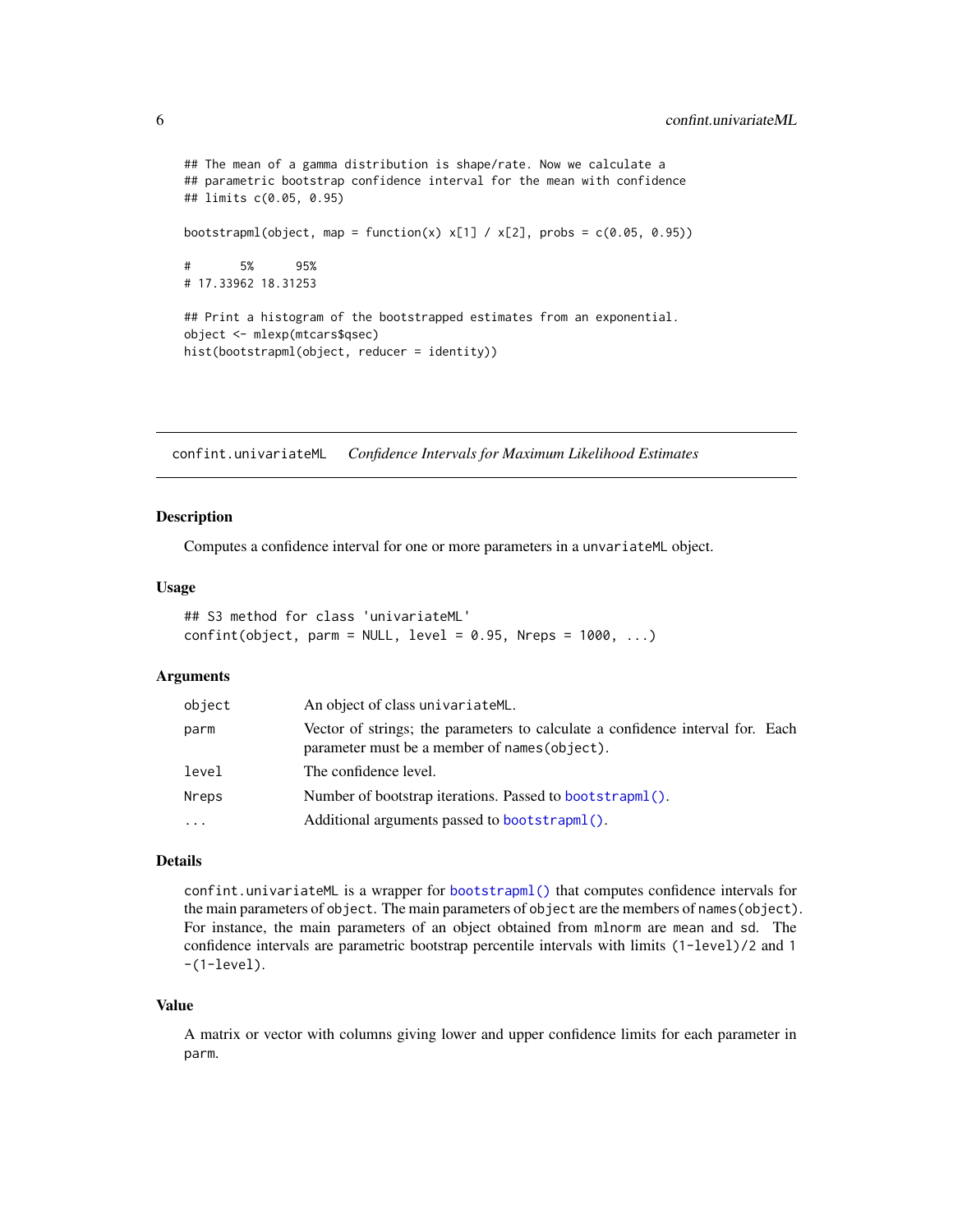#### <span id="page-6-0"></span>egypt 7 and 2008 and 2008 and 2008 and 2008 and 2008 and 2008 and 2008 and 2008 and 2008 and 2008 and 2008 and

### See Also

[stats::confint\(\)](#page-0-0) for the generic function and [bootstrapml\(\)](#page-3-1) for the function used to calculate the confidence intervals.

#### Examples

```
object <- mlinvgauss(airquality$Wind)
confint(object) # 95% confidence interval for mean and shape
confint(object, "mean") # 95% confidence interval for the mean parameter
# confint(object, "variance") # Fails since 'variance isn't a main parameter.
```
egypt *Mortality data from ancient Egypt*

#### Description

Age at death of 141 Roman era Egyptian mummies.

#### Usage

egypt

### Format

A [tibble](#page-0-0) with 141 observations and 2 variables:

age Age at death.

sex Sex of deceased; 82 males and 49 females.

### Details

This data was collected by Spiegelberg (1901) and analyzed by Karl Pearson (1902) in the first volume of Biometrika. It was analyzed by Claeskens & Hjort (2008) and the data is based on their transcription.

### References

Spiegelberg, W. (1901). Aegyptische und Griechische Eigennamen aus Mumientiketten der Römischen Kaiserzeit.

Pearson, K. (1902). On the change in expectation of life in man during a period of circa 2000 years. Biometrika, 1(2), 261-264.

Claeskens, G., & Hjort, N. L. (2008). Model selection and model averaging. Cambridge University Press.

#### See Also

The source of the data is [https://feb.kuleuven.be/public/u0043181/modelselection/datas](https://feb.kuleuven.be/public/u0043181/modelselection/datasets/egyptlives_data.txt)ets/ [egyptlives\\_data.txt](https://feb.kuleuven.be/public/u0043181/modelselection/datasets/egyptlives_data.txt)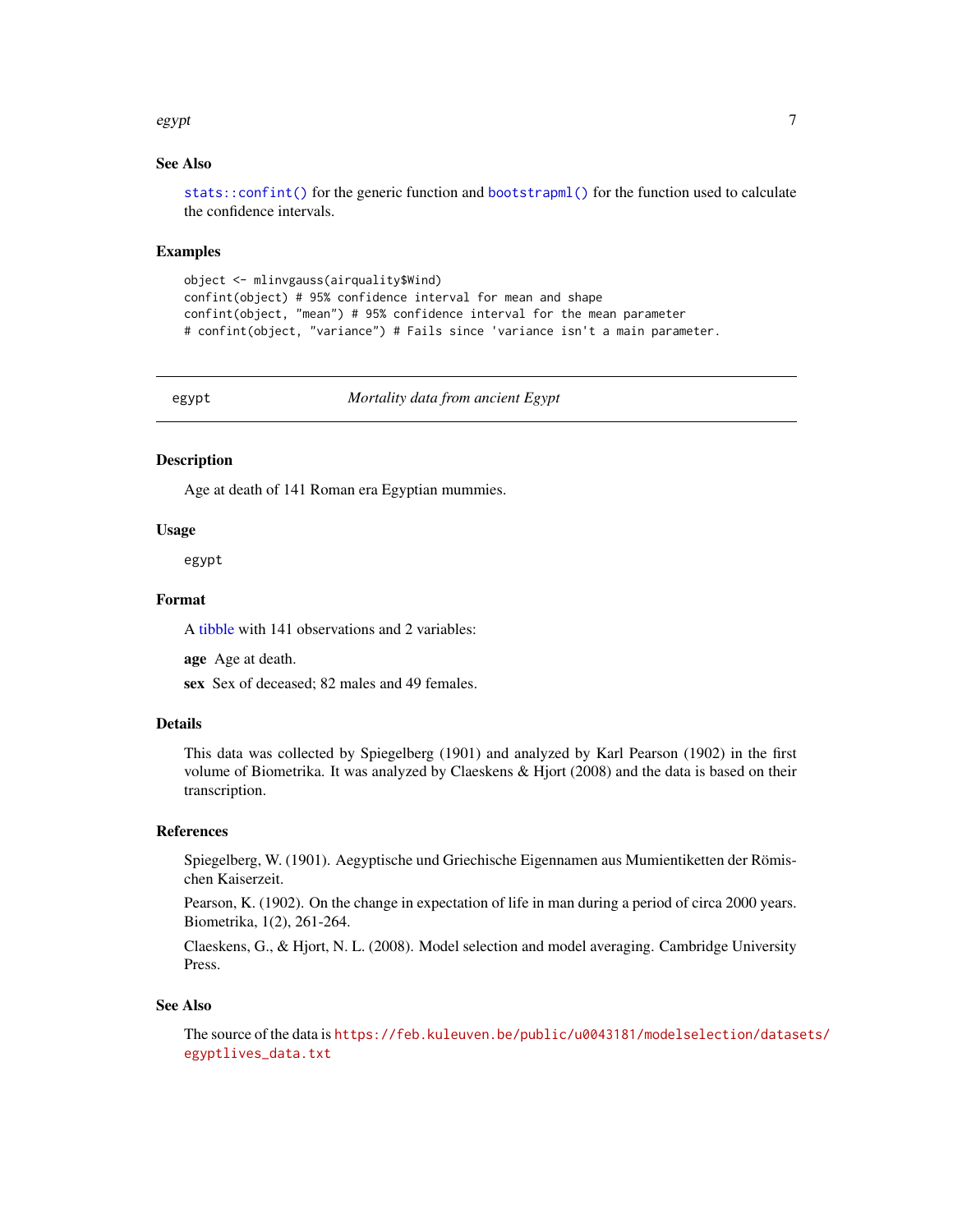#### <span id="page-7-0"></span>Examples

egypt

### MaximumLikelihoodDistribution

*Maximum likelihood estimated distribution*

#### Description

Density, distribution function, quantile function and random generation for a univariate distribution estimated by maximum likelihood.

#### Usage

 $dml(x, obj, log = FALSE)$  $pml(q = q, obj, lower.tail = TRUE, log.p = FALSE)$  $qml(p = p, obj, lower.tail = TRUE, log.p = FALSE)$  $rml(n = n, obj)$ 

#### Arguments

| x, q       | vector of quantiles.                                                                           |
|------------|------------------------------------------------------------------------------------------------|
| obi        | an univariateML object.                                                                        |
| log, log.p | logical; if TRUE, the probabilities $p$ are gives as $\log(p)$ .                               |
| lower.tail | logical; if TRUE (default), the probabilities are $P[X \le x]$ otherwise, $P[X > x]$           |
| р          | vector of probabilities.                                                                       |
| n          | number of observations. If $length(n) > 1$ , the length is taken to be the number<br>required. |

#### Details

dml is the density, pml is the distribution function, qml is the quantile function, and rml is the random variable generator.

These functions work like their counterparts in stats, e.g. [Normal.](#page-0-0) The univariateML object contains both maximum likelihood estimates and the identity of the model these estimates were calculated under. These functions are wrappers around underlying density, distribution, quantile and random generation functions where unknown parameters are filled with the maximum likelihood estimates. See the example.

#### Value

dml gives the density, pml gives the distribution function, qml gives the quantile function, and rml generates random deviates.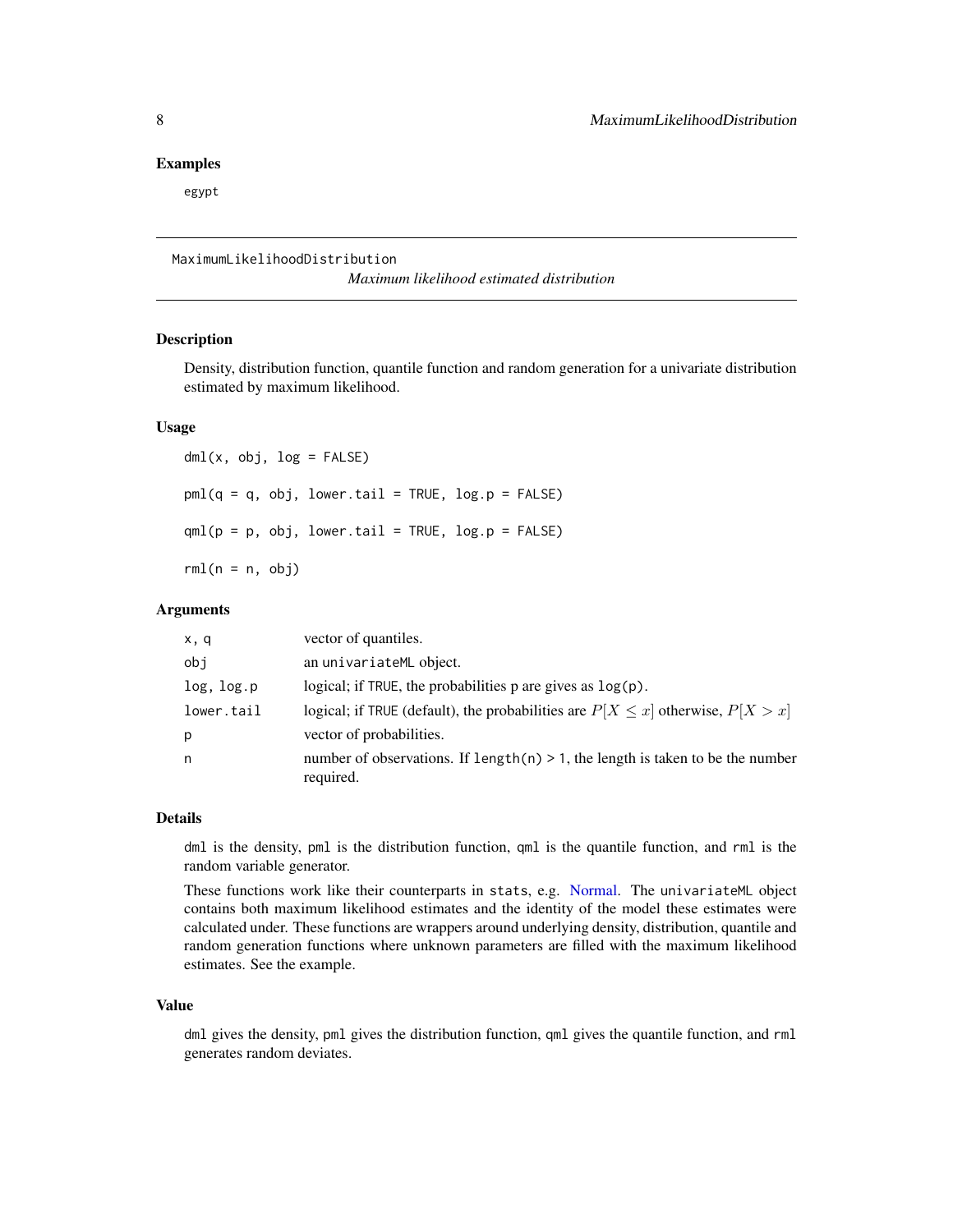#### <span id="page-8-0"></span>mlbeta 9

### Examples

```
## Simple example
obj <- mlnorm(airquality$Wind)
dml(0.5, obj) == domr(0.5, mean = obj[1], sd = obj[2])obj <- mlbetapr(airquality$Wind)
# Plot the logarithm of the beta prime distribution.
plot(function(x) dml(x, obj, log = TRUE),from = 0, to = 20,
 main = "Logarithm of Density", ylab = NA, lwd = 2
)
```
<span id="page-8-1"></span>

```
mlbeta Beta distribution maximum likelihood estimation
```
### Description

Uses stat::nlm to estimate the parameters of the Beta distribution.

### Usage

mlbeta $(x, na.rm = FALSE, ...)$ 

### Arguments

| X        | a (non-empty) numeric vector of data values.                                                                                                                                                                         |
|----------|----------------------------------------------------------------------------------------------------------------------------------------------------------------------------------------------------------------------|
| na.rm    | logical. Should missing values be removed?                                                                                                                                                                           |
| $\cdots$ | start contains optional starting parameter values for the minimization, passed<br>to the stats::nlm function. type specifies whether a dedicated "gradient".<br>"hessian", or "none" should be passed to stats::nlm. |

### Details

For the density function of the Beta distribution see [Beta.](#page-0-0)

For type, the option none is fastest.

### Value

mlbeta returns an object of [class](#page-0-0) univariateML. This is a named numeric vector with maximum likelihood estimates for shape1 and shape2 and the following attributes:

| model   | The name of the model.                     |
|---------|--------------------------------------------|
| density | The density associated with the estimates. |
| logLik  | The loglikelihood at the maximum.          |
| support | The support of the density.                |
| n       | The number of observations.                |
| call    | The call as captured my match.call         |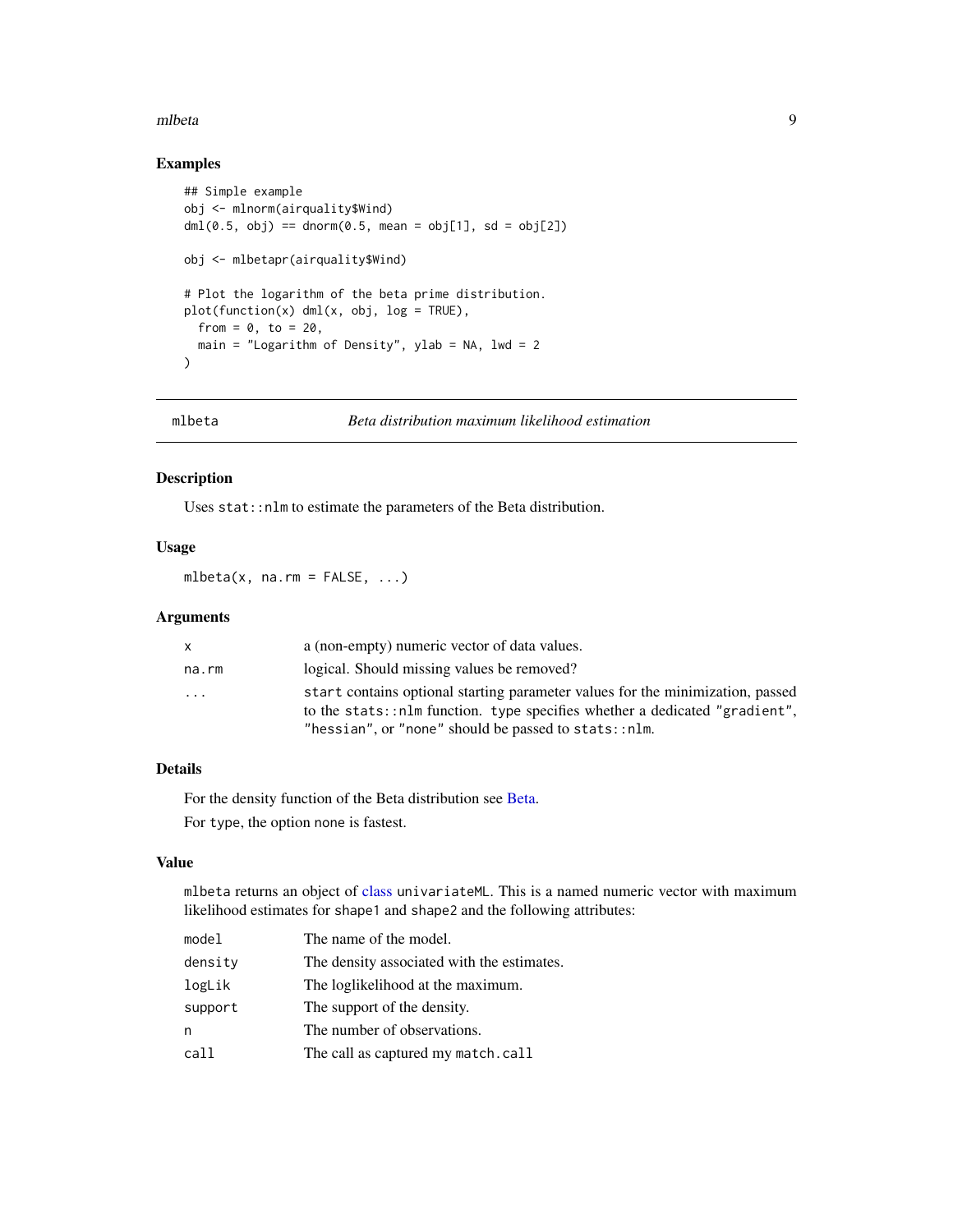### <span id="page-9-0"></span>References

Johnson, N. L., Kotz, S. and Balakrishnan, N. (1995) Continuous Univariate Distributions, Volume 2, Chapter 25. Wiley, New York.

### See Also

[Beta](#page-0-0) for the Beta density, [nlm](#page-0-0) for the optimizer this function uses.

#### Examples

```
AIC(mlbeta(USArrests$Rape / 100))
```
mlbetapr *Beta prime distribution maximum likelihood estimation*

### Description

This function does not estimate the scale parameter for the BetaPrime distribution. Transforms the data and uses stat: : nlm to estimate the parameters of the Beta distribution.

#### Usage

mlbetapr $(x, \text{na.m = FALSE}, \ldots)$ 

### Arguments

| X     | a (non-empty) numeric vector of data values. |
|-------|----------------------------------------------|
| na.rm | logical. Should missing values be removed?   |
| .     | passed to mlbeta.                            |

#### Details

For the density function of the Beta prime distribution see [BetaPrime.](#page-0-0) For type, the option none is fastest.

#### Value

mlbetapr returns an object of [class](#page-0-0) univariateML. This is a named numeric vector with maximum likelihood estimates for shape1 and shape2 and the following attributes:

| model   | The name of the model.                     |
|---------|--------------------------------------------|
| density | The density associated with the estimates. |
| logLik  | The loglikelihood at the maximum.          |
| support | The support of the density.                |
| n       | The number of observations.                |
| call    | The call as captured my match.call         |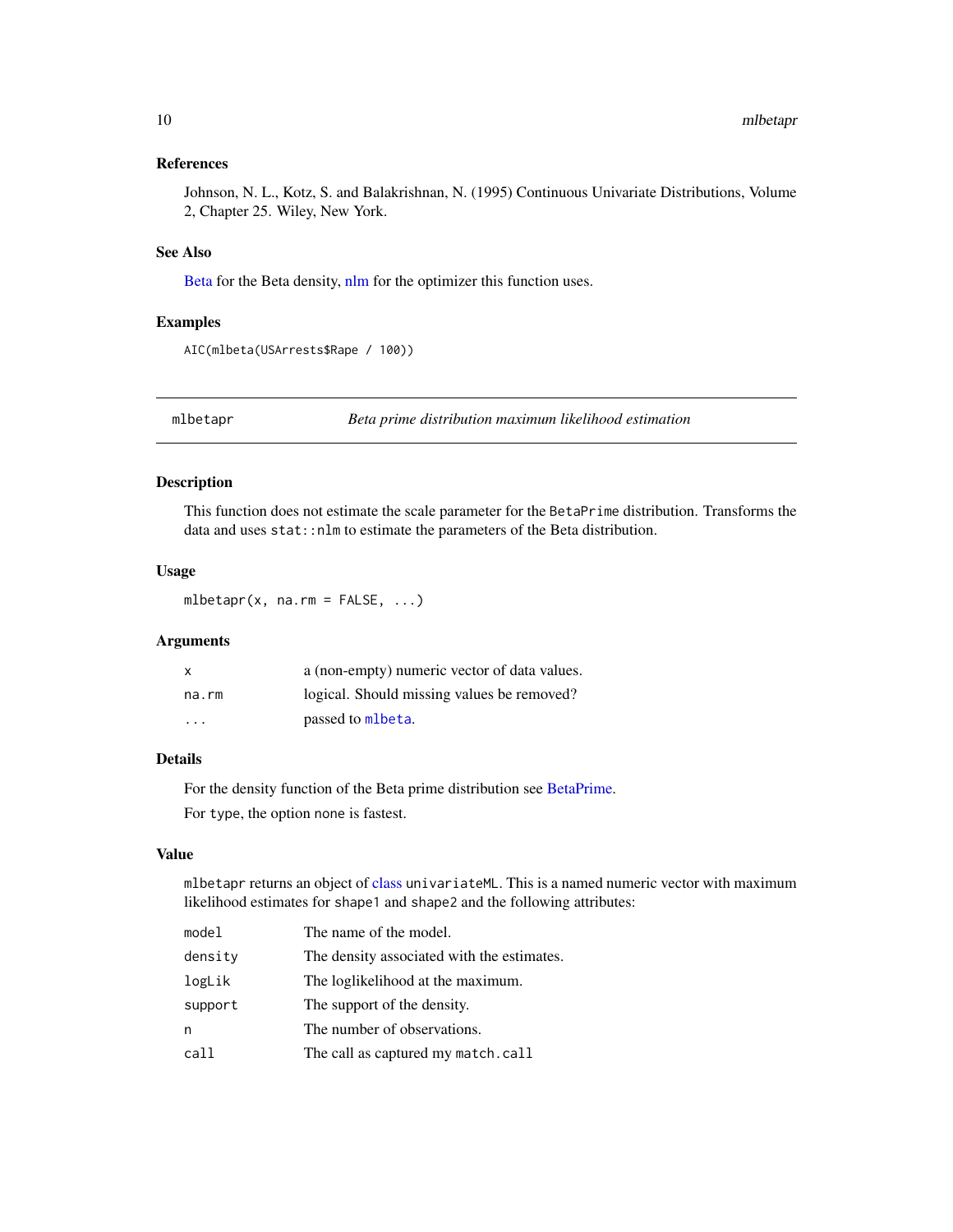#### <span id="page-10-0"></span>mlcauchy and the contract of the contract of the contract of the contract of the contract of the contract of the contract of the contract of the contract of the contract of the contract of the contract of the contract of t

### References

Johnson, N. L., Kotz, S. and Balakrishnan, N. (1995) Continuous Univariate Distributions, Volume 2, Chapter 25. Wiley, New York.

#### See Also

[BetaPrime](#page-0-0) for the Beta prime density, [nlm](#page-0-0) for the optimizer this function uses, [mlbeta](#page-8-1) for the Beta distribution maximum likelihood estimator.

#### Examples

```
AIC(mlbetapr(USArrests$Rape))
```
mlcauchy *Cauchy distribution maximum likelihood estimation*

#### Description

Calculates the estimates using nlm and an exponential transform of the location parameter. If  $n < 5$ , an exact solution is reported. In the edge case where no maximum likelihood estimator exists and error is thrown.

#### Usage

 $mlcauchy(x, na.rm = FALSE, ...)$ 

#### Arguments

| X       | a (non-empty) numeric vector of data values. |
|---------|----------------------------------------------|
| na.rm   | logical. Should missing values be removed?   |
| $\cdot$ | currently affects nothing.                   |

### Details

For the density function of the Cauchy distribution see [Cauchy.](#page-0-0)

#### Value

mlcauchy returns an object of [class](#page-0-0) univariateML. This is a named numeric vector with maximum likelihood estimates for location and scale and the following attributes:

| model   | The name of the model.                     |
|---------|--------------------------------------------|
| density | The density associated with the estimates. |
| logLik  | The loglikelihood at the maximum.          |
| support | The support of the density.                |
| n       | The number of observations.                |
| call    | The call as captured my match.call         |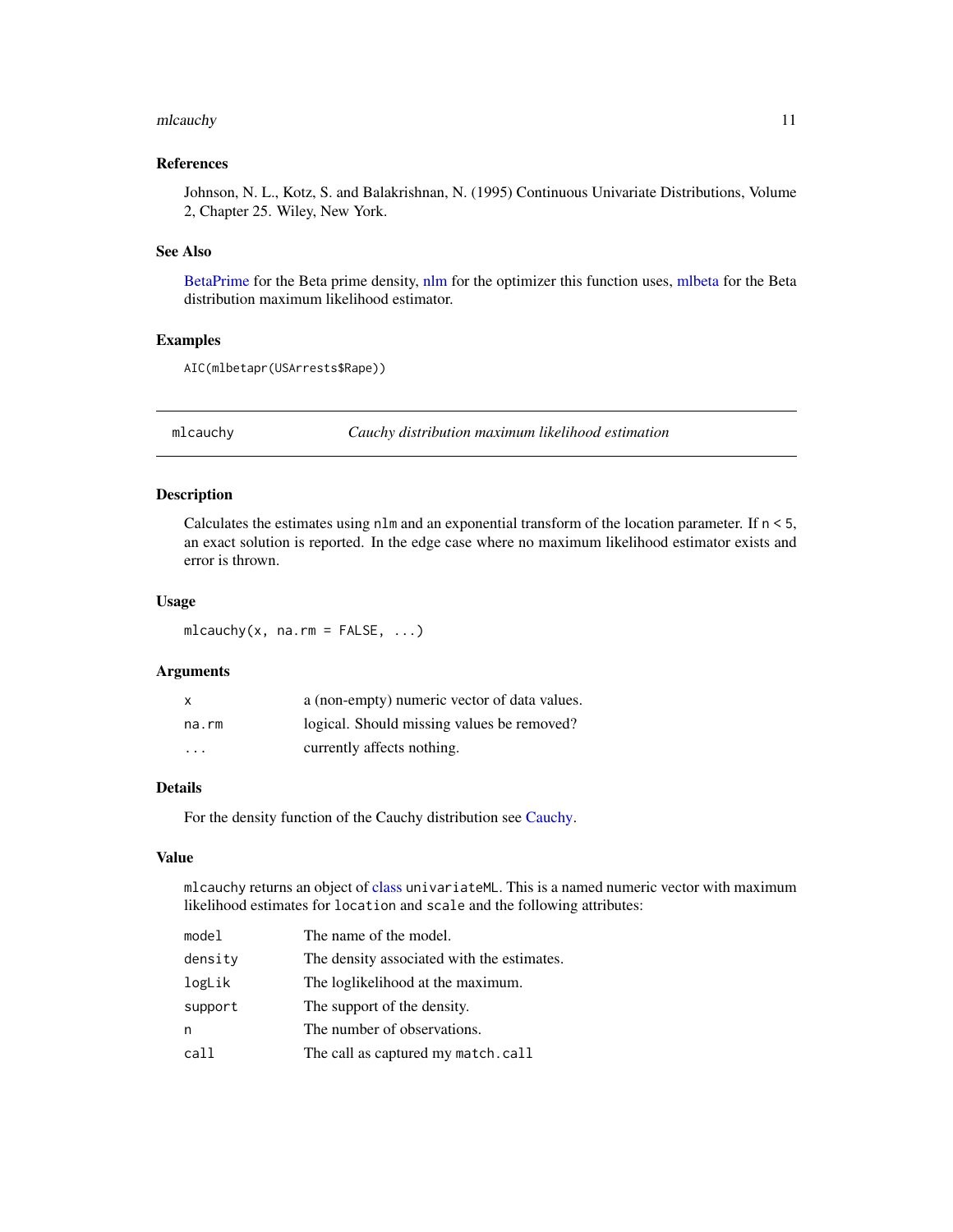<span id="page-11-0"></span>Johnson, N. L., Kotz, S. and Balakrishnan, N. (1995) Continuous Univariate Distributions, Volume 1, Chapter 16. Wiley, New York.

#### See Also

[Cauchy](#page-0-0) for the Cauchy density, [nlm](#page-0-0) for the optimizer this function uses.

### Examples

mlcauchy(airquality\$Temp)

mlexp *Exponential distribution maximum likelihood estimation*

#### Description

The maximum likelihood estimate of rate is the inverse sample mean.

### Usage

 $mlexp(x, na.rm = FALSE, ...)$ 

### Arguments

|                         | a (non-empty) numeric vector of data values.                                                               |
|-------------------------|------------------------------------------------------------------------------------------------------------|
| na.rm                   | logical. Should missing values be removed? If FALSE, the function fails when x<br>contains missing values. |
| $\cdot$ $\cdot$ $\cdot$ | currently affects nothing.                                                                                 |

#### Details

For the density function of the exponential distribution see [Exponential.](#page-0-0)

#### Value

mlexp returns an object of [class](#page-0-0) univariateML. This is a named numeric vector with maximum likelihood estimates for rate and the following attributes:

| model   | The name of the model.                     |
|---------|--------------------------------------------|
| density | The density associated with the estimates. |
| logLik  | The loglikelihood at the maximum.          |
| support | The support of the density.                |
| n       | The number of observations.                |
| call    | The call as captured my match.call         |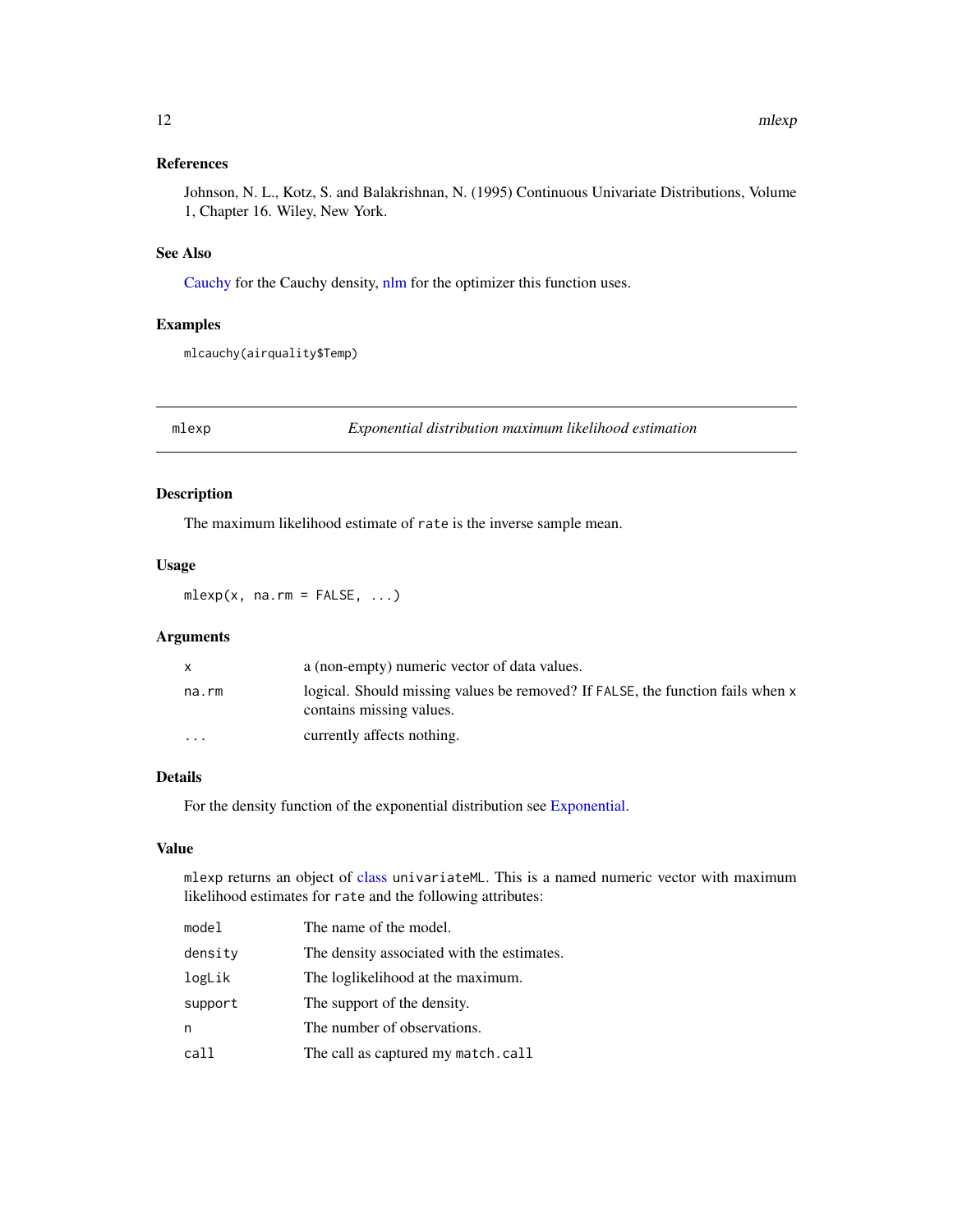#### <span id="page-12-0"></span>mlgamma 13

### References

Johnson, N. L., Kotz, S. and Balakrishnan, N. (1995) Continuous Univariate Distributions, Volume 1, Chapter 19. Wiley, New York.

### See Also

[Exponential](#page-0-0) for the exponential density.

### Examples

mlexp(precip)

<span id="page-12-1"></span>mlgamma *Gamma distribution maximum likelihood estimation*

#### Description

Uses Newton-Raphson to estimate the parameters of the Gamma distribution.

### Usage

 $mlgamma(x, na.rm = FALSE, ...)$ 

### Arguments

| $\mathsf{x}$ | a (non-empty) numeric vector of data values.                                                                                                                                         |
|--------------|--------------------------------------------------------------------------------------------------------------------------------------------------------------------------------------|
| na.rm        | logical. Should missing values be removed?                                                                                                                                           |
| .            | rel. tol is the relative accuracy requested, defaults to . Machine \$double. eps $\textdegree$ 0.25.<br>iterlim is a positive integer specifying the maximum number of iterations to |
|              | be performed before the program is terminated (defaults to 100).                                                                                                                     |

### Details

For the density function of the Gamma distribution see [GammaDist.](#page-0-0)

### Value

mlgamma returns an object of [class](#page-0-0) univariateML. This is a named numeric vector with maximum likelihood estimates for shape and rate and the following attributes:

| model   | The name of the model.                     |
|---------|--------------------------------------------|
| density | The density associated with the estimates. |
| logLik  | The loglikelihood at the maximum.          |
| support | The support of the density.                |
| n       | The number of observations.                |
| call    | The call as captured my match.call         |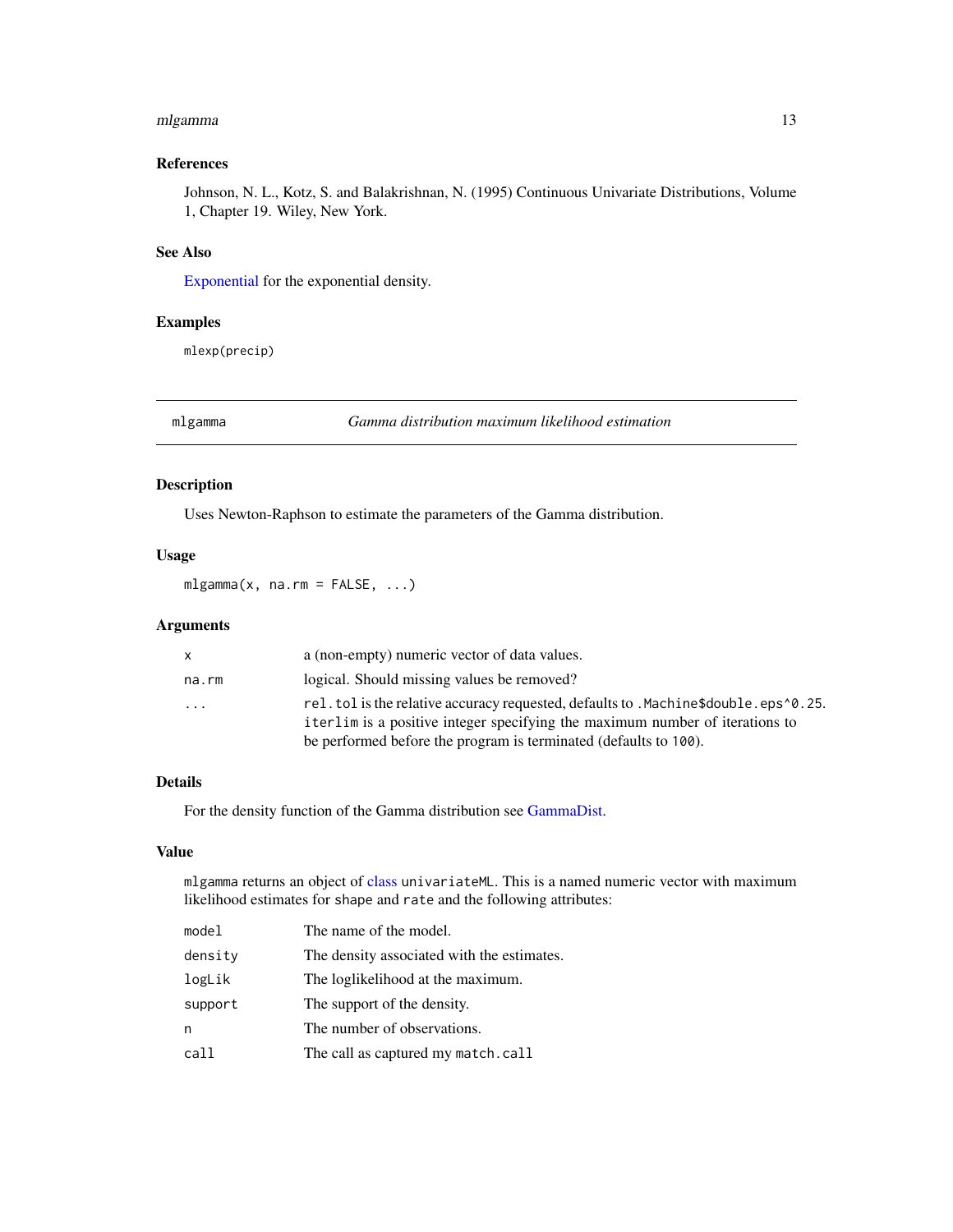#### <span id="page-13-0"></span>References

Choi, S. C, and R. Wette. "Maximum likelihood estimation of the parameters of the gamma distribution and their bias." Technometrics 11.4 (1969): 683-690.

Johnson, N. L., Kotz, S. and Balakrishnan, N. (1995) Continuous Univariate Distributions, Volume 1, Chapter 17. Wiley, New York.

#### See Also

[GammaDist](#page-0-0) for the Gamma density.

#### Examples

mlgamma(precip)

mlged *Generalized Error distribution maximum likelihood estimation*

#### Description

Joint maximum likelihood estimation as implemented by [fGarch::gedFit.](#page-0-0)

### Usage

 $mlged(x, na.rm = FALSE, ...)$ 

### Arguments

| X                       | a (non-empty) numeric vector of data values. |
|-------------------------|----------------------------------------------|
| na.rm                   | logical. Should missing values be removed?   |
| $\cdot$ $\cdot$ $\cdot$ | currently affects nothing.                   |

#### Details

For the density function of the Student t-distribution see [ged.](#page-0-0)

#### Value

mlged returns an object of [class](#page-0-0) univariateML. This is a named numeric vector with maximum likelihood estimates for the parameters mean, sd, nu and the following attributes:

| model   | The name of the model.                     |
|---------|--------------------------------------------|
| densitv | The density associated with the estimates. |
| logLik  | The loglikelihood at the maximum.          |
| support | The support of the density.                |
| n       | The number of observations.                |
| call    | The call as captured my match.call         |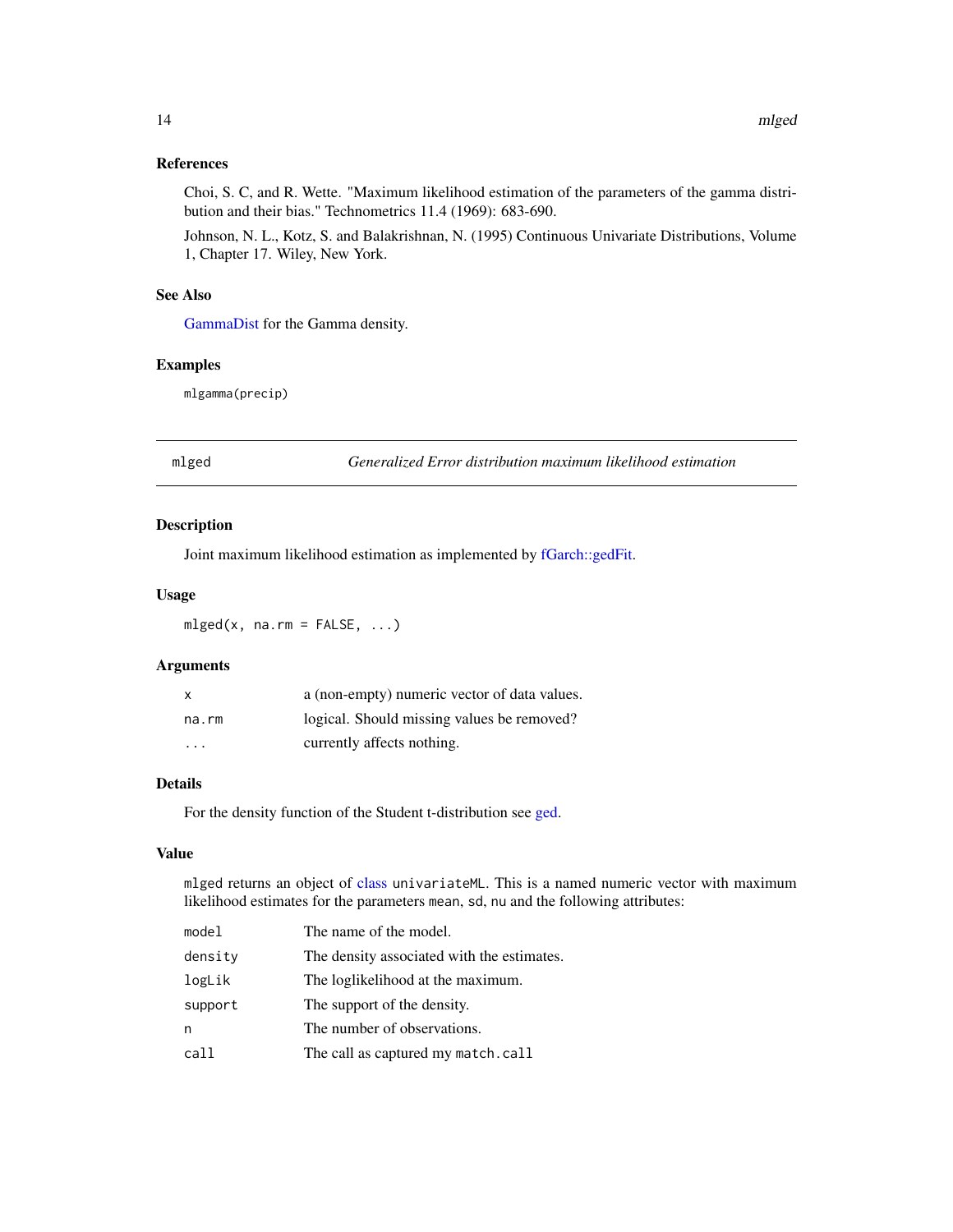#### <span id="page-14-0"></span>mlgumbel 15

### References

Nelson D.B. (1991); Conditional Heteroscedasticity in Asset Returns: A New Approach, Econometrica, 59, 347–370.

Fernandez C., Steel M.F.J. (2000); On Bayesian Modelling of Fat Tails and Skewness, Preprint.

### See Also

[ged](#page-0-0) for the Student t-density.

### Examples

mlged(precip)

mlgumbel *Gumbel distribution maximum likelihood estimation*

### Description

Uses Newton-Raphson to estimate the parameters of the Gumbel distribution.

#### Usage

 $mlgumbel(x, na.rm = FALSE, ...)$ 

### Arguments

| <b>X</b>                | a (non-empty) numeric vector of data values.                                                                                                                                  |
|-------------------------|-------------------------------------------------------------------------------------------------------------------------------------------------------------------------------|
| na.rm                   | logical. Should missing values be removed?                                                                                                                                    |
| $\cdot$ $\cdot$ $\cdot$ | sigma $\theta$ is an optional starting value defaulting to 1. rel. tol is the relative accu-<br>racy requested, defaults to . Machine\$double.eps^0.25. iterlim is a positive |
|                         | integer specifying the maximum number of iterations to be performed before the                                                                                                |
|                         | program is terminated (defaults to 100).                                                                                                                                      |

### Details

For the density function of the Gumbel distribution see [Gumbel.](#page-0-0)

#### Value

mlgumbel returns an object of [class](#page-0-0) univariateML. This is a named numeric vector with maximum likelihood estimates for mu and s and the following attributes:

| model   | The name of the model.                     |
|---------|--------------------------------------------|
| densitv | The density associated with the estimates. |
| logLik  | The loglikelihood at the maximum.          |
| support | The support of the density.                |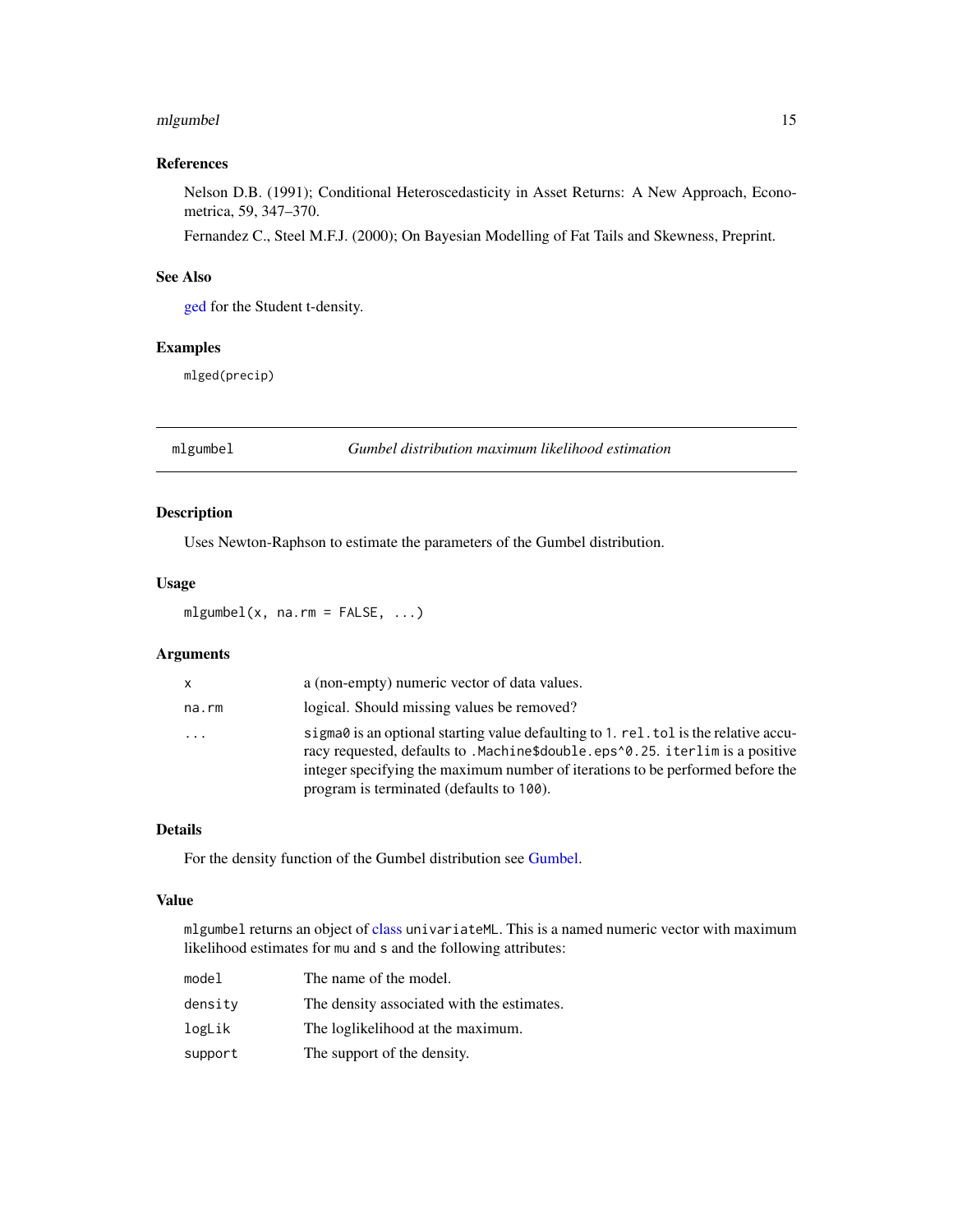### <span id="page-15-0"></span>16 mlinvgamma

| n    | The number of observations.        |
|------|------------------------------------|
| call | The call as captured my match.call |

shape and sigma.

### References

Johnson, N. L., Kotz, S. and Balakrishnan, N. (1995) Continuous Univariate Distributions, Volume 2, Chapter 22. Wiley, New York.

### See Also

[Gumbel](#page-0-0) for the Gumbel density.

### Examples

mlgumbel(precip)

mlinvgamma *Inverse Gamma distribution maximum likelihood estimation*

### Description

Transforms the data and uses Newton-Raphson to estimate the parameters of the Gamma distribution.

### Usage

```
mlinvgamma(x, na.rm = FALSE, ...)
```
### Arguments

| x       | a (non-empty) numeric vector of data values. |
|---------|----------------------------------------------|
| na.rm   | logical. Should missing values be removed?   |
| $\cdot$ | passed to mlgamma.                           |

#### Details

For the density function of the inverse Gamma distribution see [InvGamma.](#page-0-0)

#### Value

A named numeric vector with maximum likelihood estimates for alpha and beta.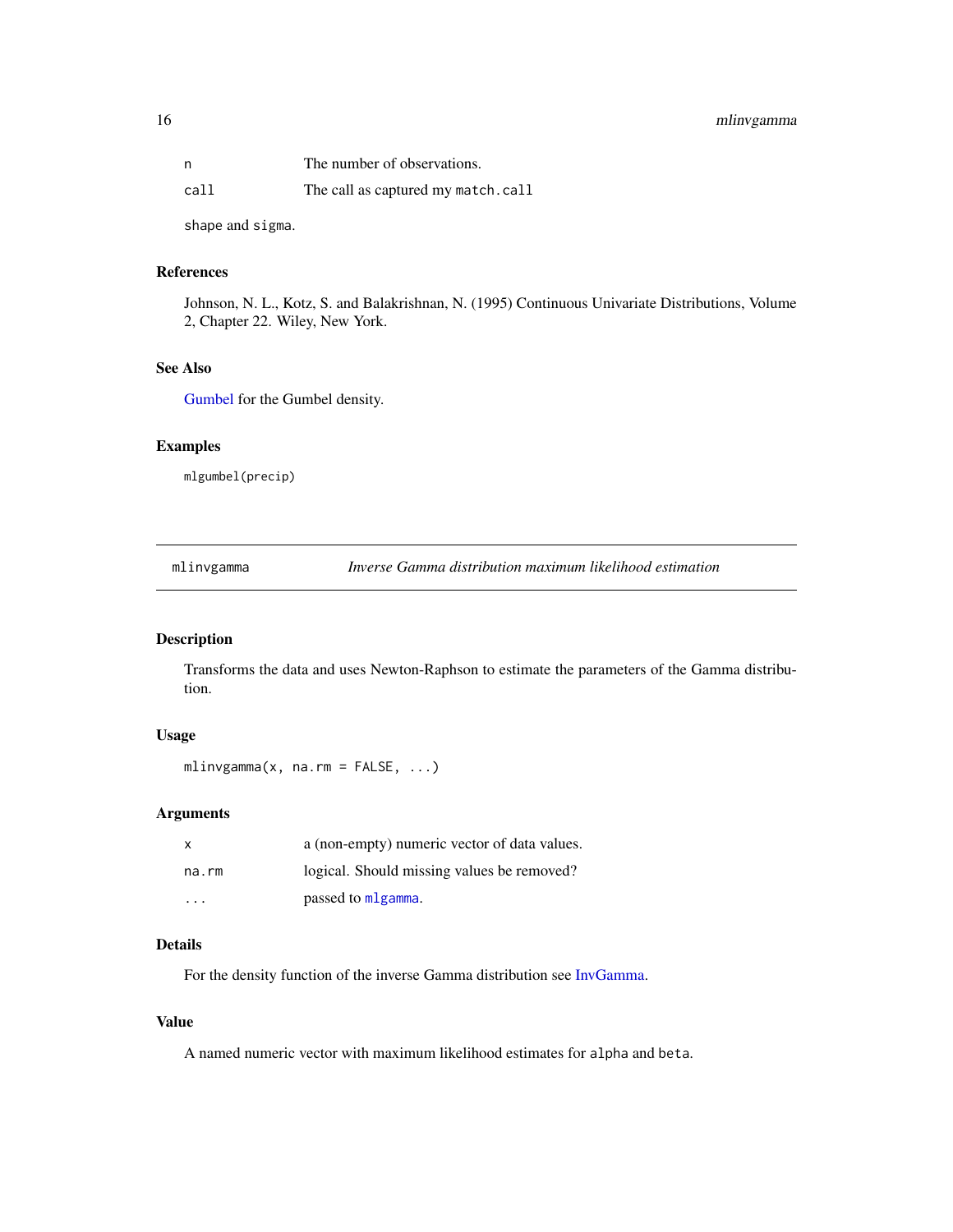### <span id="page-16-0"></span>mlinvgauss 17

### References

Choi, S. C, and R. Wette. "Maximum likelihood estimation of the parameters of the gamma distribution and their bias." Technometrics 11.4 (1969): 683-690.

Johnson, N. L., Kotz, S. and Balakrishnan, N. (1995) Continuous Univariate Distributions, Volume 1, Chapter 17. Wiley, New York.

Witkovsky, V. (2001). "Computing the Distribution of a Linear Combination of Inverted Gamma Variables". Kybernetika. 37 (1): 79–90

#### See Also

[InvGamma](#page-0-0) for the Inverse Gamma density.

#### Examples

mlinvgamma(precip)

mlinvgauss *Inverse Gaussian (Wald) maximum likelihood estimation*

#### Description

The maximum likelihood estimate of mean is the empirical mean and the maximum likelihood estimate of 1/shape is the difference between the mean of reciprocals and the reciprocal of the mean.

#### Usage

mlinvgauss(x, na.rm =  $FALSE, ...)$ 

#### Arguments

| X     | a (non-empty) numeric vector of data values. |
|-------|----------------------------------------------|
| na.rm | logical. Should missing values be removed?   |
| .     | currently affects nothing.                   |

### Details

For the density function of the Inverse Gamma distribution see [InverseGaussian.](#page-0-0)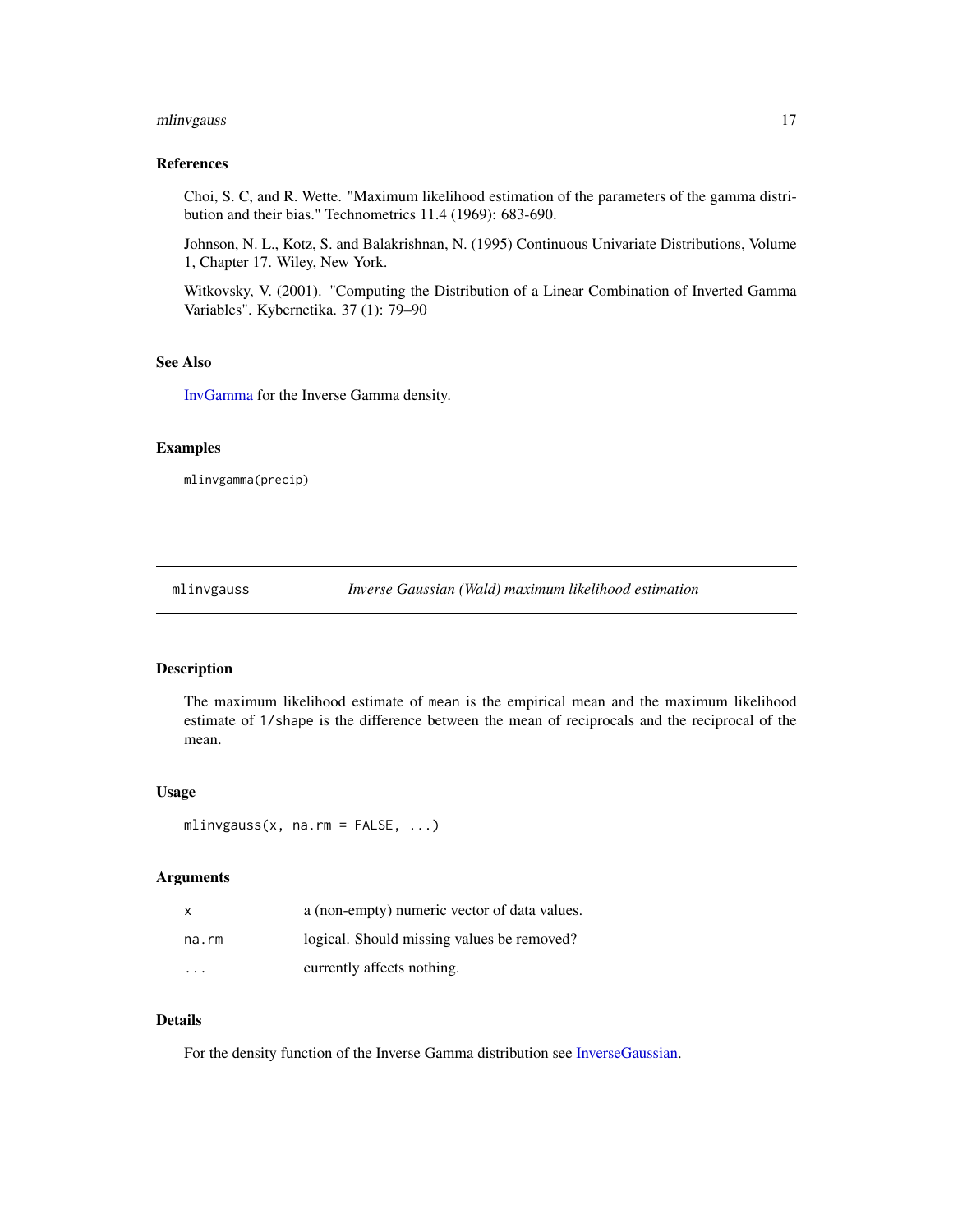#### <span id="page-17-0"></span>Value

mlinvgauss returns an object of [class](#page-0-0) univariateML. This is a named numeric vector with maximum likelihood estimates for mean and shape and the following attributes:

| model   | The name of the model.                     |
|---------|--------------------------------------------|
| density | The density associated with the estimates. |
| logLik  | The loglikelihood at the maximum.          |
| support | The support of the density.                |
| n       | The number of observations.                |
| call    | The call as captured my match.call         |

### References

Johnson, N. L., Kotz, S. and Balakrishnan, N. (1995) Continuous Univariate Distributions, Volume 1, Chapter 15. Wiley, New York.

### See Also

[InverseGaussian](#page-0-0) for the Inverse Gaussian density.

### Examples

mlinvgauss(precip)

mlinvweibull *Inverse Weibull distribution maximum likelihood estimation*

### Description

The maximum likelihood estimate of shape and rate are calculated by calling [mlweibull](#page-37-1) on the transformed data.

### Usage

```
mlinvweibull(x, na.rm = FALSE, ...)
```
### Arguments

| X     | a (non-empty) numeric vector of data values. |
|-------|----------------------------------------------|
| na.rm | logical. Should missing values be removed?   |
| .     | passed to mlweibull.                         |

### Details

For the density function of the log normal distribution see [InverseWeibull.](#page-0-0)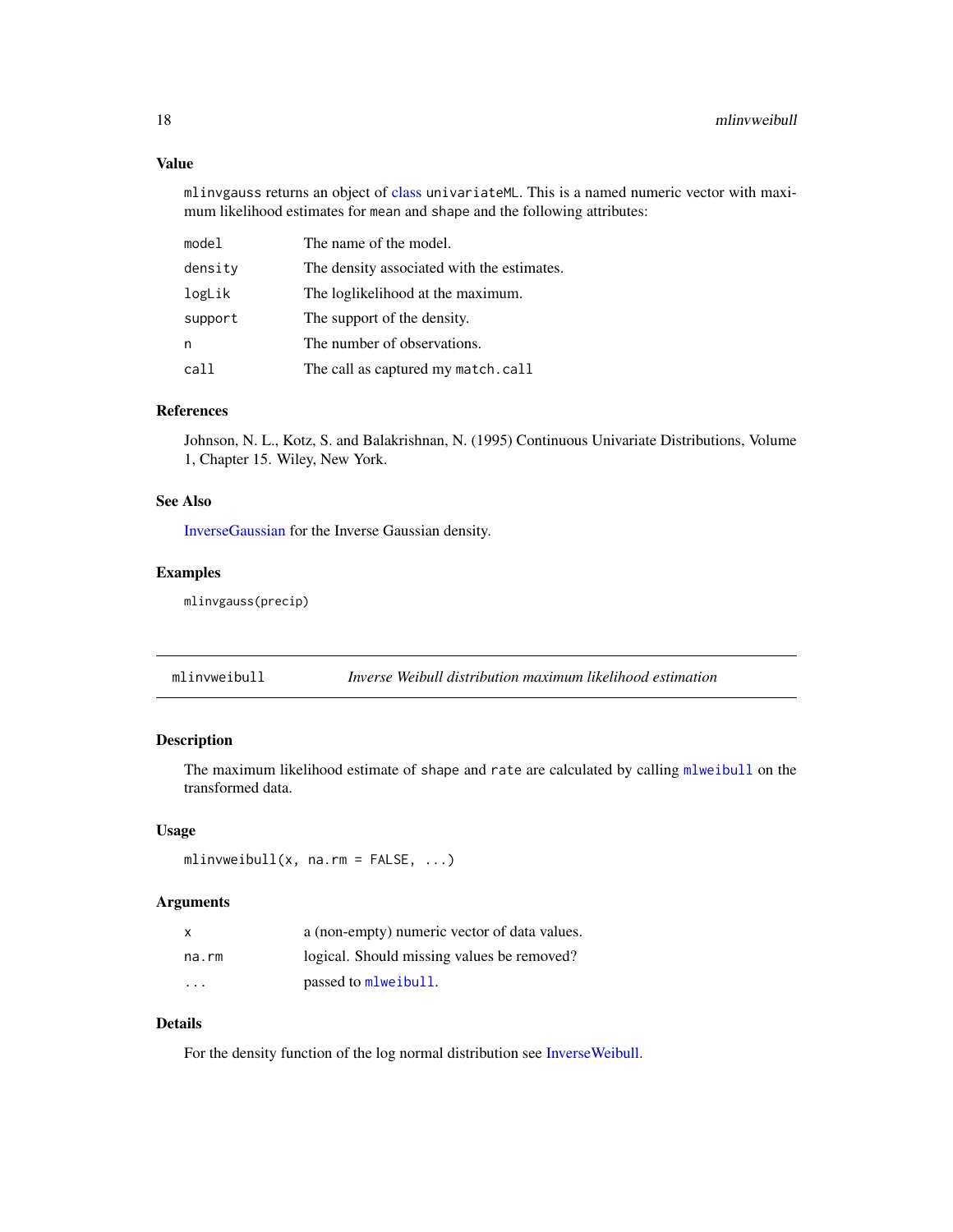#### <span id="page-18-0"></span>mlkumar 19

#### Value

mlinvweibull returns an object of [class](#page-0-0) univariateML. This is a named numeric vector with maximum likelihood estimates for shape and rate and the following attributes:

| model   | The name of the model.                     |
|---------|--------------------------------------------|
| density | The density associated with the estimates. |
| logLik  | The loglikelihood at the maximum.          |
| support | The support of the density.                |
| n       | The number of observations.                |
| call    | The call as captured my match.call         |

### References

Kleiber, C. and Kotz, S. (2003), Statistical Size Distributions in Economics and Actuarial Sciences, Wiley.

Klugman, S. A., Panjer, H. H. and Willmot, G. E. (2012), Loss Models, From Data to Decisions, Fourth Edition, Wiley.

Dutang, C., Goulet, V., & Pigeon, M. (2008). actuar: An R package for actuarial science. Journal of Statistical Software, 25(7), 1-37.

### See Also

[InverseWeibull](#page-0-0) for the Inverse Weibull density.

#### Examples

mlinvweibull(precip)

mlkumar *Kumaraswamy distribution maximum likelihood estimation*

#### Description

Uses Newton-Raphson to estimate the parameters of the Kumaraswamy distribution.

#### Usage

 $mlkumar(x, na.rm = FALSE, ...)$ 

| x     | a (non-empty) numeric vector of data values.                                                                                                                                |
|-------|-----------------------------------------------------------------------------------------------------------------------------------------------------------------------------|
| na.rm | logical. Should missing values be removed?                                                                                                                                  |
| .     | $a\theta$ is an optional starting value for the a parameter. rel. tol is the relative accu-<br>racy requested, defaults to .Machine\$double.eps^0.25. iterlim is a positive |
|       | integer specifying the maximum number of iterations to be performed before the                                                                                              |
|       | program is terminated (defaults to 100).                                                                                                                                    |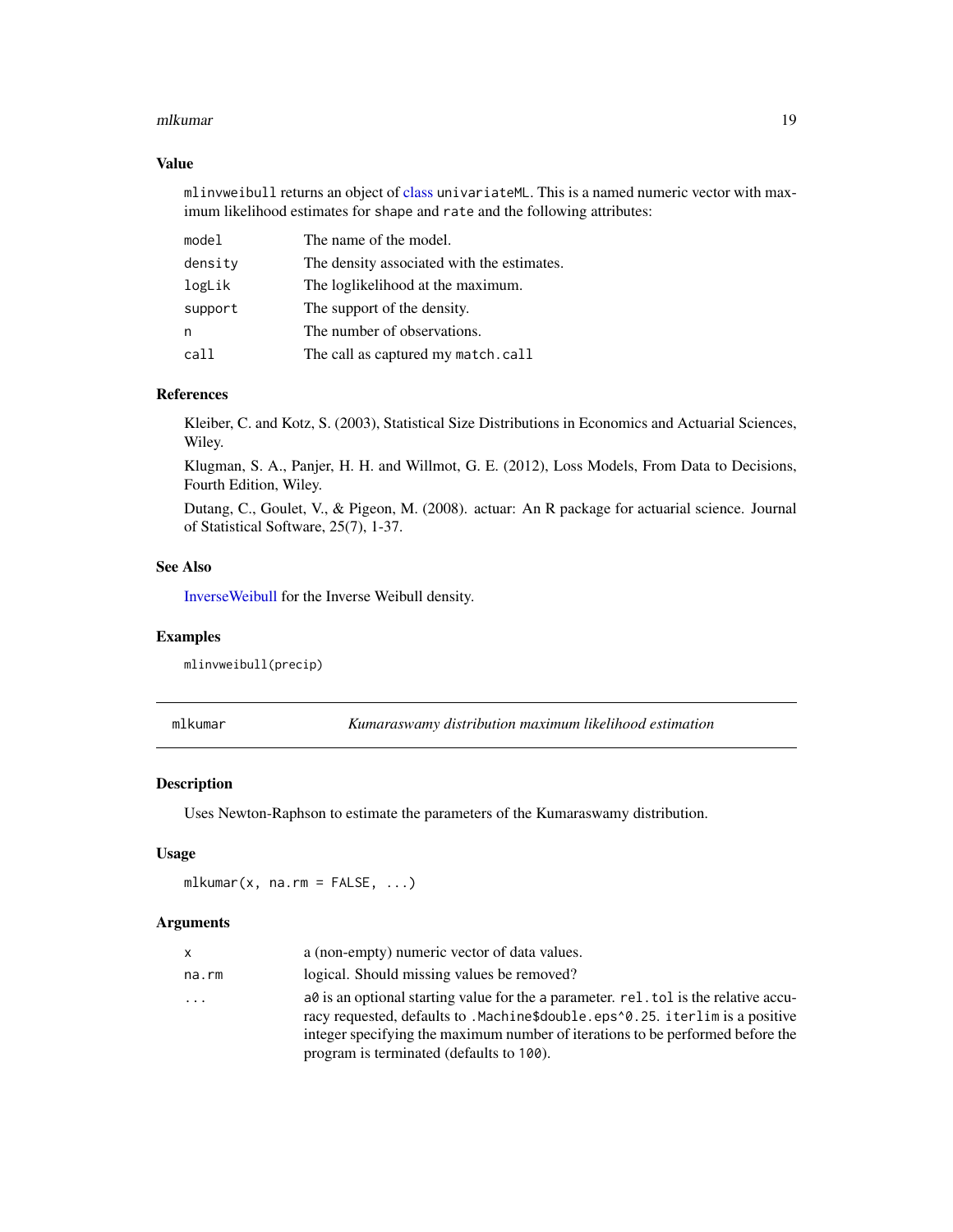### <span id="page-19-0"></span>Details

For the density function of the Kumaraswamy distribution see [Kumaraswamy.](#page-0-0)

#### Value

mlkumar returns an object of [class](#page-0-0) univariateML. This is a named numeric vector with maximum likelihood estimates for a and b and the following attributes:

| model   | The name of the model.                     |
|---------|--------------------------------------------|
| density | The density associated with the estimates. |
| logLik  | The loglikelihood at the maximum.          |
| support | The support of the density.                |
| n       | The number of observations.                |
| call    | The call as captured my match.call         |

#### References

Jones, M. C. "Kumaraswamy's distribution: A beta-type distribution with some tractability advantages." Statistical Methodology 6.1 (2009): 70-81.

Kumaraswamy, Ponnambalam. "A generalized probability density function for double-bounded random processes." Journal of Hydrology 46.1-2 (1980): 79-88.

### See Also

[Kumaraswamy](#page-0-0) for the Kumaraswamy density.

#### Examples

AIC(mlkumar(USArrests\$Rape / 100))

mllaplace *Laplace distribution maximum likelihood estimation*

### Description

The maximum likelihood estimate of mu is the sample median while the maximum likelihood estimate of sigma is mean absolute deviation from the median.

#### Usage

 $mllaplace(x, na.rm = FALSE, ...)$ 

|                         | a (non-empty) numeric vector of data values. |
|-------------------------|----------------------------------------------|
| na.rm                   | logical. Should missing values be removed?   |
| $\cdot$ $\cdot$ $\cdot$ | currently affects nothing.                   |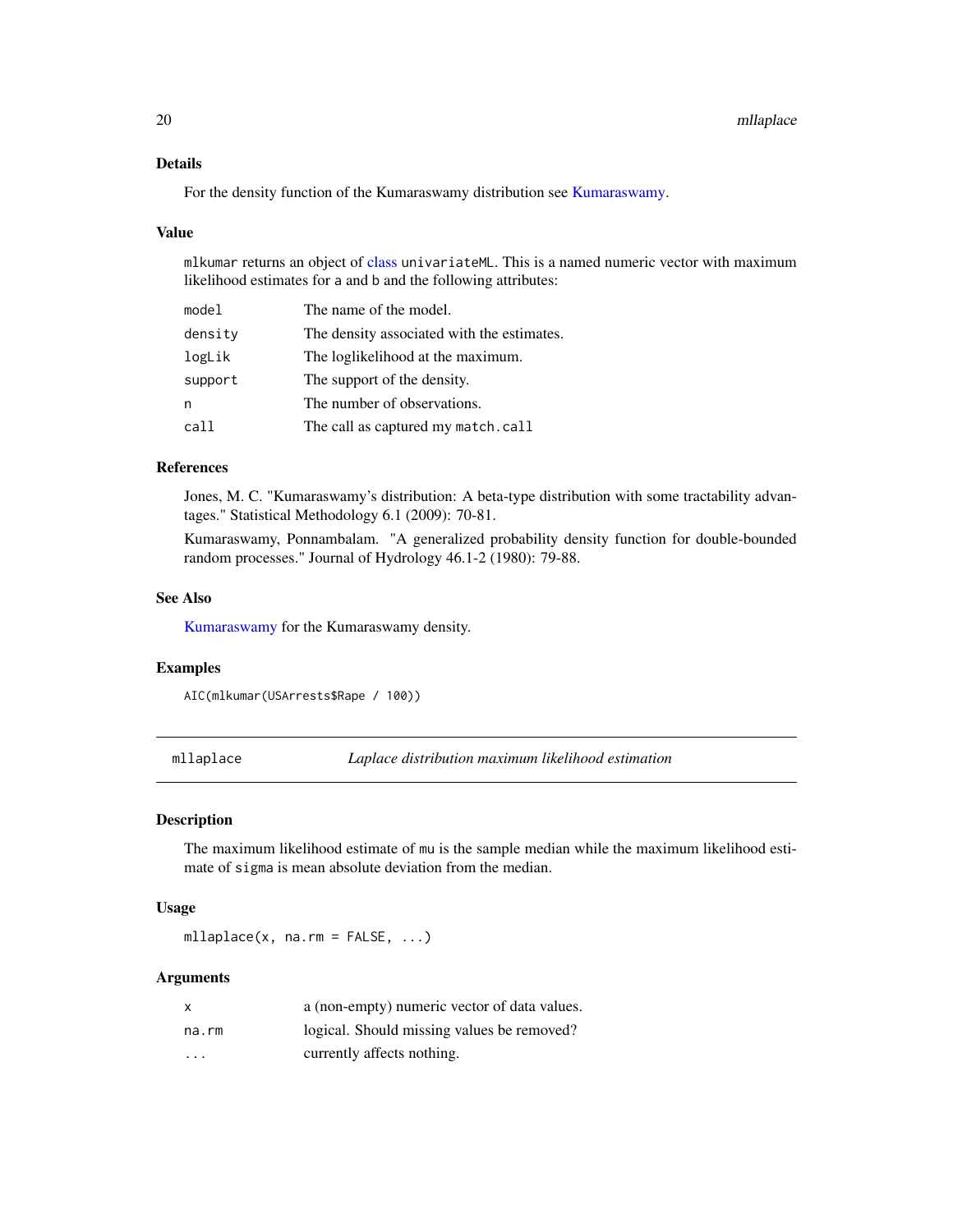### <span id="page-20-0"></span>mllgamma 21

### Details

For the density function of the Laplace distribution see [Laplace.](#page-0-0)

### Value

mllaplace returns an object of [class](#page-0-0) univariateML. This is a named numeric vector with maximum likelihood estimates for mu and sigma and the following attributes:

| model   | The name of the model.                     |
|---------|--------------------------------------------|
| density | The density associated with the estimates. |
| logLik  | The loglikelihood at the maximum.          |
| support | The support of the density.                |
| n       | The number of observations.                |
| call    | The call as captured my match.call         |

#### References

Johnson, N. L., Kotz, S. and Balakrishnan, N. (1995) Continuous Univariate Distributions, Volume 2, Chapter 24. Wiley, New York.

#### See Also

[Laplace](#page-0-0) for the Laplace density.

### Examples

mllaplace(precip)

mllgamma *Log-gamma distribution maximum likelihood estimation*

#### Description

The maximum likelihood estimate of shapelog and ratelog are calculated by calling [mlgamma\(\)](#page-12-1) on the transformed data.

#### Usage

mllgamma(x, na.rm = FALSE, ...)

|                         | a (non-empty) numeric vector of data values. |
|-------------------------|----------------------------------------------|
| na.rm                   | logical. Should missing values be removed?   |
| $\cdot$ $\cdot$ $\cdot$ | passed to mlgamma.                           |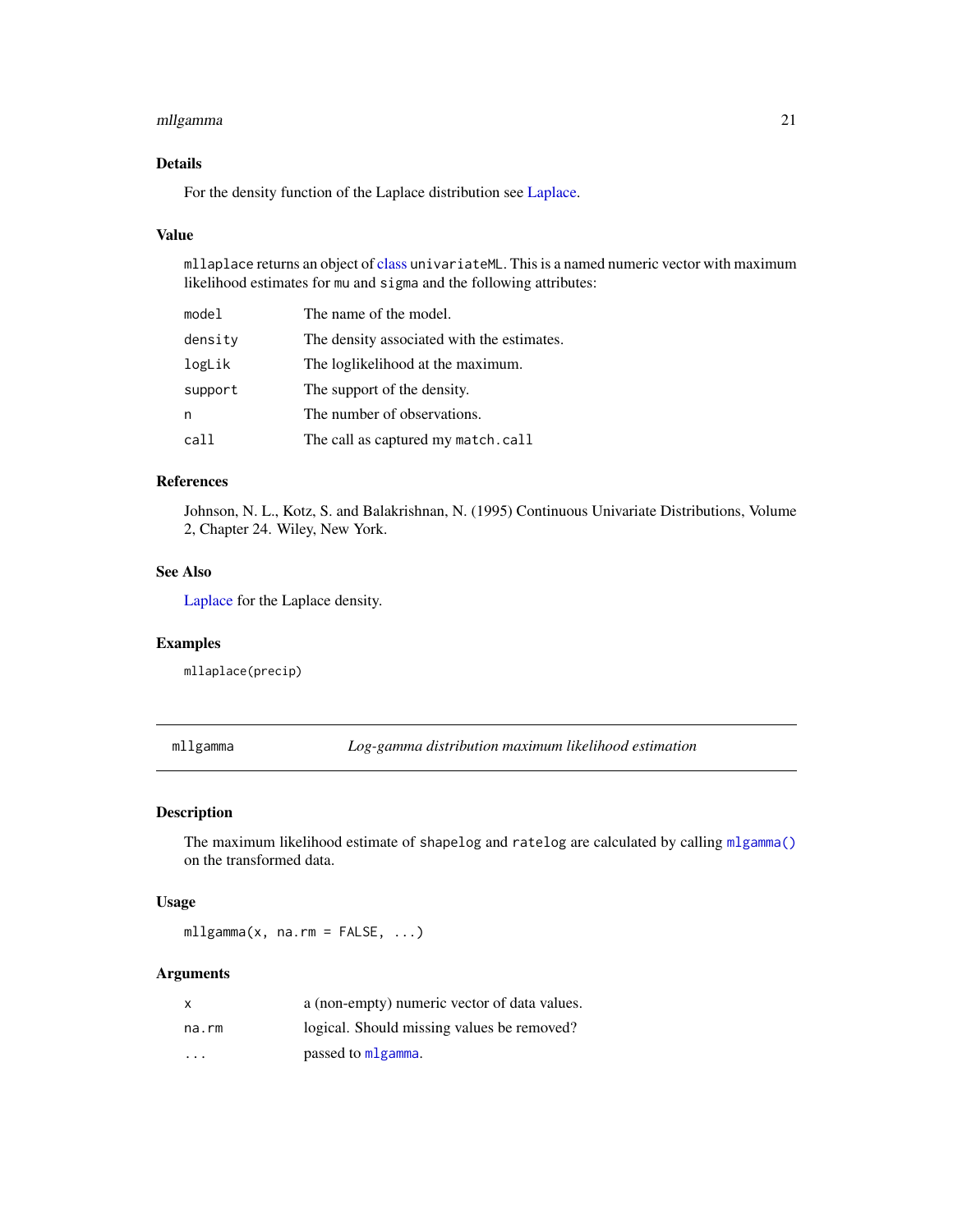### <span id="page-21-0"></span>Details

For the density function of the log normal distribution see [Loggamma.](#page-0-0)

#### Value

mllgamma returns an object of [class](#page-0-0) univariateML. This is a named numeric vector with maximum likelihood estimates for shapelog and ratelog and the following attributes:

| model   | The name of the model.                     |
|---------|--------------------------------------------|
| density | The density associated with the estimates. |
| logLik  | The loglikelihood at the maximum.          |
| support | The support of the density.                |
| n       | The number of observations.                |
| call    | The call as captured my match.call         |

### References

Hogg, R. V. and Klugman, S. A. (1984), Loss Distributions, Wiley.

Dutang, C., Goulet, V., & Pigeon, M. (2008). actuar: An R package for actuarial science. Journal of Statistical Software, 25(7), 1-37.

#### See Also

[Loggamma](#page-0-0) for the log normal density.

#### Examples

mllgamma(precip)

mlllogis *Log-logistic distribution maximum likelihood estimation*

#### Description

The maximum likelihood estimate of shape and rate are calculated by transforming the data back to the logistic model and applying [mllogis](#page-23-1).

### Usage

mlllogis(x, na.rm =  $FALSE, ...$ )

|                         | a (non-empty) numeric vector of data values. |
|-------------------------|----------------------------------------------|
| na.rm                   | logical. Should missing values be removed?   |
| $\cdot$ $\cdot$ $\cdot$ | passed to mllogis.                           |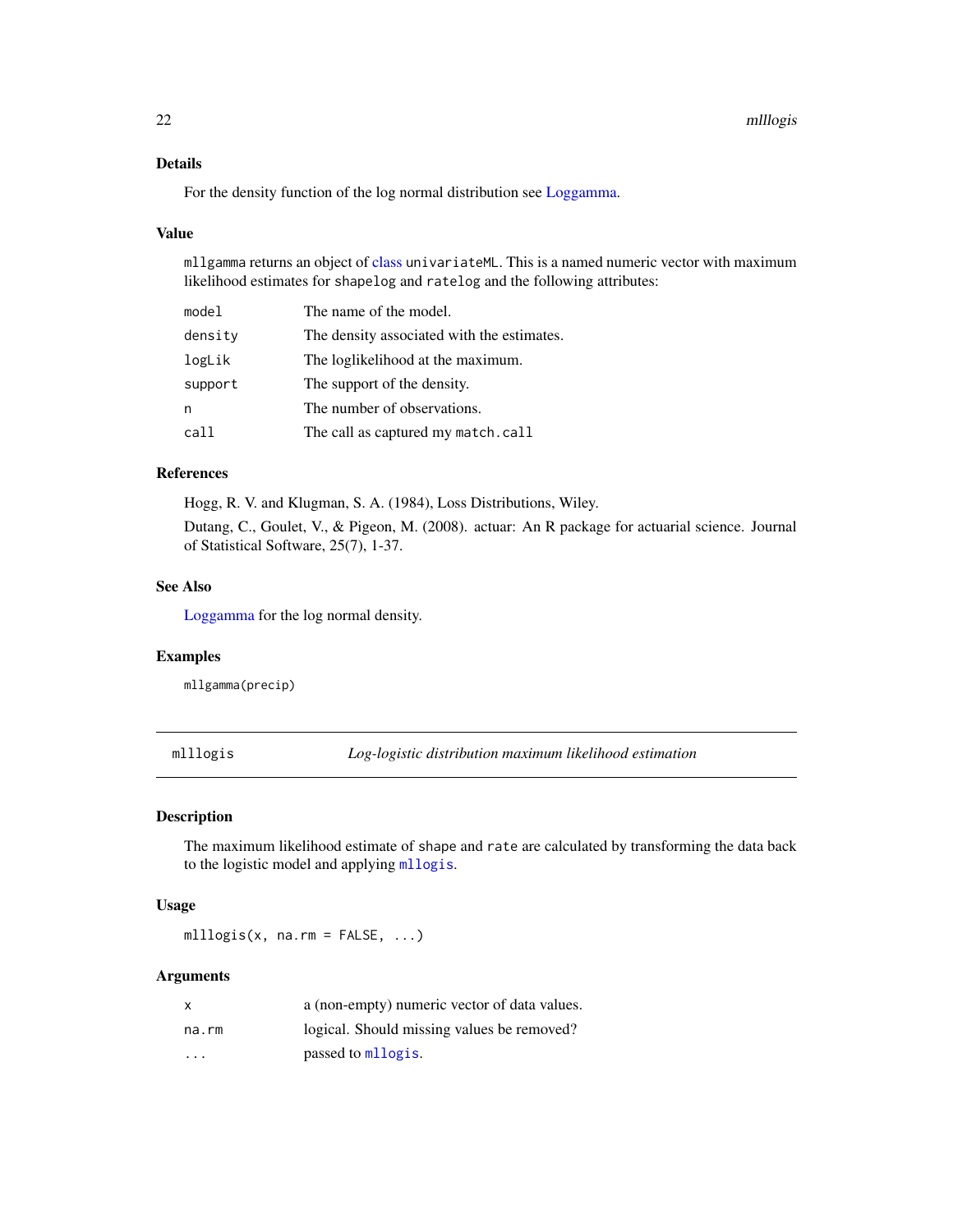#### <span id="page-22-0"></span>mllnorm 23

### Details

For the density function of the log-logistic distribution see [Loglogistic](#page-0-0)

#### Value

mlllogis returns an object of [class](#page-0-0) univariateML. This is a named numeric vector with maximum likelihood estimates for shape and rate and the following attributes:

| model   | The name of the model.                     |
|---------|--------------------------------------------|
| density | The density associated with the estimates. |
| logLik  | The loglikelihood at the maximum.          |
| support | The support of the density.                |
| n       | The number of observations.                |
| call    | The call as captured my match.call         |

#### References

Kleiber, C. and Kotz, S. (2003), Statistical Size Distributions in Economics and Actuarial Sciences, Wiley.

Klugman, S. A., Panjer, H. H. and Willmot, G. E. (2012), Loss Models, From Data to Decisions, Fourth Edition, Wiley.

Dutang, C., Goulet, V., & Pigeon, M. (2008). actuar: An R package for actuarial science. Journal of Statistical Software, 25(7), 1-37.

### See Also

[Loglogistic](#page-0-0) for the log-logistic density.

#### Examples

mllnorm(precip)

mllnorm *Log-normal distribution maximum likelihood estimation*

#### Description

The maximum likelihood estimate of meanlog is the empirical mean of the log-transformed data and the maximum likelihood estimate of sdlog is the square root of the biased sample variance based on the log-transformed data.

#### Usage

 $mllnorm(x, na.rm = FALSE, ...)$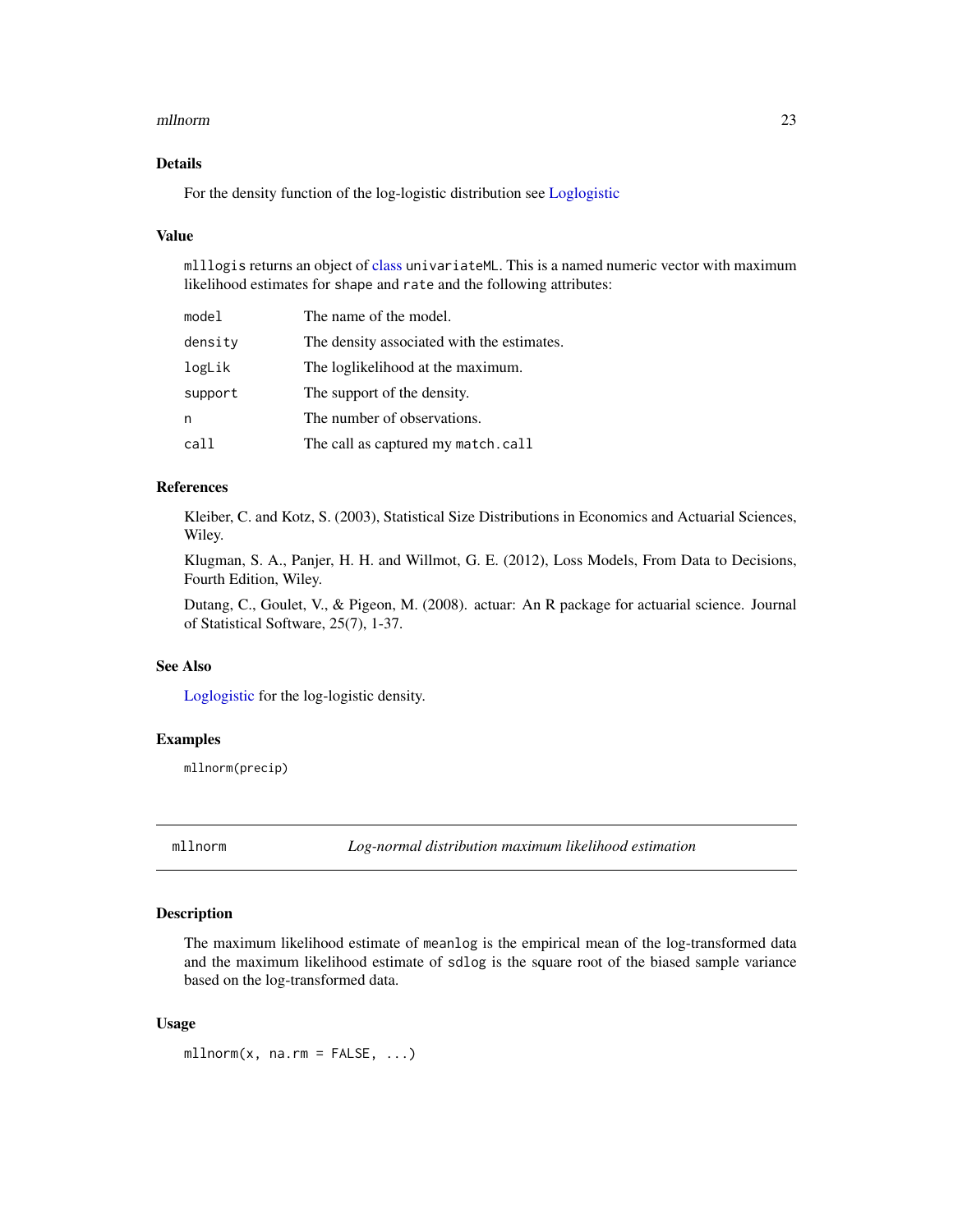<span id="page-23-0"></span>24 mllogis

#### Arguments

| x       | a (non-empty) numeric vector of data values. |
|---------|----------------------------------------------|
| na.rm   | logical. Should missing values be removed?   |
| $\cdot$ | currently affects nothing.                   |

### Details

For the density function of the log normal distribution see [Lognormal.](#page-0-0)

### Value

mllonorm returns an object of [class](#page-0-0) univariateML. This is a named numeric vector with maximum likelihood estimates for meanlog and sdlog and the following attributes:

| model   | The name of the model.                     |
|---------|--------------------------------------------|
| density | The density associated with the estimates. |
| logLik  | The loglikelihood at the maximum.          |
| support | The support of the density.                |
| n       | The number of observations.                |
| call    | The call as captured my match.call         |

#### References

Johnson, N. L., Kotz, S. and Balakrishnan, N. (1995) Continuous Univariate Distributions, Volume 1, Chapter 14. Wiley, New York.

### See Also

[Lognormal](#page-0-0) for the log normal density.

#### Examples

mllnorm(precip)

<span id="page-23-1"></span>mllogis *Logistic distribution maximum likelihood estimation*

### Description

Calculates the estimates using nlm with an exponential transform of the location parameter.

### Usage

 $mllogis(x, na.rm = FALSE, ...)$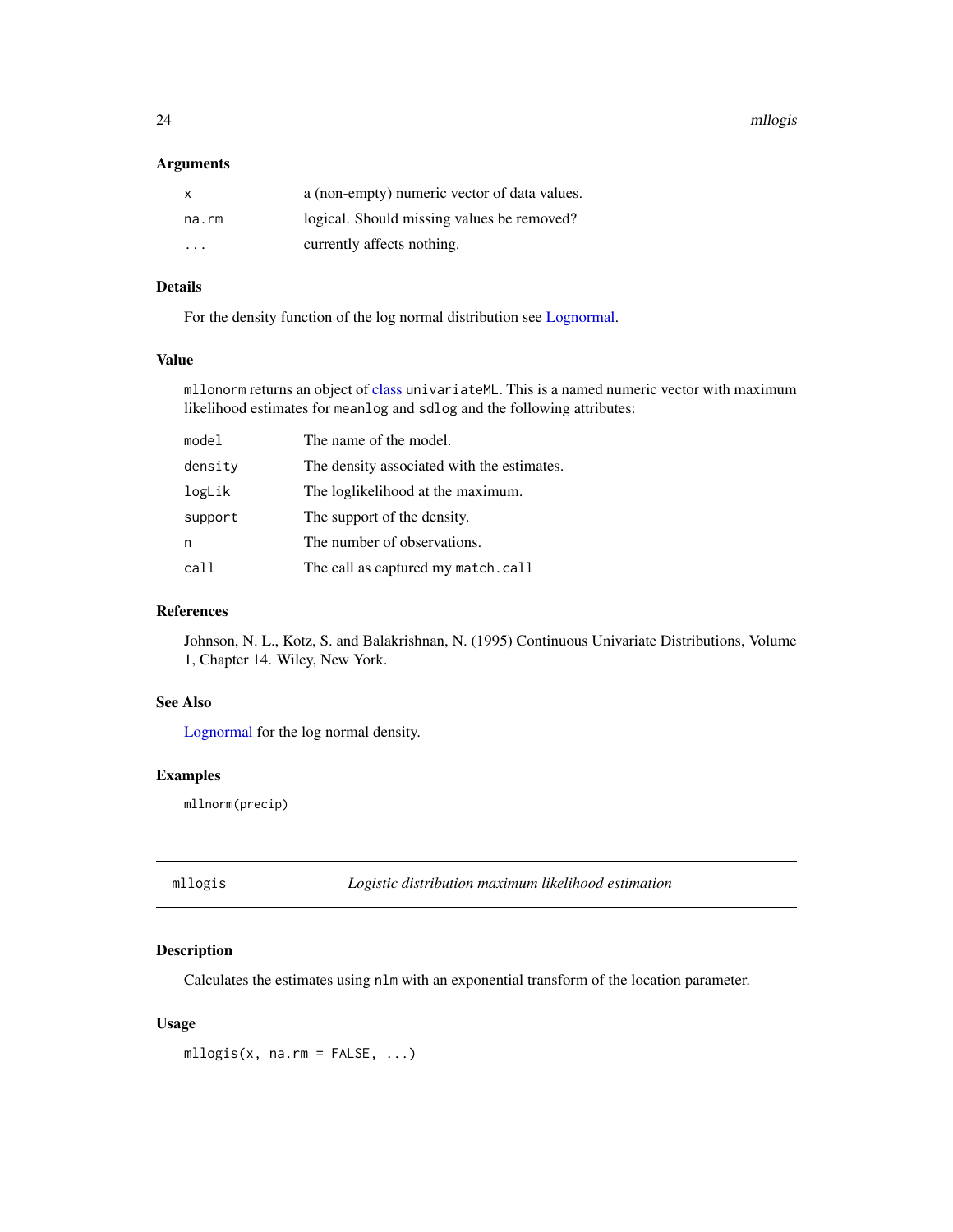### <span id="page-24-0"></span>mllogitnorm 25

#### Arguments

| X     | a (non-empty) numeric vector of data values. |
|-------|----------------------------------------------|
| na.rm | logical. Should missing values be removed?   |
| .     | currently affects nothing.                   |

### Details

For the density function of the logistic distribution see [Logistic.](#page-0-0)

#### Value

mllogis returns an object of [class](#page-0-0) univariateML. This is a named numeric vector with maximum likelihood estimates for location and scale and the following attributes:

| model   | The name of the model.                     |
|---------|--------------------------------------------|
| density | The density associated with the estimates. |
| logLik  | The loglikelihood at the maximum.          |
| support | The support of the density.                |
| n       | The number of observations.                |
| call    | The call as captured my match.call         |

#### References

Johnson, N. L., Kotz, S. and Balakrishnan, N. (1995) Continuous Univariate Distributions, Volume 2, Chapter 23. Wiley, New York.

### See Also

[Logistic](#page-0-0) for the Logistic density, [nlm](#page-0-0) for the optimizer this function uses.

### Examples

mllogis(precip)

mllogitnorm *Logit-Normal distribution maximum likelihood estimation*

### Description

The maximum likelihood estimate of mu is the empirical mean of the logit transformed data and the maximum likelihood estimate of sigma is the square root of the logit transformed biased sample variance.

#### Usage

mllogitnorm(x, na.rm = FALSE, ...)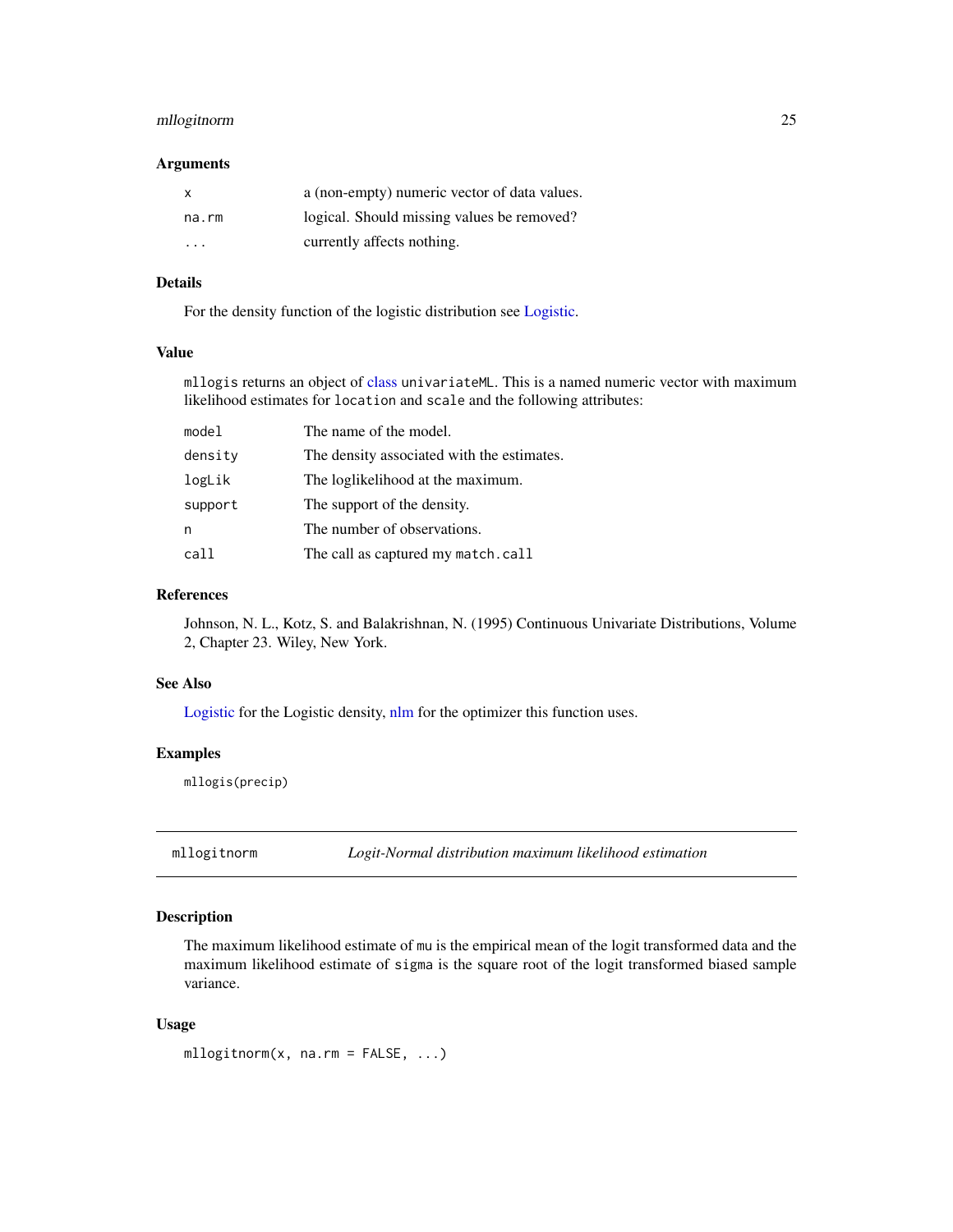<span id="page-25-0"></span>26 million axis and the contract of the contract of the contract of the contract of the contract of the contract of the contract of the contract of the contract of the contract of the contract of the contract of the contra

#### Arguments

| x       | a (non-empty) numeric vector of data values. |
|---------|----------------------------------------------|
| na.rm   | logical. Should missing values be removed?   |
| $\cdot$ | currently affects nothing.                   |

### Details

For the density function of the logit-normal distribution see [dlogitnorm.](#page-0-0)

### Value

mllogitnorm returns an object of [class](#page-0-0) univariateML. This is a named numeric vector with maximum likelihood estimates for mu and sigma and the following attributes:

| model   | The name of the model.                     |
|---------|--------------------------------------------|
| density | The density associated with the estimates. |
| logLik  | The loglikelihood at the maximum.          |
| support | The support of the density.                |
| n       | The number of observations.                |
| call    | The call as captured my match.call         |

#### References

Atchison, J., & Shen, S. M. (1980). Logistic-normal distributions: Some properties and uses. Biometrika, 67(2), 261-272.

### See Also

link[dlogitnorm]dlogitnormfor the normal density.

### Examples

AIC(mllogitnorm(USArrests\$Rape / 100))

mllomax *Lomax distribution maximum likelihood estimation*

### Description

Uses Newton-Raphson to estimate the parameters of the Lomax distribution.

### Usage

 $mllomax(x, na.rm = FALSE, ...)$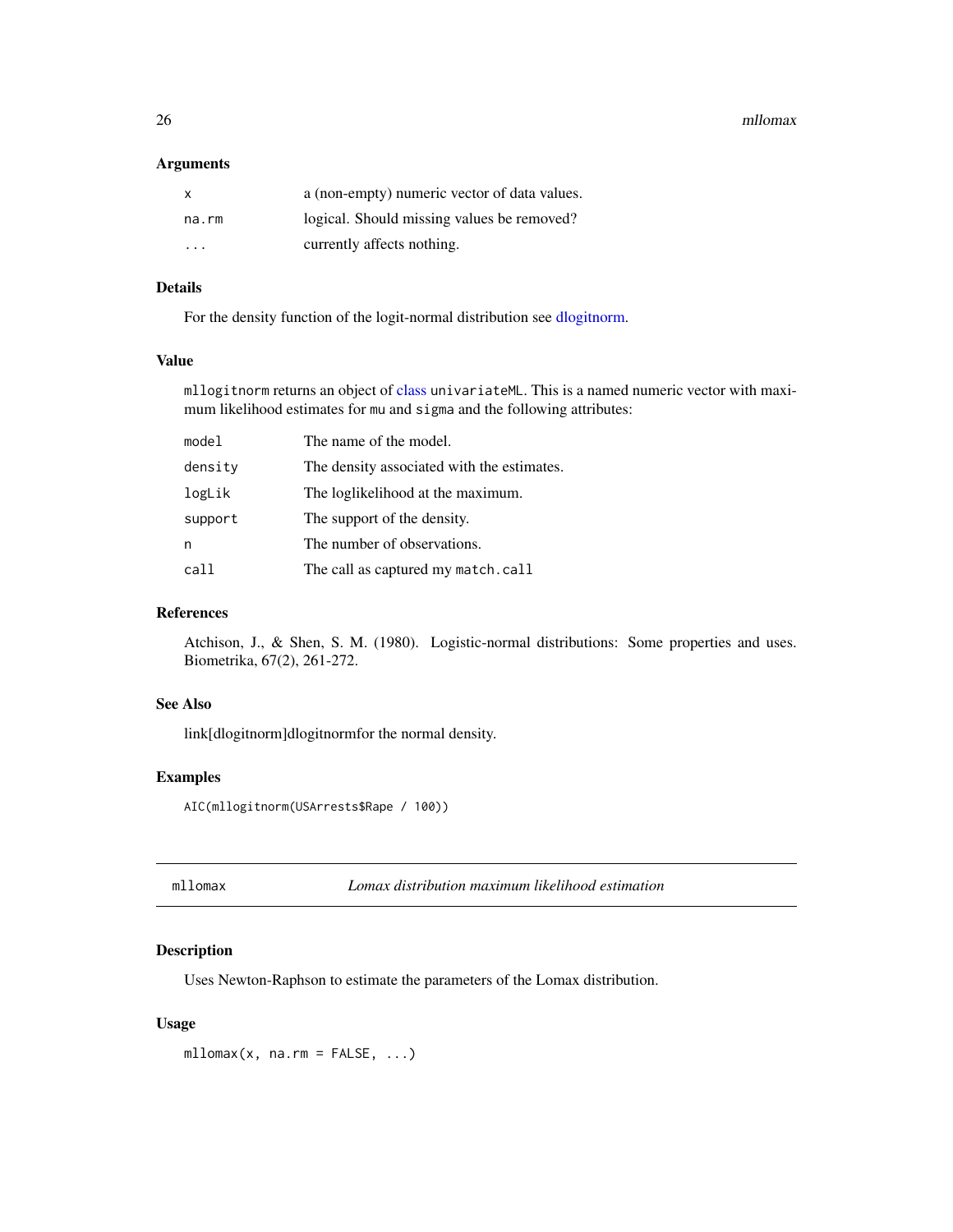#### <span id="page-26-0"></span>mllomax 27

#### Arguments

| X       | a (non-empty) numeric vector of data values.                                                                                                                                                                                                                                                                                      |
|---------|-----------------------------------------------------------------------------------------------------------------------------------------------------------------------------------------------------------------------------------------------------------------------------------------------------------------------------------|
| na.rm   | logical. Should missing values be removed?                                                                                                                                                                                                                                                                                        |
| $\cdot$ | lambda0 an optional starting value for the lambda parameter. Defaults to median $(x)$ .<br>rel.tol is the relative accuracy requested, defaults to .Machine\$double.eps^0.25.<br>iterlim is a positive integer specifying the maximum number of iterations to<br>be performed before the program is terminated (defaults to 100). |

### Details

For the density function of the Lomax distribution see [Lomax.](#page-0-0) The maximum likelihood estimate will frequently fail to exist. This is due to the parameterization of the function which does not take into account that the density converges to an exponential along certain values of the parameters, see vignette("Distribution Details",package = "univariateML").

#### Value

mllomax returns an object of [class](#page-0-0) univariateML. This is a named numeric vector with maximum likelihood estimates for lambda and kappa and the following attributes:

| model   | The name of the model.                     |
|---------|--------------------------------------------|
| density | The density associated with the estimates. |
| logLik  | The loglikelihood at the maximum.          |
| support | The support of the density.                |
| n       | The number of observations.                |
| call    | The call as captured my match.call         |

#### References

Kleiber, Christian; Kotz, Samuel (2003), Statistical Size Distributions in Economics and Actuarial Sciences, Wiley Series in Probability and Statistics, 470, John Wiley & Sons, p. 60

### See Also

[Lomax](#page-0-0) for the Lomax density.

### Examples

```
set.seed(3)
mllomax(extraDistr::rlomax(100, 2, 4))
```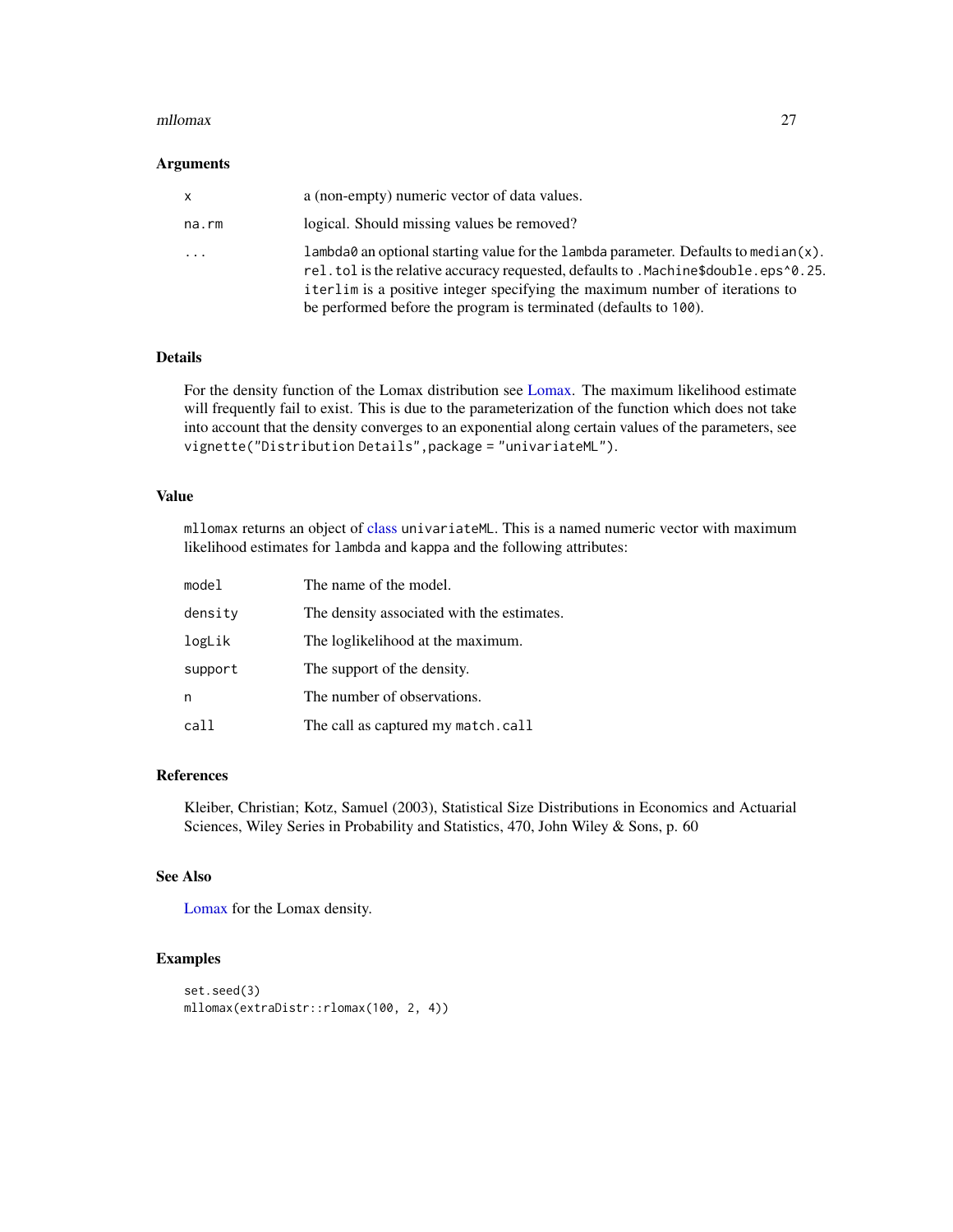<span id="page-27-0"></span>

The maximum likelihood estimates of shape and scale are calculated by calling mlgamma on the transformed data.

### Usage

 $mlnaka(x, na.rm = FALSE, ...)$ 

#### Arguments

| X     | a (non-empty) numeric vector of data values. |
|-------|----------------------------------------------|
| na.rm | logical. Should missing values be removed?   |
| .     | passed to mlgamma.                           |

#### Details

For the density function of the Nakagami distribution see [Nakagami.](#page-0-0)

#### Value

mlgamma returns an object of [class](#page-0-0) univariateML. This is a named numeric vector with maximum likelihood estimates for shape and rate and the following attributes:

| model   | The name of the model.                     |
|---------|--------------------------------------------|
| density | The density associated with the estimates. |
| logLik  | The loglikelihood at the maximum.          |
| support | The support of the density.                |
| n       | The number of observations.                |
| call    | The call as captured my match.call         |

### References

Choi, S. C, and R. Wette. "Maximum likelihood estimation of the parameters of the gamma distribution and their bias." Technometrics 11.4 (1969): 683-690.

Johnson, N. L., Kotz, S. and Balakrishnan, N. (1995) Continuous Univariate Distributions, Volume 1, Chapter 17. Wiley, New York.

#### See Also

[Nakagami](#page-0-0) for the Nakagami distribution. [GammaDist](#page-0-0) for the closely related Gamma density. See [mlgamma](#page-12-1) for the machinery underlying this function.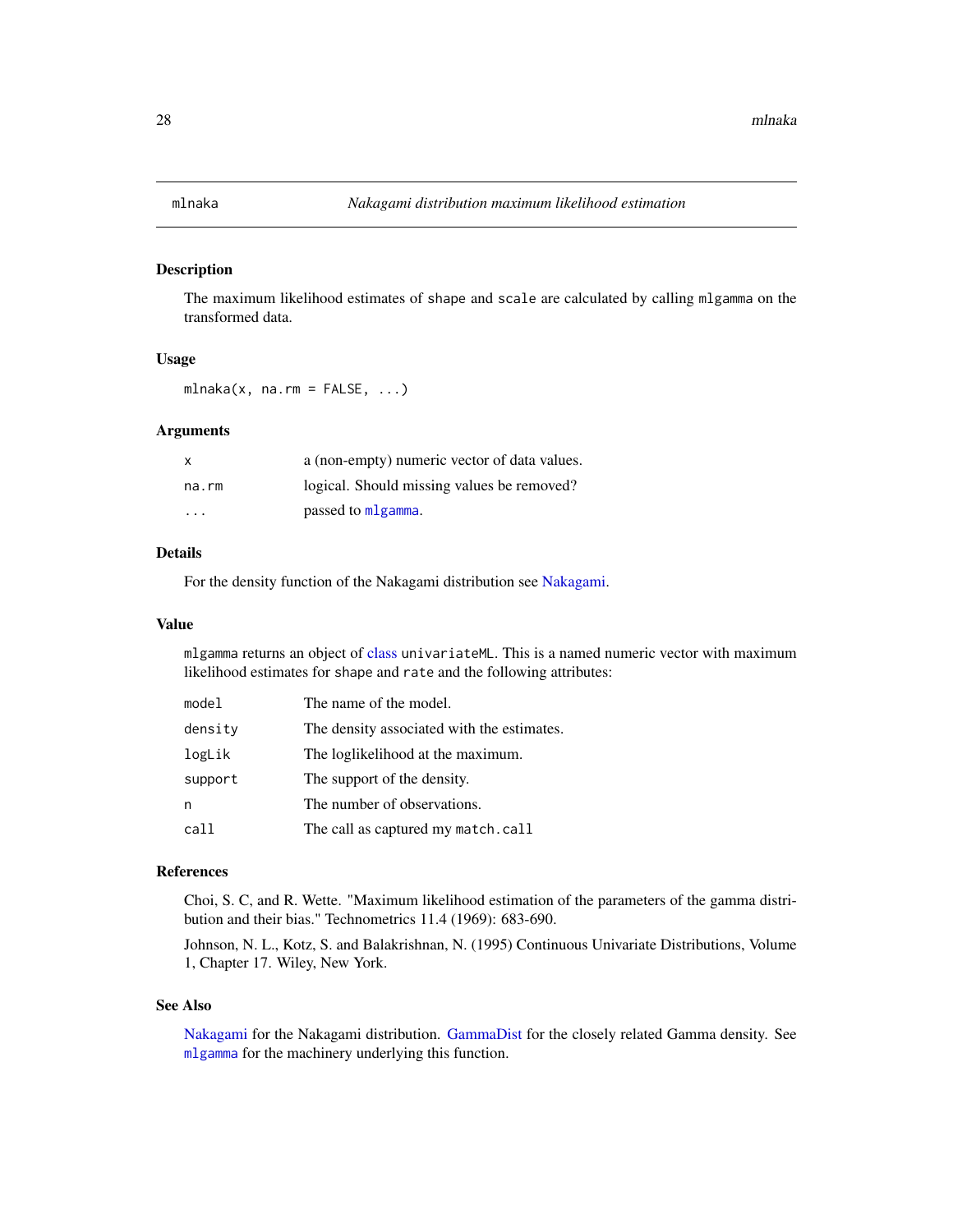#### <span id="page-28-0"></span>mlnorm 29

### Examples

mlgamma(precip)

### mlnorm *Normal distribution maximum likelihood estimation*

#### Description

The maximum likelihood estimate of mean is the empirical mean and the maximum likelihood estimate of sd is the square root of the biased sample variance.

#### Usage

 $mlnorm(x, na.rm = FALSE, ...)$ 

#### Arguments

| X     | a (non-empty) numeric vector of data values. |
|-------|----------------------------------------------|
| na.rm | logical. Should missing values be removed?   |
| .     | currently affects nothing.                   |

#### Details

For the density function of the normal distribution see [Normal.](#page-0-0)

#### Value

mlnorm returns an object of [class](#page-0-0) univariateML. This is a named numeric vector with maximum likelihood estimates for mean and sd and the following attributes:

| model   | The name of the model.                     |
|---------|--------------------------------------------|
| density | The density associated with the estimates. |
| logLik  | The loglikelihood at the maximum.          |
| support | The support of the density.                |
| n       | The number of observations.                |
| call    | The call as captured my match.call         |

### References

Johnson, N. L., Kotz, S. and Balakrishnan, N. (1995) Continuous Univariate Distributions, Volume 1, Chapter 13. Wiley, New York.

### See Also

[Normal](#page-0-0) for the normal density.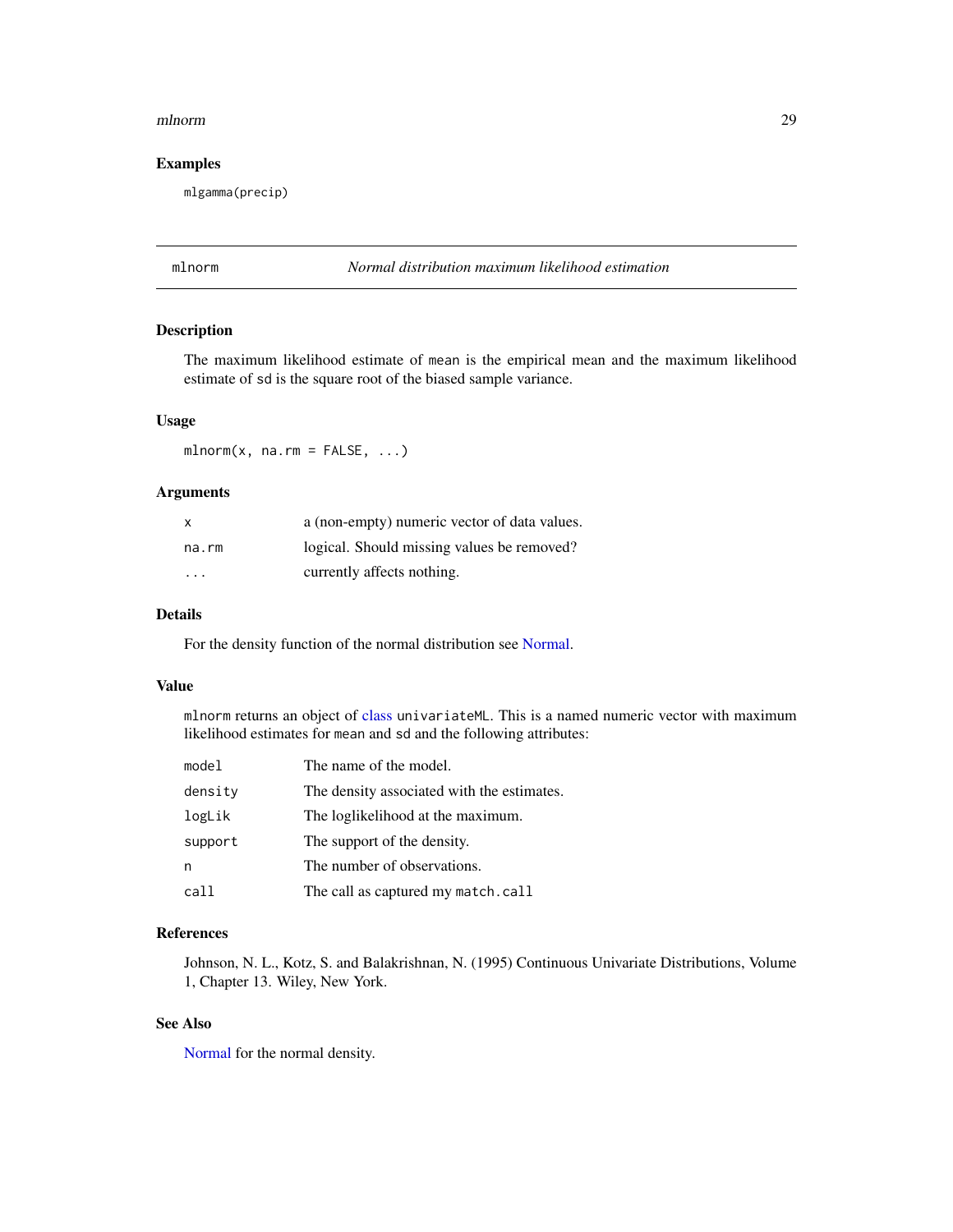<span id="page-29-0"></span>30 mlpareto

### Examples

mlnorm(precip)

#### mlpareto *Pareto distribution maximum likelihood estimation*

### Description

The maximum likelihood estimate of b is the minimum of x and the maximum likelihood estimate of a is  $1/$ (mean( $log(x)$ ) - $log(b)$ ).

#### Usage

mlpareto(x, na.rm = FALSE, ...)

#### Arguments

| X       | a (non-empty) numeric vector of data values. |
|---------|----------------------------------------------|
| na.rm   | logical. Should missing values be removed?   |
| $\cdot$ | currently affects nothing.                   |

### Details

For the density function of the Pareto distribution see [Pareto.](#page-0-0)

#### Value

mlpareto returns an object of [class](#page-0-0) univariateML. This is a named numeric vector with maximum likelihood estimates for a and b and the following attributes:

| model   | The name of the model.                     |
|---------|--------------------------------------------|
| density | The density associated with the estimates. |
| logLik  | The loglikelihood at the maximum.          |
| support | The support of the density.                |
| n       | The number of observations.                |
| call    | The call as captured my match.call         |

### References

Johnson, N. L., Kotz, S. and Balakrishnan, N. (1995) Continuous Univariate Distributions, Volume 1, Chapter 20. Wiley, New York.

### See Also

[Pareto](#page-0-0) for the Pareto density.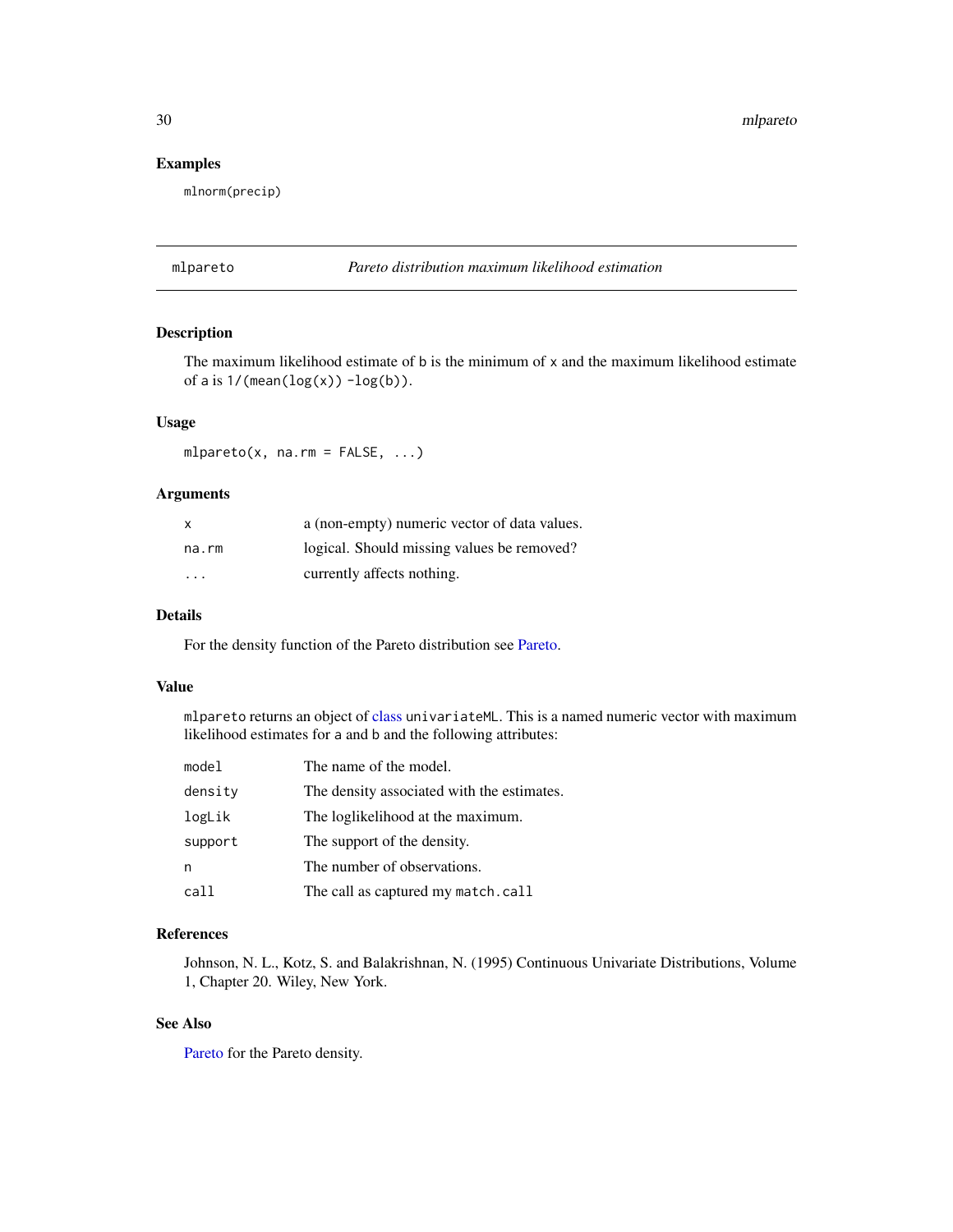#### <span id="page-30-0"></span>mlpower 31

#### Examples

mlpareto(precip)

### mlpower *Power distribution maximum likelihood estimation*

#### Description

The maximum likelihood estimate of alpha is the maximum of  $x + \epsilon$  epsilon (see the details) and the maximum likelihood estimate of beta is  $1/(\log(\text{alpha}) - \text{mean}(\log(x)))$ .

### Usage

 $mlpower(x, na.rm = FALSE, ...)$ 

#### **Arguments**

|                         | a (non-empty) numeric vector of data values.                                                                             |
|-------------------------|--------------------------------------------------------------------------------------------------------------------------|
| na.rm                   | logical. Should missing values be removed?                                                                               |
| $\cdot$ $\cdot$ $\cdot$ | epsilon is a positive number added to $max(x)$ as an to the maximum likelihood.<br>Defaults to .Machine\$double.eps^0.5. |

#### Details

For the density function of the power distribution see [PowerDist.](#page-0-0) The maximum likelihood estimator of alpha does not exist, strictly speaking. This is because x is supported  $c(\emptyset, \text{alpha})$  with an open endpoint on alpha in the extraDistr implementation of dpower. If the endpoint was closed, max(x) would have been the maximum likelihood estimator. To overcome this problem, we add a possibly user specified epsilon to max(x).

#### Value

mlpower returns an object of [class](#page-0-0) univariateML. This is a named numeric vector with maximum likelihood estimates for alpha and beta and the following attributes:

| model   | The name of the model.                     |
|---------|--------------------------------------------|
| density | The density associated with the estimates. |
| logLik  | The loglikelihood at the maximum.          |
| support | The support of the density.                |
| n       | The number of observations.                |
| call    | The call as captured my match.call         |

#### References

Arslan, G. "A new characterization of the power distribution." Journal of Computational and Applied Mathematics 260 (2014): 99-102.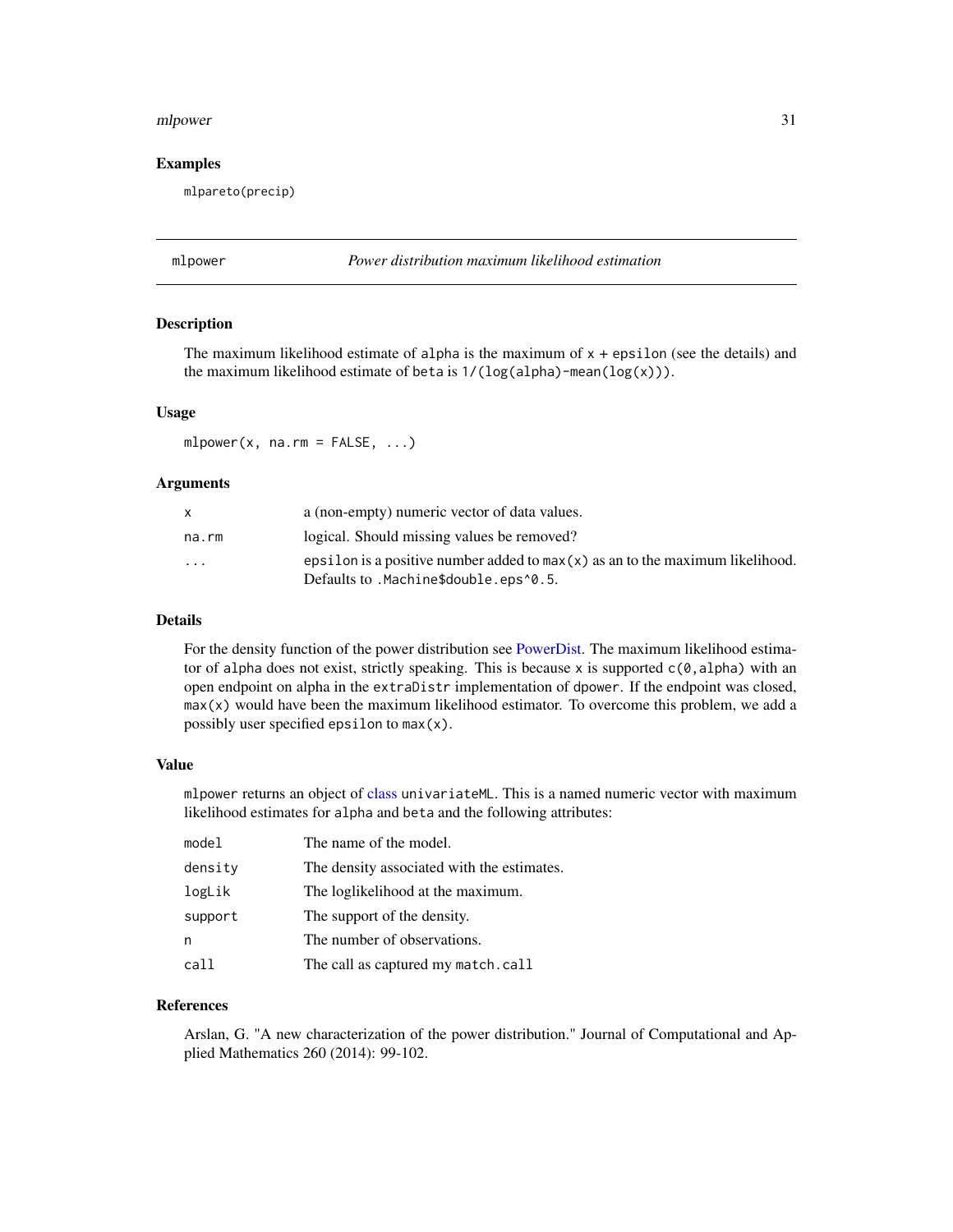### <span id="page-31-0"></span>See Also

[PowerDist](#page-0-0) for the power density. [Pareto](#page-0-0) for the closely related Pareto distribution.

#### Examples

mlpower(precip)

mlrayleigh *Rayleigh distribution maximum likelihood estimation*

### Description

Calculates the sigma parameter as the square root of half the empirical second moment.

### Usage

 $mlrayleigh(x, na.rm = FALSE, ...)$ 

### Arguments

| X                       | a (non-empty) numeric vector of data values. |
|-------------------------|----------------------------------------------|
| na.rm                   | logical. Should missing values be removed?   |
| $\cdot$ $\cdot$ $\cdot$ | currently affects nothing.                   |

#### Details

For the density function of the Rayleigh distribution see [Rayleigh.](#page-0-0)

### Value

mlrayleigh returns an object of [class](#page-0-0) univariateML. This is a named numeric vector with maximum likelihood estimates for sigma and the following attributes:

| model   | The name of the model.                     |
|---------|--------------------------------------------|
| density | The density associated with the estimates. |
| logLik  | The loglikelihood at the maximum.          |
| support | The support of the density.                |
| n       | The number of observations.                |
| call    | The call as captured my match.call         |

#### References

Johnson, N. L., Kotz, S. and Balakrishnan, N. (1995) Continuous Univariate Distributions, Volume 1, Chapter 18. Wiley, New York.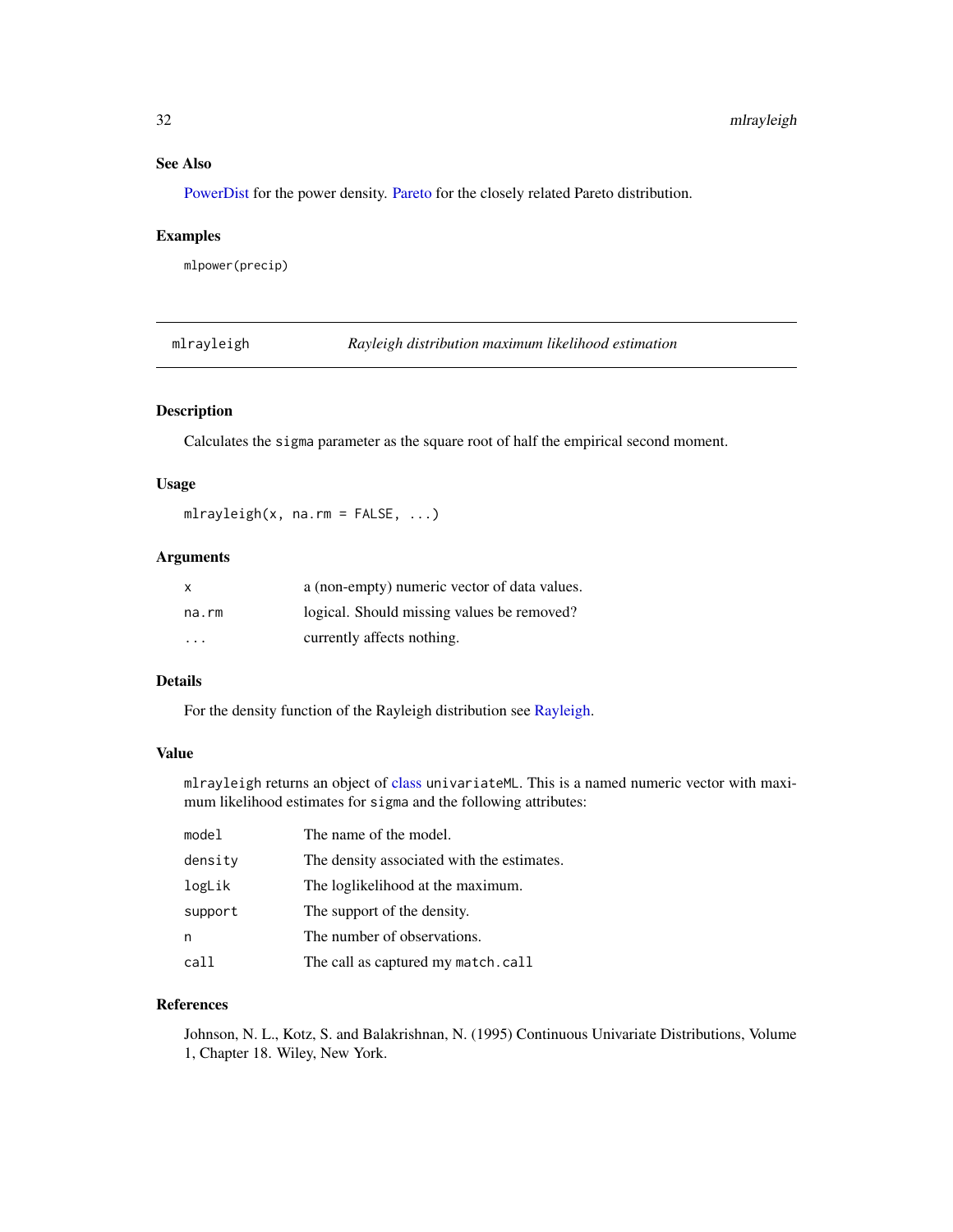#### <span id="page-32-0"></span>mlsged 33

### See Also

[Rayleigh](#page-0-0) for the Rayleigh density.

#### Examples

mlrayleigh(precip)

mlsged *Skew Generalized Error distribution maximum likelihood estimation*

### Description

Joint maximum likelihood estimation as implemented by [fGarch::sgedFit.](#page-0-0)

#### Usage

 $mlsged(x, na.rm = FALSE, ...)$ 

### Arguments

| X     | a (non-empty) numeric vector of data values. |
|-------|----------------------------------------------|
| na.rm | logical. Should missing values be removed?   |
| .     | currently affects nothing.                   |

#### Details

For the density function of the Student t-distribution see [sged.](#page-0-0)

### Value

mlsged returns an object of [class](#page-0-0) univariateML. This is a named numeric vector with maximum likelihood estimates for the parameters mean, sd, nu, xi, and the following attributes:

| model   | The name of the model.                     |
|---------|--------------------------------------------|
| density | The density associated with the estimates. |
| logLik  | The loglikelihood at the maximum.          |
| support | The support of the density.                |
| n       | The number of observations.                |
| call    | The call as captured my match.call         |

#### References

Nelson D.B. (1991); Conditional Heteroscedasticity in Asset Returns: A New Approach, Econometrica, 59, 347–370.

Fernandez C., Steel M.F.J. (2000); On Bayesian Modelling of Fat Tails and Skewness, Preprint.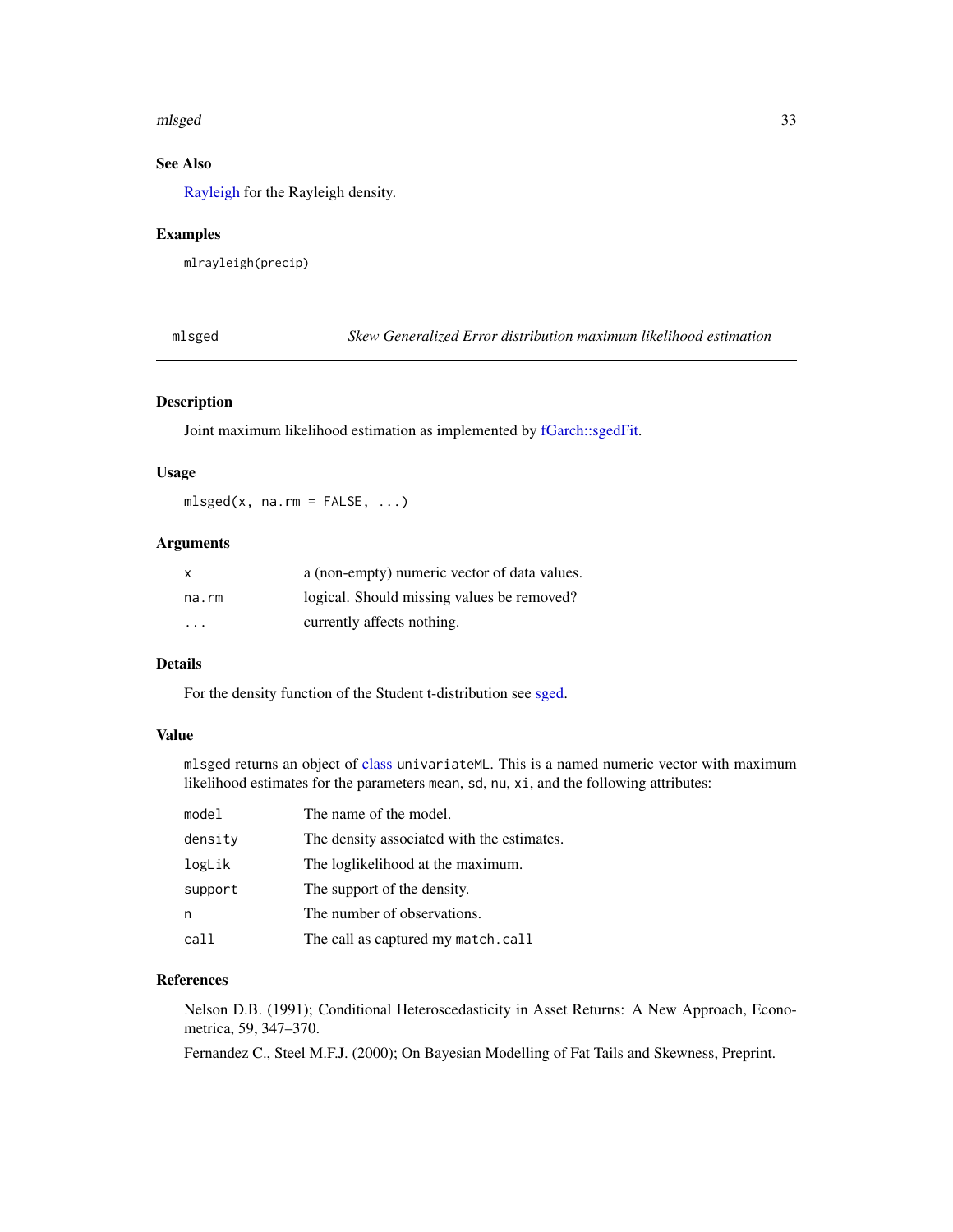### See Also

[sged](#page-0-0) for the Student t-density.

### Examples

mlsged(precip)

mlsnorm *Skew Normal distribution maximum likelihood estimation*

### Description

Joint maximum likelihood estimation as implemented by [fGarch::snormFit.](#page-0-0)

#### Usage

mlsnorm(x, na.rm = FALSE, ...)

#### Arguments

| $\mathsf{x}$ | a (non-empty) numeric vector of data values. |
|--------------|----------------------------------------------|
| na.rm        | logical. Should missing values be removed?   |
| .            | currently affects nothing.                   |

### Details

For the density function of the Student t distribution see [dsnorm.](#page-0-0)

#### Value

mlsnorm returns an object of [class](#page-0-0) univariateML. This is a named numeric vector with maximum likelihood estimates for the parameters mean, sd, xi and the following attributes:

| model   | The name of the model.                     |
|---------|--------------------------------------------|
| density | The density associated with the estimates. |
| logLik  | The loglikelihood at the maximum.          |
| support | The support of the density.                |
| n       | The number of observations.                |
| call    | The call as captured my match.call         |

### References

Fernandez C., Steel M.F.J. (2000); On Bayesian Modelling of Fat Tails and Skewness, Preprint.

### See Also

[dsnorm](#page-0-0) for the Student-t density.

<span id="page-33-0"></span>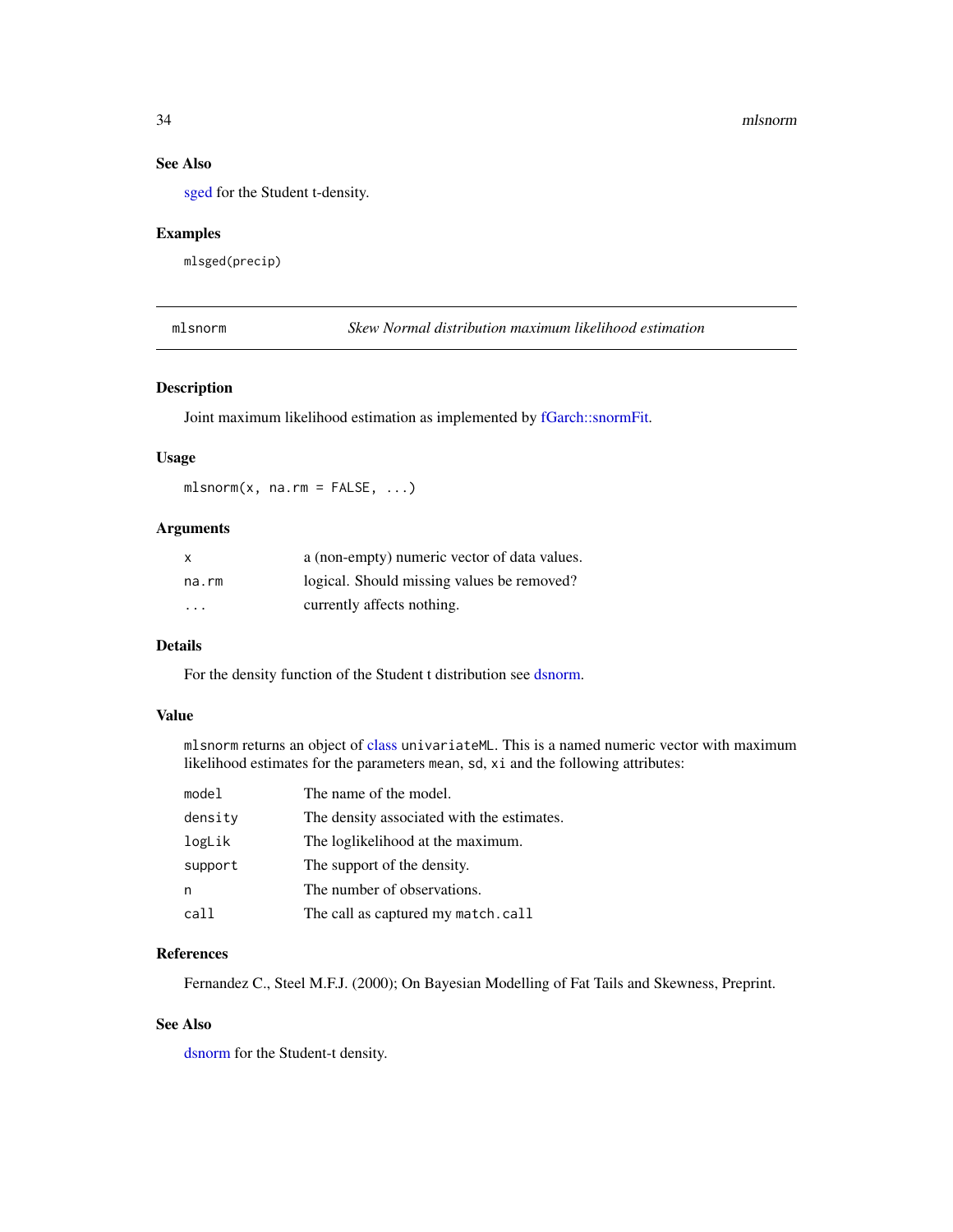#### <span id="page-34-0"></span>mlsstd 35

### Examples

mlsnorm(precip)

mlsstd *Skew Student t-distribution maximum likelihood estimation*

### Description

Joint maximum likelihood estimation as implemented by [fGarch::sstdFit.](#page-0-0)

### Usage

 $mlsstd(x, na.rm = FALSE, ...)$ 

### Arguments

| $\mathsf{x}$            | a (non-empty) numeric vector of data values. |
|-------------------------|----------------------------------------------|
| na.rm                   | logical. Should missing values be removed?   |
| $\cdot$ $\cdot$ $\cdot$ | currently affects nothing.                   |

### Details

For the density function of the skew Student t-distribution see [sstd.](#page-0-0)

### Value

mlsstd returns an object of [class](#page-0-0) univariateML. This is a named numeric vector with maximum likelihood estimates for the parameters mean, sd, nu, xi and the following attributes:

| model   | The name of the model.                     |
|---------|--------------------------------------------|
| density | The density associated with the estimates. |
| logLik  | The loglikelihood at the maximum.          |
| support | The support of the density.                |
| n       | The number of observations.                |
| call    | The call as captured my match.call         |

### References

Fernandez C., Steel M.F.J. (2000); On Bayesian Modelling of Fat Tails and Skewness, Preprint.

#### See Also

[sstd](#page-0-0) for the Skew Student t-density.

### Examples

mlsstd(precip)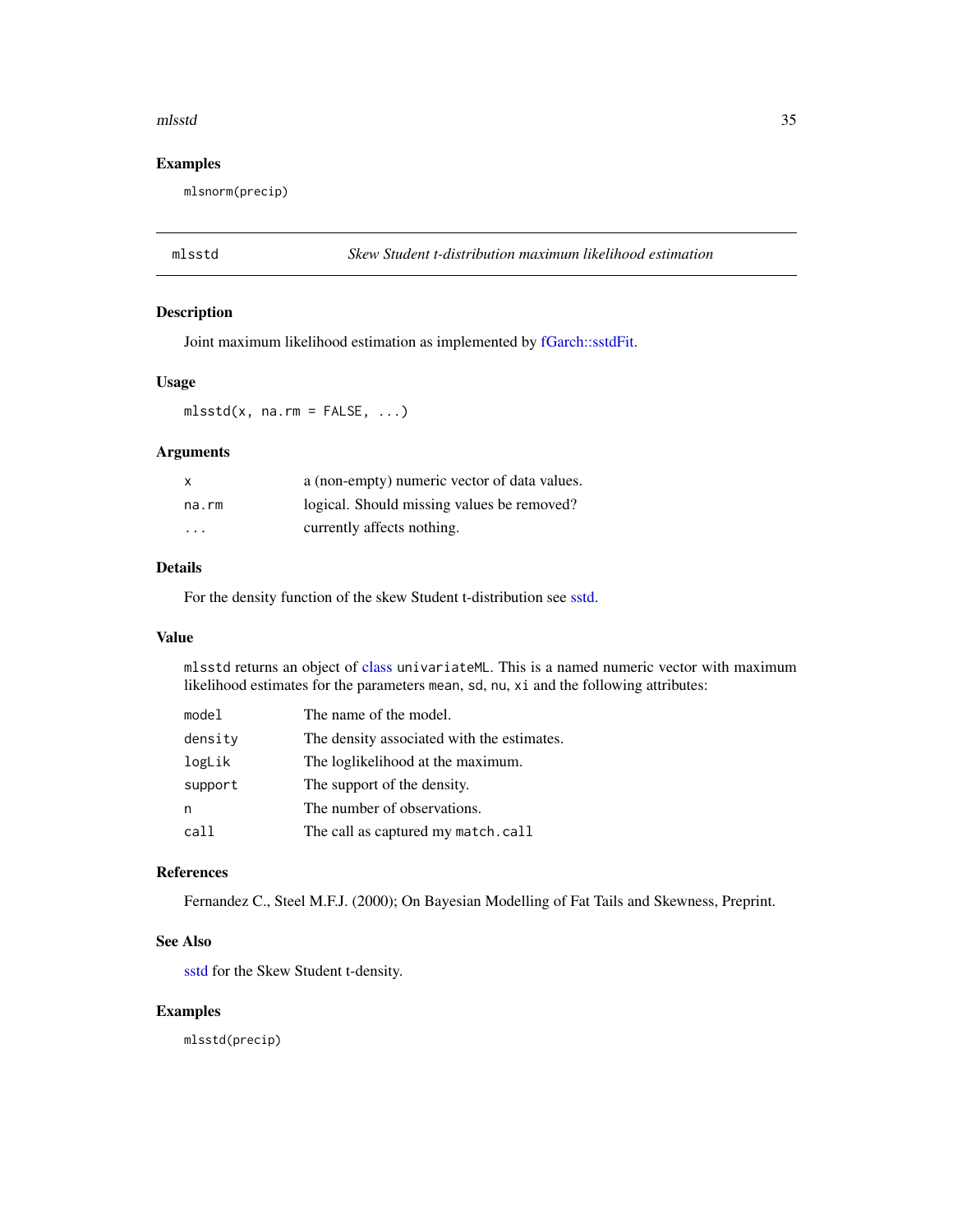<span id="page-35-0"></span>

Joint maximum likelihood estimation as implemented by [fGarch::stdFit.](#page-0-0)

#### Usage

 $mlstd(x, na.rm = FALSE, ...)$ 

### Arguments

| $\mathsf{x}$ | a (non-empty) numeric vector of data values. |
|--------------|----------------------------------------------|
| na.rm        | logical. Should missing values be removed?   |
| .            | currently affects nothing.                   |

### Details

For the density function of the Student t-distribution see [std.](#page-0-0)

### Value

mlstd returns an object of [class](#page-0-0) univariateML. This is a named numeric vector with maximum likelihood estimates for the parameters mean, sd, nu and the following attributes:

| The name of the model.                     |
|--------------------------------------------|
| The density associated with the estimates. |
| The loglikelihood at the maximum.          |
| The support of the density.                |
| The number of observations.                |
| The call as captured my match.call         |
|                                            |

#### References

Johnson, N. L., Kotz, S. and Balakrishnan, N. (1995) Continuous Univariate Distributions, Volume 1, Chapter 13. Wiley, New York.

### See Also

[std](#page-0-0) for the Student-t density.

### Examples

mlstd(precip)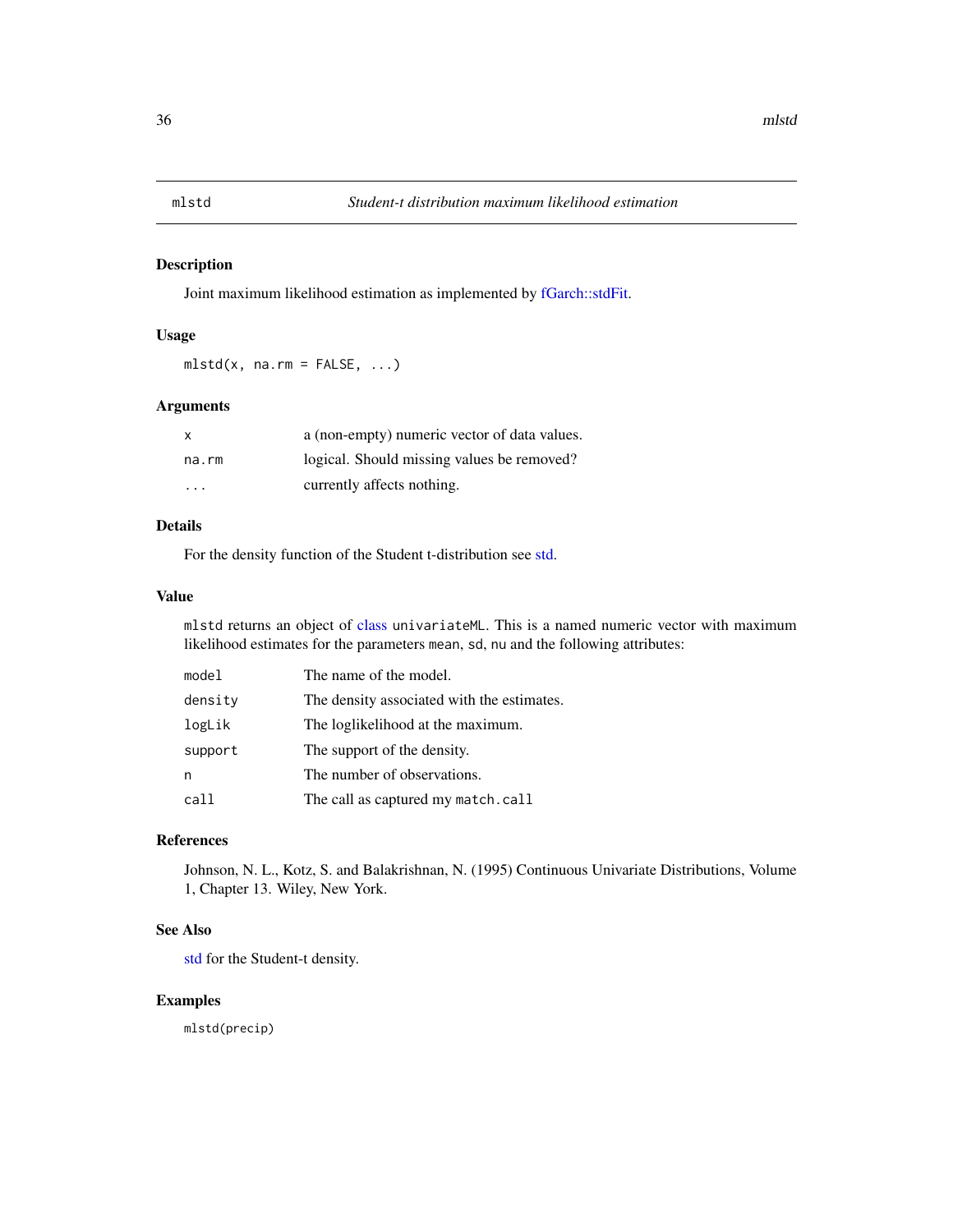<span id="page-36-0"></span>

The estimates are  $min(x)$  and  $max(x)$ .

#### Usage

 $mlunif(x, na.rm = FALSE, ...)$ 

### Arguments

| $\mathsf{x}$ | a (non-empty) numeric vector of data values. |
|--------------|----------------------------------------------|
| na.rm        | logical. Should missing values be removed?   |
| .            | currently affects nothing.                   |

### Details

For the density function of the logistic distribution see [Uniform.](#page-0-0)

### Value

mlunif returns an object of [class](#page-0-0) univariateML. This is a named numeric vector with maximum likelihood estimates for min and max and the following attributes:

| model   | The name of the model.                     |
|---------|--------------------------------------------|
| density | The density associated with the estimates. |
| logLik  | The loglikelihood at the maximum.          |
| support | The support of the density.                |
| n       | The number of observations.                |
| call    | The call as captured my match.call         |

#### References

Johnson, N. L., Kotz, S. and Balakrishnan, N. (1995) Continuous Univariate Distributions, Volume 2, Chapter 26. Wiley, New York.

### See Also

[Uniform](#page-0-0) for the uniform density.

### Examples

mlunif(precip)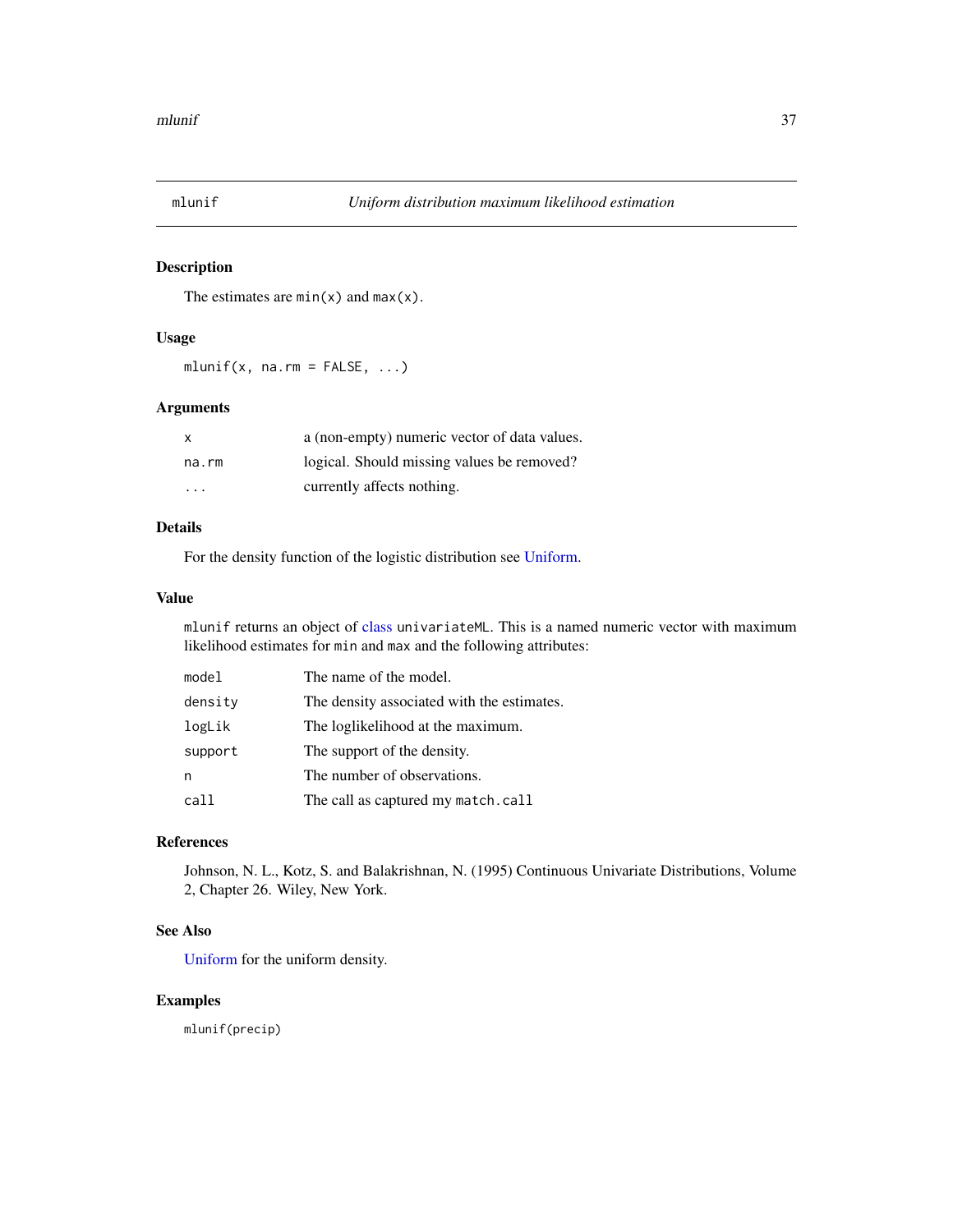<span id="page-37-1"></span><span id="page-37-0"></span>

Uses Newton-Raphson to estimate the parameters of the Weibull distribution.

### Usage

 $mlweibull(x, na.rm = FALSE, ...)$ 

### Arguments

| <b>X</b> | a (non-empty) numeric vector of data values.                                                                                                                                                                                                                                                              |
|----------|-----------------------------------------------------------------------------------------------------------------------------------------------------------------------------------------------------------------------------------------------------------------------------------------------------------|
| na.rm    | logical. Should missing values be removed?                                                                                                                                                                                                                                                                |
| $\ddots$ | shape is an optional starting value for the shape parameter. rel. tol is the rel-<br>ative accuracy requested, defaults to .Machine\$double.eps^0.25. iterlim is<br>a positive integer specifying the maximum number of iterations to be performed<br>before the program is terminated (defaults to 100). |

### Details

For the density function of the Weibull distribution see [Weibull.](#page-0-0)

#### Value

mlweibull returns an object of [class](#page-0-0) univariateML. This is a named numeric vector with maximum likelihood estimates for shape and scale and the following attributes:

| model   | The name of the model.                     |
|---------|--------------------------------------------|
| density | The density associated with the estimates. |
| logLik  | The loglikelihood at the maximum.          |
| support | The support of the density.                |
| n       | The number of observations.                |
| call    | The call as captured my match.call         |

### References

Johnson, N. L., Kotz, S. and Balakrishnan, N. (1995) Continuous Univariate Distributions, Volume 1, Chapter 21. Wiley, New York.

#### See Also

[Weibull](#page-0-0) for the Weibull density.

#### Examples

BIC(mlweibull(precip))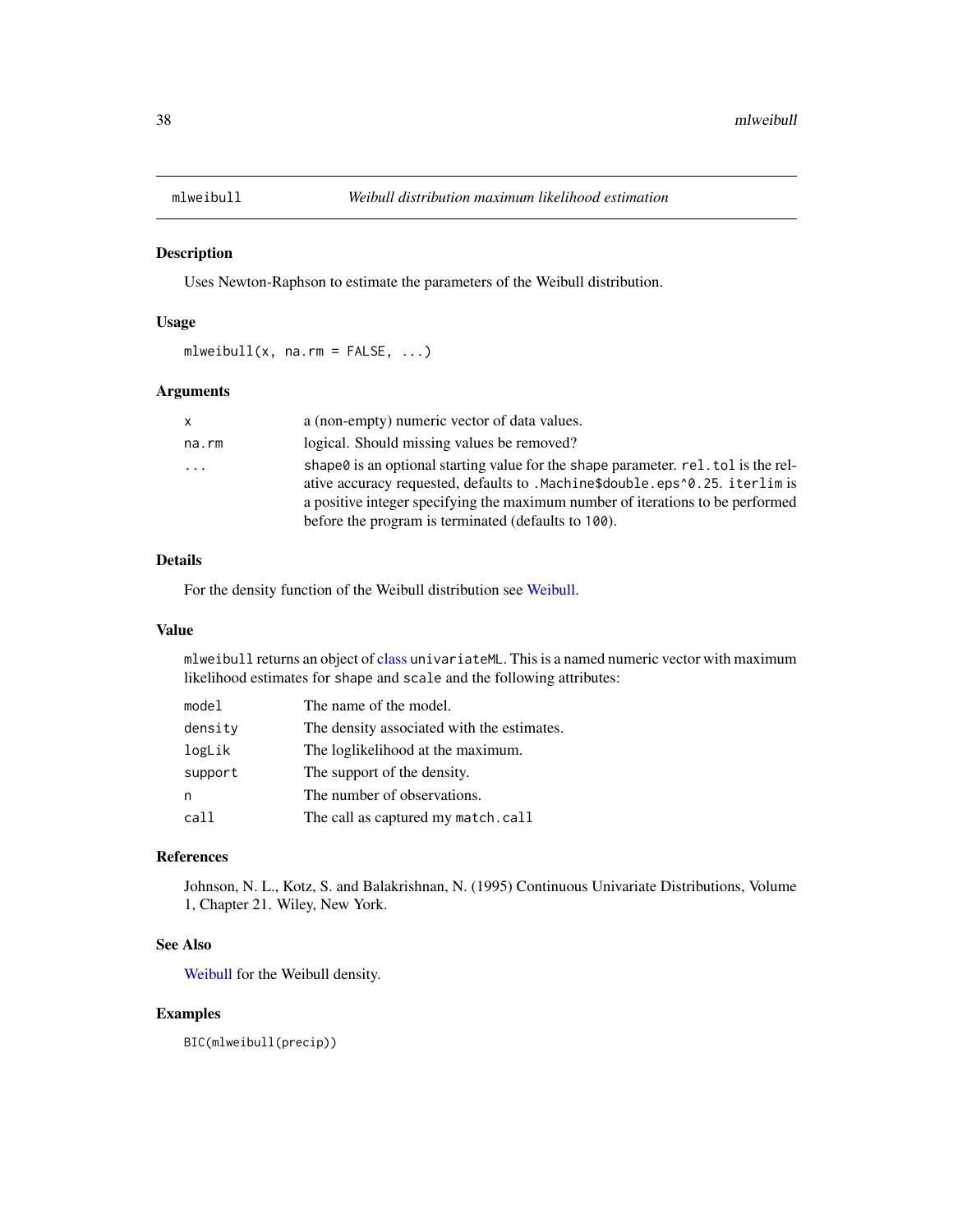<span id="page-38-0"></span>Checks that x in the ML functions is numeric and has only one dimension.

### Usage

ml\_input\_checker(x)

### Arguments

x input to a ML\*\*\* function.

### Value

NULL

model\_select *Fit multiple models and select the best fit*

### Description

Selects the best model by log-likelihood, AIC, or BIC.

### Usage

```
model_select(
 x,
 models = univariateML_models,
 criterion = c("aic", "bic", "loglik"),
 na.rm = FALSE,
  ...
)
```

| $\mathsf{x}$ | a (non-empty) numeric vector of data values.                                                            |
|--------------|---------------------------------------------------------------------------------------------------------|
| models       | a character vector containing the distribution models to select from; see print (univariate ML_models). |
| criterion    | the model selection criterion. Must be one of "aic", "bic", and "loglik".                               |
| na.rm        | logical. Should missing values be removed?                                                              |
| $\ddots$ .   | unused.                                                                                                 |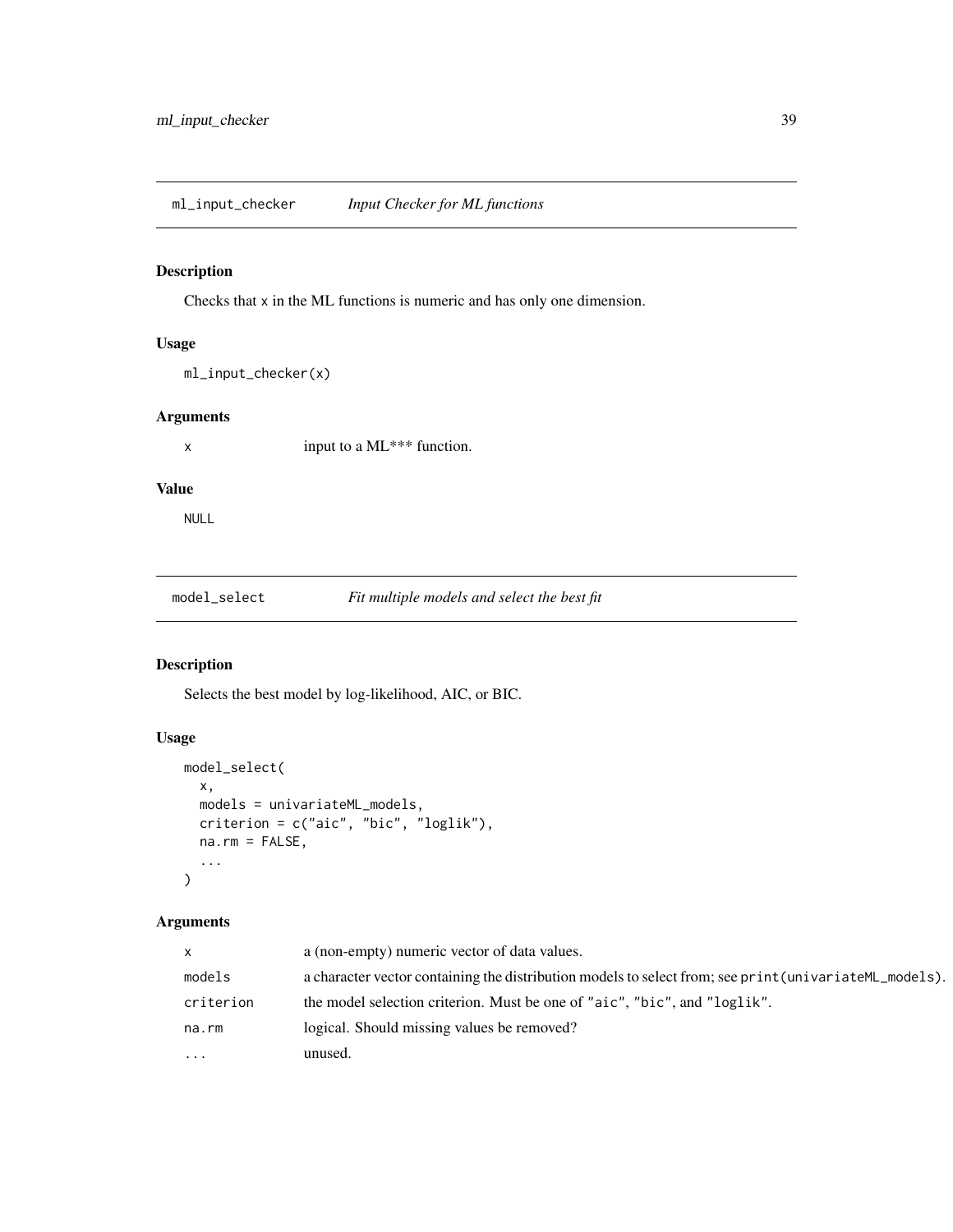#### Value

model\_select returns an object of [class](#page-0-0) univariateML. This is a named numeric vector with maximum likelihood estimates for the parameters of the best fitting model and the following attributes:

| model   | The name of the model.                     |
|---------|--------------------------------------------|
| density | The density associated with the estimates. |
| logLik  | The loglikelihood at the maximum.          |
| support | The support of the density.                |
| n       | The number of observations.                |
| call    | The call as captured my match.call         |

### See Also

Johnson, N. L., Kotz, S. and Balakrishnan, N. (1995) Continuous Univariate Distributions, Volume 1, Chapter 17. Wiley, New York.

### Examples

model\_select(precip)

plot.univariateML *Plot, Lines and Points Methods for Maximum Likelihood Estimates*

### Description

The plot, lines, and points methods for univariateML objects.

#### Usage

```
## S3 method for class 'univariateML'
plot(x, range = NULL, ...)## S3 method for class 'univariateML'
lines(x, range = NULL, ...)## S3 method for class 'univariateML'
```

```
points(x, range = NULL, ...)
```

| X                       | a univariateML object.                           |
|-------------------------|--------------------------------------------------|
| range                   | range of x values to plot, i.e. c(lower, upper). |
| $\cdot$ $\cdot$ $\cdot$ | parameters passed to plot, lines, or points.     |

<span id="page-39-0"></span>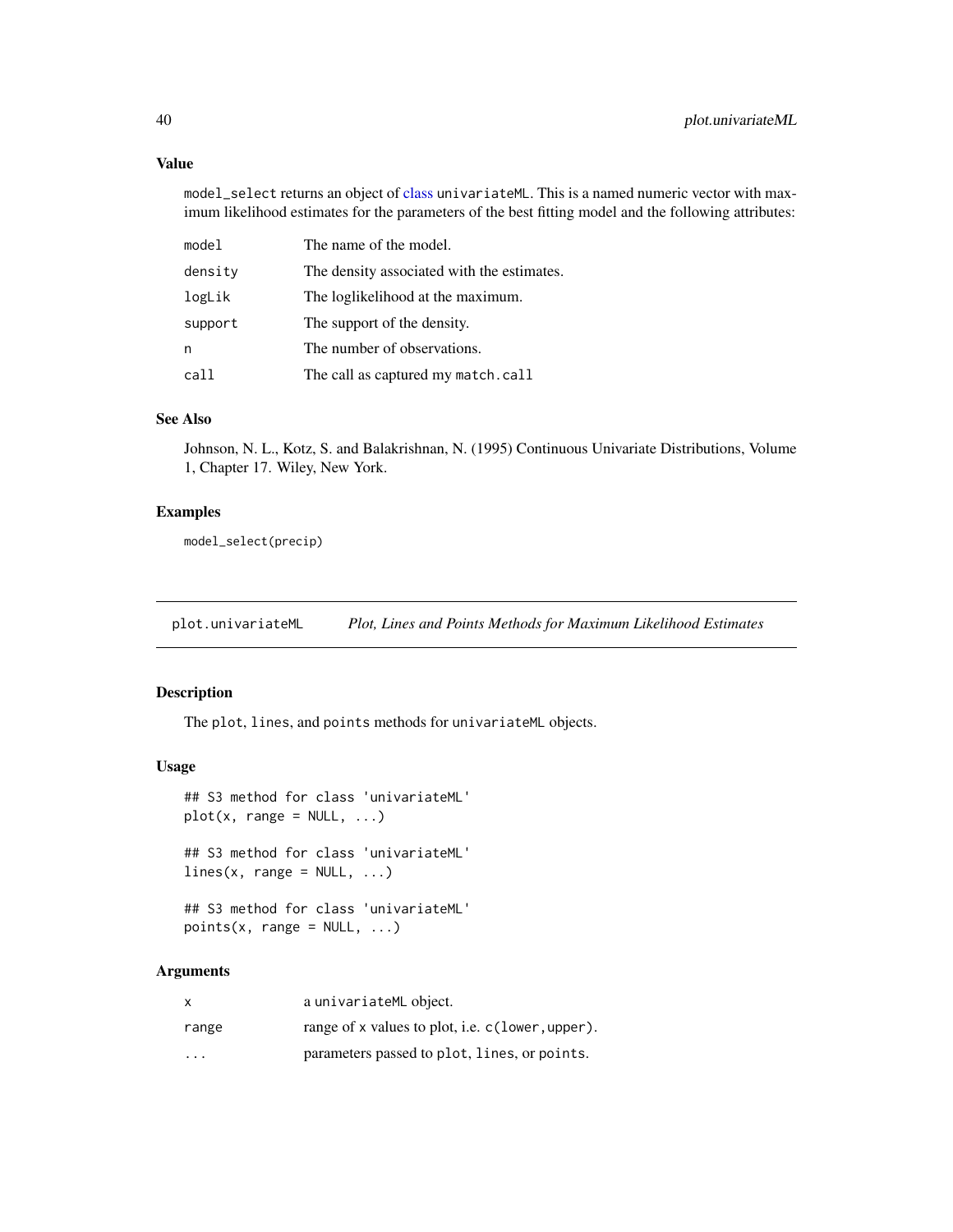### <span id="page-40-0"></span>ProbabilityPlots 41

### Value

An invisible copy of x.

### Examples

```
plot(mlweibull(datasets::precip), main = "Annual Precipitation in US Cities")
lines(mlgamma(datasets::precip), lty = 2)
rug(datasets::precip)
```
ProbabilityPlots *Probability Plots Using Maximum Likelihood Estimates*

### Description

Make quantile-quantile plots and probability-probability plots using maximum likelihood estimation.

### Usage

```
ppmlplot(y, obj, plot.it = TRUE, datax = FALSE, ...)ppmlline(...)
ppmlpoints(y, obj, plot.it = TRUE, data = TRUE, ...)qqmlplot(y, obj, plot.it = TRUE, data = FALSE, ...)qqmlline(y, obj, datax = FALSE, probs = c(0.25, 0.75), qtype = 7, ...)
qqmlpoints(y, obj, plot.it = TRUE, datax = TRUE, ...)
```

| y       | Numeric vector; The data to plot on the y axis when datax is FALSE.                                                              |
|---------|----------------------------------------------------------------------------------------------------------------------------------|
| obj     | Either an univariateML object or a function that returns a univariateML object<br>when called with y as its only argument.       |
| plot.it | Logical; should the result be plotted?                                                                                           |
| datax   | Logical; should y be plotted on the x-axis? Defaults to FALSE in qqmlplot and<br>ppmlplot but TRUE in qqmlpoints and ppmlpoints. |
| .       | Graphical parameters.                                                                                                            |
| probs   | Numeric vector of length two, representing probabilities. Corresponding quan-<br>tile pairs define the line drawn.               |
| gtype   | The type of quantile computation used in quantile.                                                                               |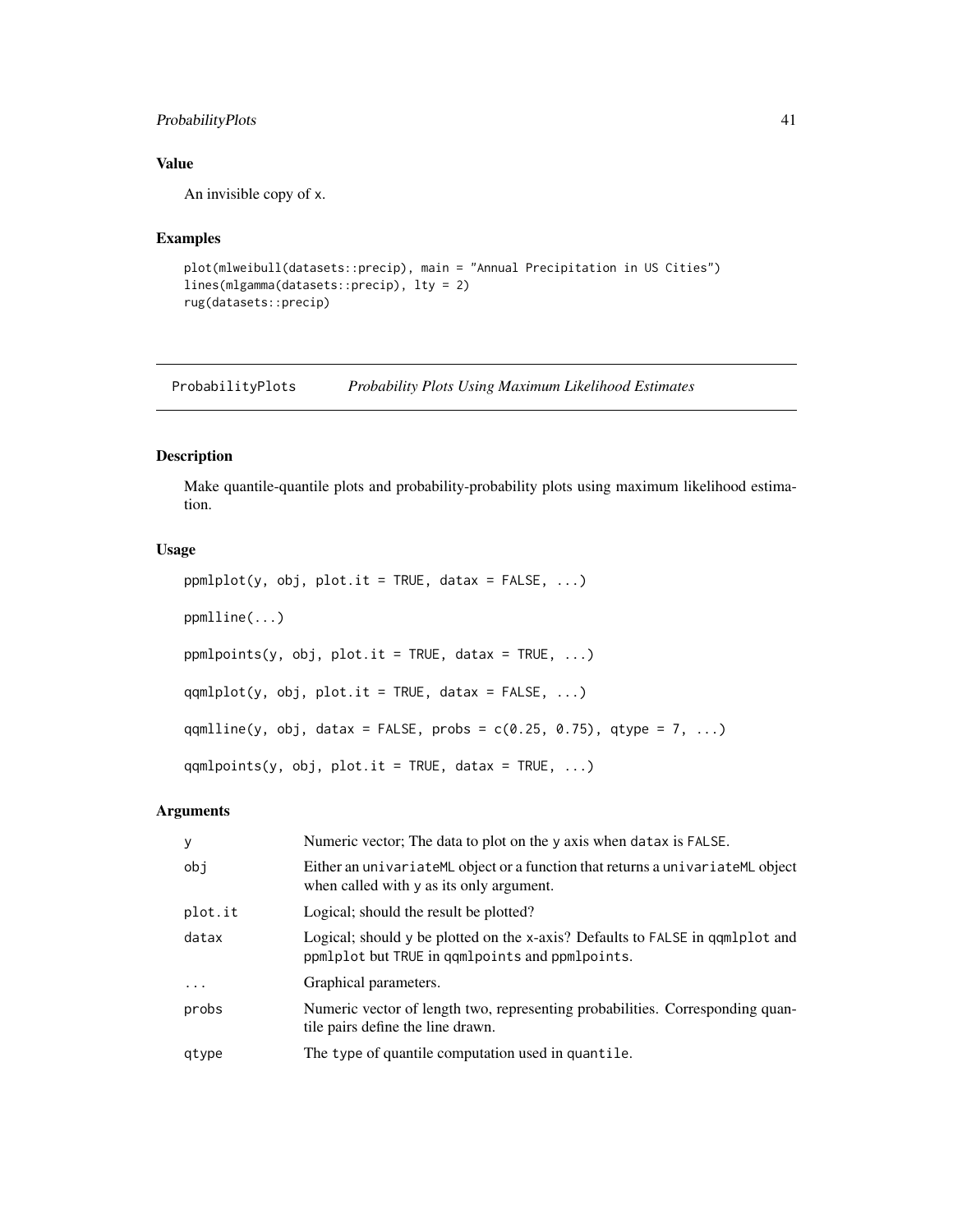#### Details

qqmlplot produces a quantile-quantile plot (Q-Q plot) of the values in y with respect to the distribution defined by obj, which is either a univariateML object or a function returning a univariateML object when called with y. qqmlline adds a line to a "theoretical", quantile-quantile plot which passes through the probs quantiles, by default the first and third quartiles. qqmlpointsbehaves like stats::points and adds a Q-Q plot to an existing plot.

ppmlplot, ppmlline, and ppmlpoints produce probability-probability plots (or P-P plots). They behave similarly to the quantile-quantile plot functions.

This function is modeled after [qqnorm.](#page-0-0)

Graphical parameters may be given as arguments to all the functions below.

#### Value

For qqmlplot, qqmlpoints, ppmlplot, and ppmlpoints, a list with components x (plotted on the x axis) and y (plotted on the y axis). qqmlline and ppmlline returns nothing.

#### References

M. B. Wilk, R. Gnadadesikan, Probability plotting methods for the analysis for the analysis of data, Biometrika, Volume 55, Issue 1, March 1968, Pages 1–17, https://doi.org/10.1093/biomet/55.1.1

#### Examples

## Make a single probability plot with a line.

```
obj <- mlgamma(Nile)
qqmlplot(Nile, obj)
qqmlline(Nile, obj)
## Make multiple probability plots. datax = TRUE must be used to make this
## look good.
ppmlplot(airquality$Wind, mlgamma, main = "Many P-P plots")
ppmlpoints(airquality$Wind, mlexp, col = "red")
ppmlpoints(airquality$Wind, mlweibull, col = "purple")
ppmlpoints(airquality$Wind, mllnorm, col = "blue")
```
univariateML\_models *Implemented models*

#### **Description**

Implemented models

#### Usage

univariateML\_models

<span id="page-41-0"></span>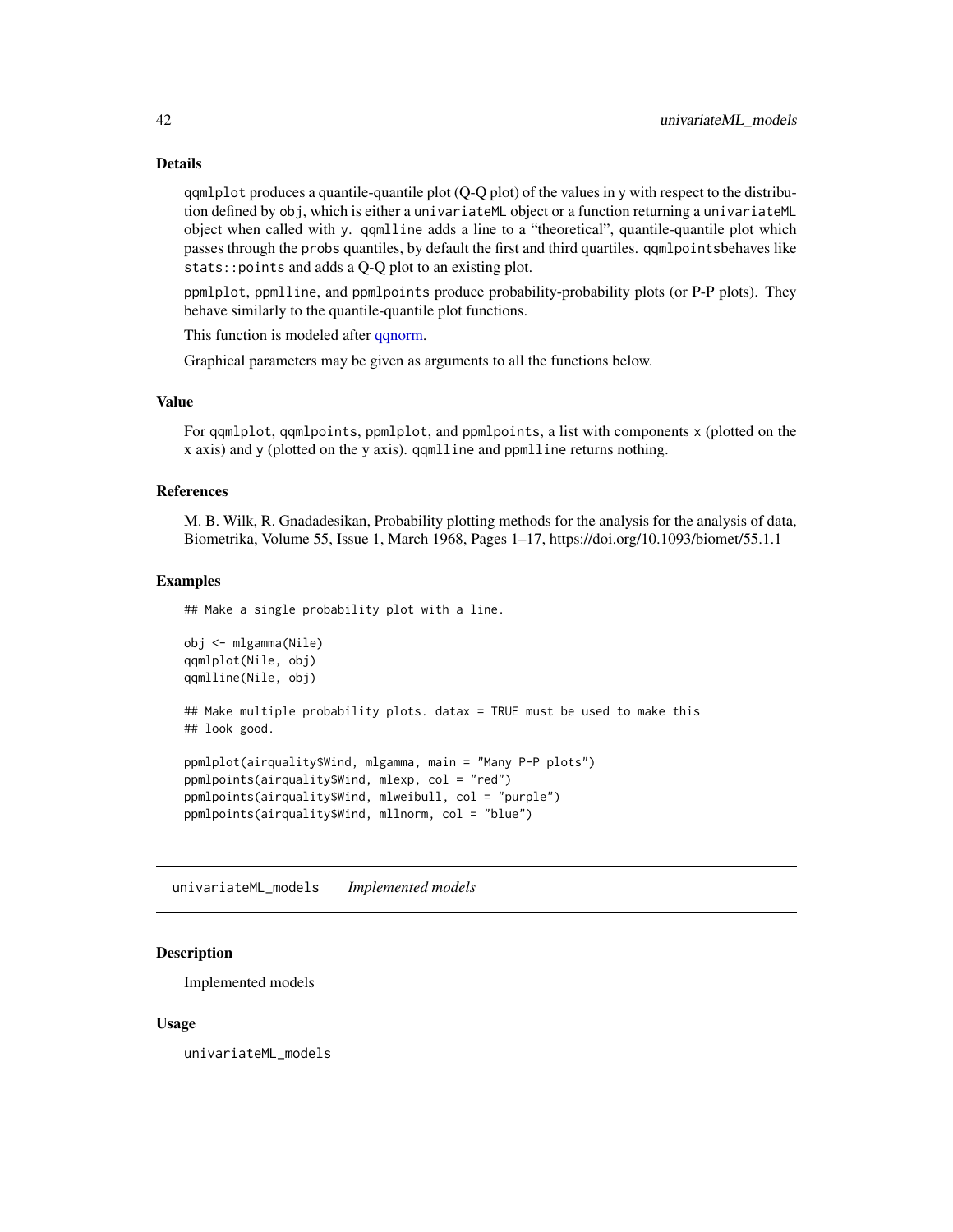### univariateML\_models 43

### Format

An object of class character of length 29.

## Examples

```
print(univariateML_models)
```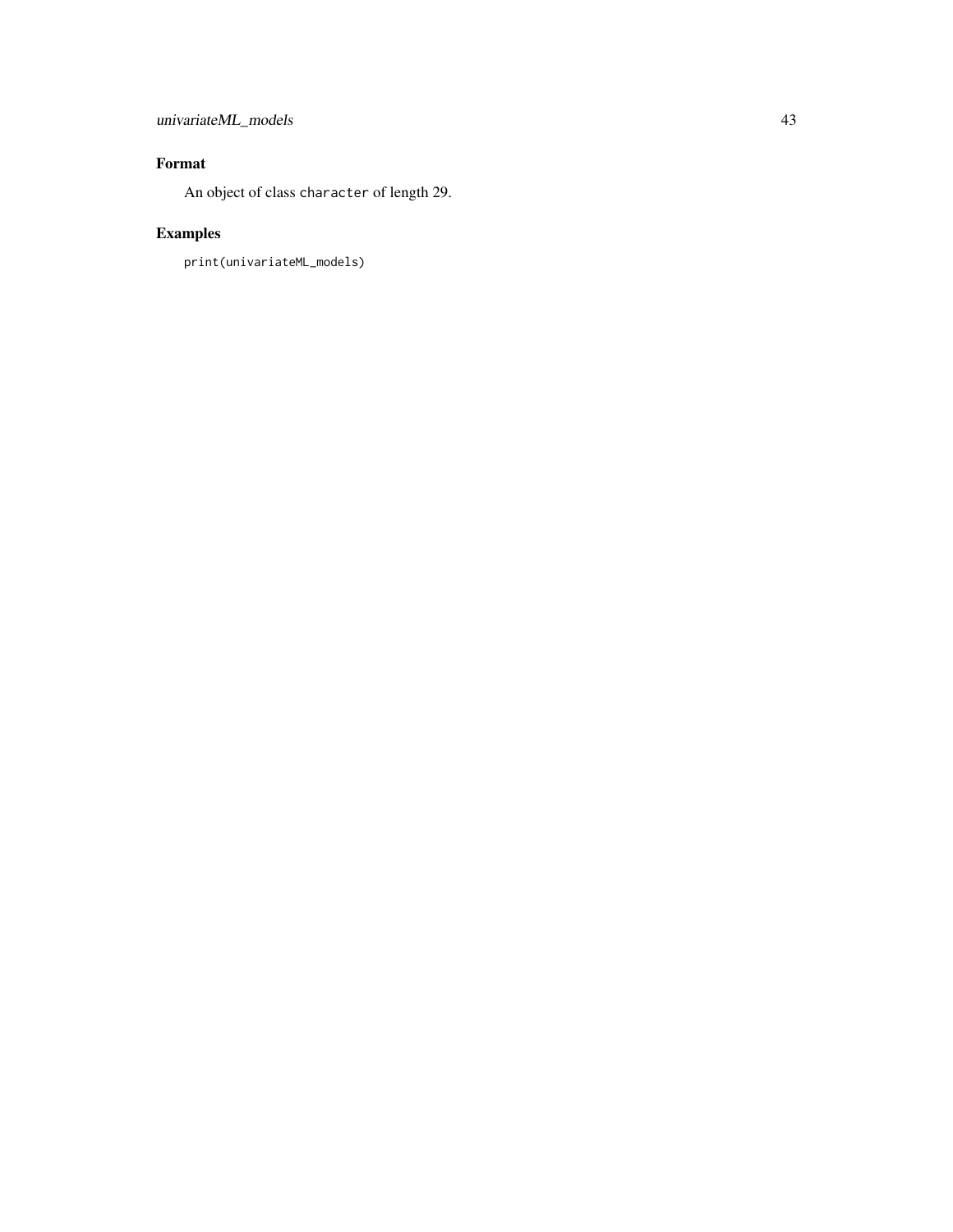## <span id="page-43-0"></span>Index

∗ datasets abalone, [3](#page-2-0) egypt, [7](#page-6-0) univariateML\_models, [42](#page-41-0) abalone, [3](#page-2-0) Beta, *[9,](#page-8-0) [10](#page-9-0)* BetaPrime, *[10,](#page-9-0) [11](#page-10-0)* bootstrapml, [4](#page-3-0) bootstrapml(), *[6,](#page-5-0) [7](#page-6-0)* Cauchy, *[11,](#page-10-0) [12](#page-11-0)* class, *[9](#page-8-0)[–15](#page-14-0)*, *[18](#page-17-0)[–38](#page-37-0)*, *[40](#page-39-0)* confint(), *[5](#page-4-0)* confint.univariateML, [6](#page-5-0) dlogitnorm, *[26](#page-25-0)* dml *(*MaximumLikelihoodDistribution*)*, [8](#page-7-0) dsnorm, *[34](#page-33-0)* egypt, [7](#page-6-0) Exponential, *[12,](#page-11-0) [13](#page-12-0)* fGarch::gedFit, *[14](#page-13-0)* fGarch::sgedFit, *[33](#page-32-0)* fGarch::snormFit, *[34](#page-33-0)* fGarch::sstdFit, *[35](#page-34-0)* fGarch::stdFit, *[36](#page-35-0)* GammaDist, *[13,](#page-12-0) [14](#page-13-0)*, *[28](#page-27-0)* ged, *[14,](#page-13-0) [15](#page-14-0)* Gumbel, *[15,](#page-14-0) [16](#page-15-0)* InverseGaussian, *[17,](#page-16-0) [18](#page-17-0)* InverseWeibull, *[18,](#page-17-0) [19](#page-18-0)* InvGamma, *[16,](#page-15-0) [17](#page-16-0)* Kumaraswamy, *[20](#page-19-0)* Laplace, *[21](#page-20-0)*

lines.univariateML *(*plot.univariateML*)*, [40](#page-39-0) Loggamma, *[22](#page-21-0)* Logistic, *[25](#page-24-0)* Loglogistic, *[23](#page-22-0)* Lognormal, *[24](#page-23-0)* Lomax, *[27](#page-26-0)* MaximumLikelihoodDistribution, [8](#page-7-0) ml\_input\_checker, [39](#page-38-0) mlbeta, [9,](#page-8-0) *[10,](#page-9-0) [11](#page-10-0)* mlbetapr, [10](#page-9-0) mlcauchy, [11](#page-10-0) mlexp, [12](#page-11-0) mlgamma, [13,](#page-12-0) *[16](#page-15-0)*, *[21](#page-20-0)*, *[28](#page-27-0)* mlgamma(), *[21](#page-20-0)* mlged, [14](#page-13-0) mlgumbel, [15](#page-14-0) mlinvgamma, [16](#page-15-0) mlinvgauss, [17](#page-16-0) mlinvweibull, [18](#page-17-0) mlkumar, [19](#page-18-0) mllaplace, [20](#page-19-0) mllgamma, [21](#page-20-0) mlllogis, [22](#page-21-0) mllnorm, [23](#page-22-0) mllogis, *[22](#page-21-0)*, [24](#page-23-0) mllogitnorm, [25](#page-24-0) mllomax, [26](#page-25-0) mlnaka, [28](#page-27-0) mlnorm, [29](#page-28-0) mlpareto, [30](#page-29-0) mlpower, [31](#page-30-0) mlrayleigh, [32](#page-31-0) mlsged, [33](#page-32-0) mlsnorm, [34](#page-33-0) mlsstd, [35](#page-34-0) mlstd, [36](#page-35-0) mlunif, [37](#page-36-0) mlweibull, *[18](#page-17-0)*, [38](#page-37-0)